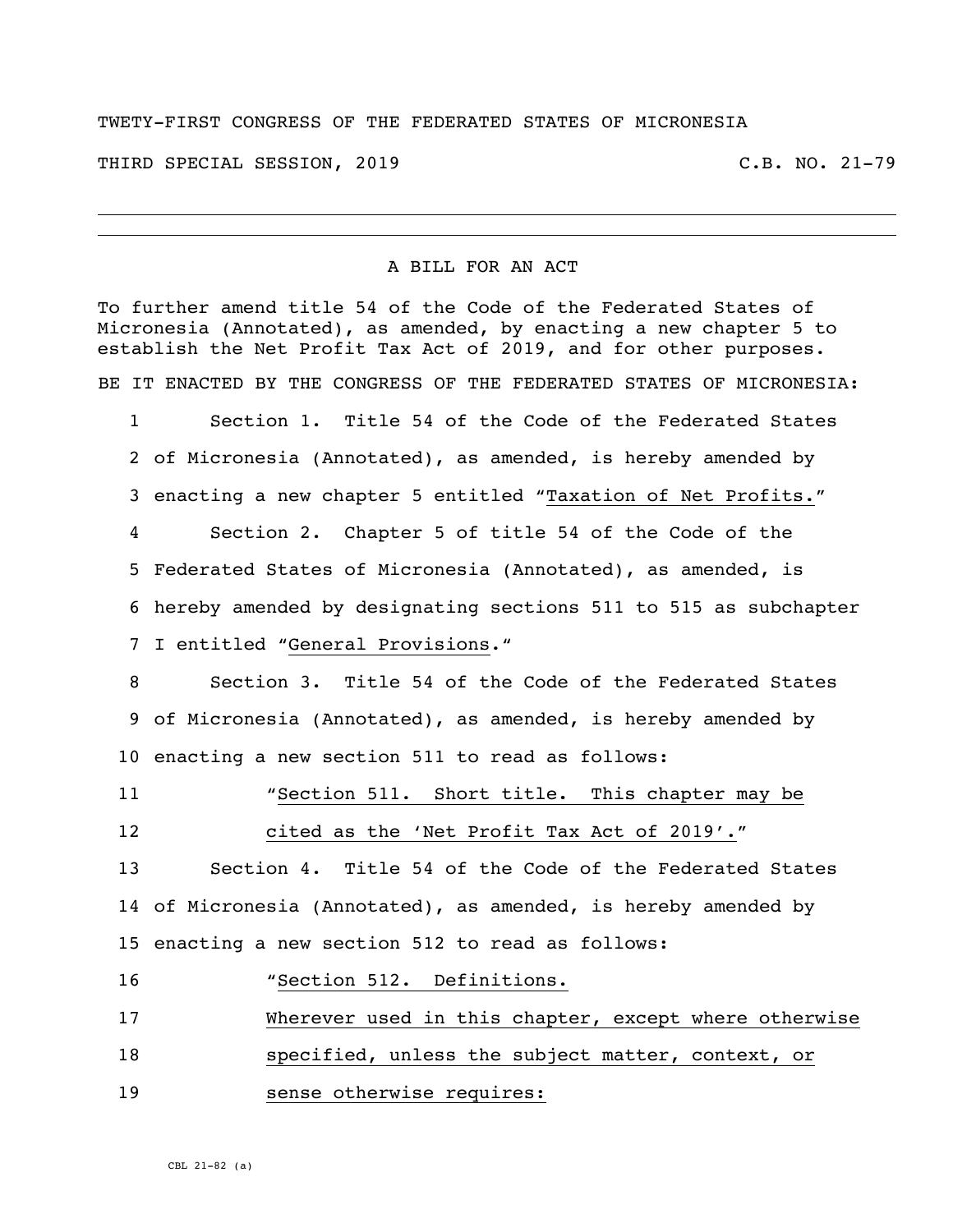| $\mathbf{1}$ | (1) 'Associate' has the meaning in section 515 of    |
|--------------|------------------------------------------------------|
| 2            | this title.                                          |
| 3            | (2) 'Business' includes any profession, trade,       |
| 4            | manufacturing, or other undertaking carried on for   |
| 5            | pecuniary profit, but not including employment.      |
| 6            | (3) 'Business asset' means an asset, whether of      |
| 7            | revenue or capital nature, used in carrying on a     |
| 8            | business, including inventory, a depreciable asset,  |
| 9            | an intangible, or goodwill.                          |
| 10           | (4) 'CEO' means the Chief Executive Officer          |
| 11           | appointed under section 731 of this title.           |
| 12           | (5) 'Consideration received', in relation to a       |
| 13           | business asset, has the meaning attributed to it in  |
| 14           | section 553 of this title.                           |
| 15           | (6) 'Corporation' includes corporations and          |
| 16           | companies authorized to issue stock and any other    |
| 17           | business associations that limit the liability of    |
| 18           | individual owners.                                   |
| 19           | (7) 'Cost', in relation to a business asset, has     |
| 20           | the meaning attributed to it in section 552 of this  |
| 21           | title.                                               |
| 22           | (8) 'Depreciable asset' means any tangible personal  |
| 23           | property or that portion of a structural improvement |
| 24           | to real property that:                               |
| 25           | (a) has a useful life exceeding one year;            |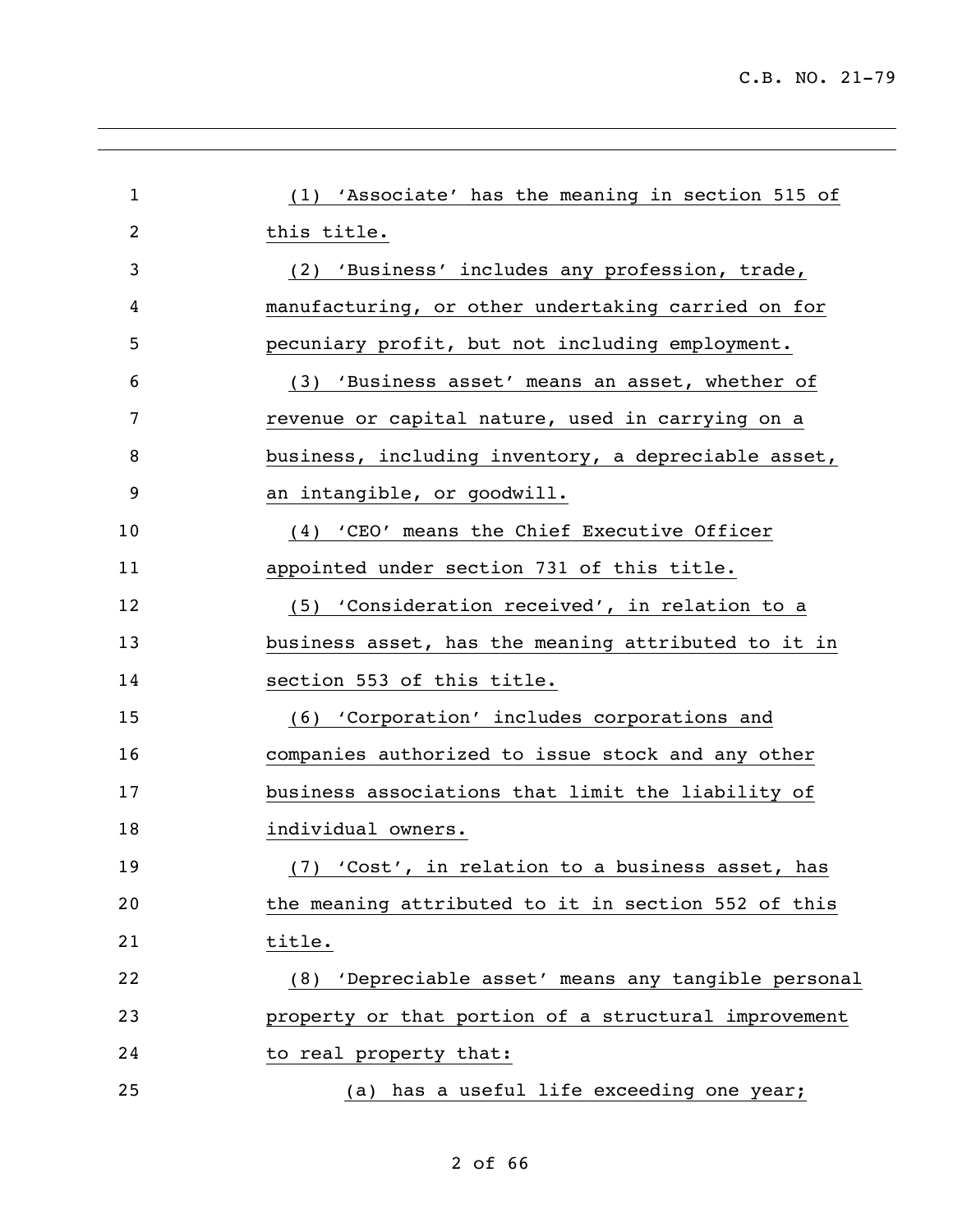| $\mathbf{1}$ | (b) is likely to lose value as a result of            |
|--------------|-------------------------------------------------------|
| 2            | normal wear and tear, or obsolescence; and            |
| 3            | is used solely to derive gross revenue.<br>(C)        |
| 4            | (9) 'Disposal', in relation to a business asset,      |
| 5            | has the meaning in section 551 of this title.         |
| 6            | (10) 'Distribution', in relation to an entity,        |
| 7            | includes a distribution of profits or entitlement to  |
| 8            | income by an entity to a member of the entity.        |
| 9            | (11) 'Employee' means any individual who, under the   |
| 10           | usual common law rules applicable in the FSM in       |
| 11           | determining an employer-employee relationship, has    |
| 12           | the status of an employee, and includes the holder of |
| 13           | an office.                                            |
| 14           | (12) 'Employment' means an employer-employee          |
| 15           | relationship as determined under the usual common law |
| 16           | rules applicable in the FSM and includes activities   |
| 17           | performed as the holder of an office.                 |
| 18           | (13) 'Entertainment' means the provision of food,     |
| 19           | beverages, tobacco, amusement, recreation, or         |
| 20           | hospitality of any kind.                              |
| 21           | (14) 'Entity' means a company, corporation,           |
| 22           | partnership, unincorporated association or other      |
| 23           | business entity, trust, or estate.                    |
| 24           | (15) 'exempt income' has the meaning in section 533.  |
| 25           | (16) 'Finance lease' means a lease that is treated    |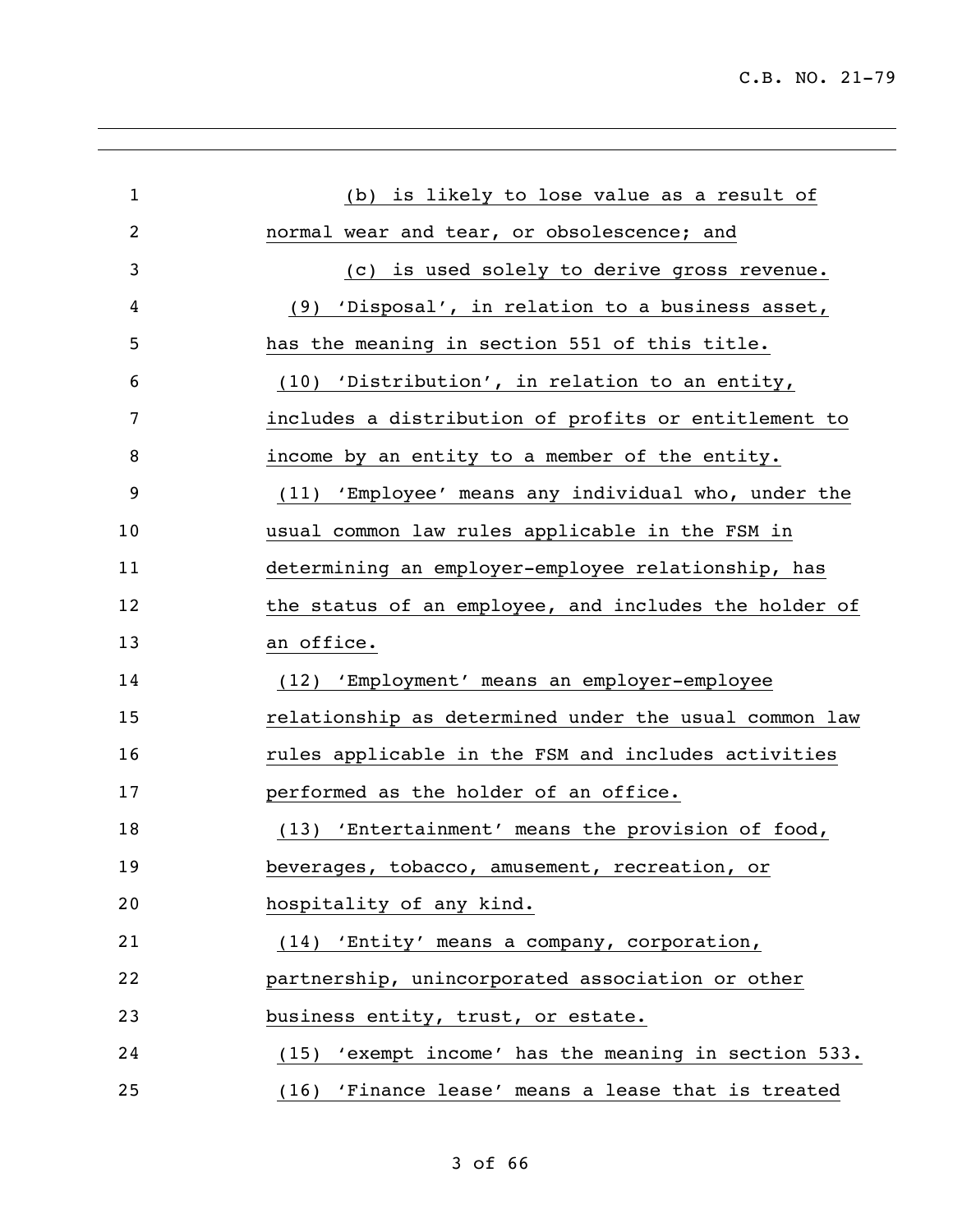| $\mathbf 1$ | under generally accepted accounting principles as a   |
|-------------|-------------------------------------------------------|
| 2           | finance lease and is so accounted for by the lessor   |
| 3           | in its financial accounts.                            |
| 4           | (17) 'FSM' means the Federated States of Micronesia.  |
| 5           | (18) 'Generally Accepted Accounting Principles' or    |
| 6           | 'GAAP' means those accounting principles currently    |
| 7           | accepted by certified public accountants, which are   |
| 8           | utilized by auditors practicing within the FSM;       |
| 9           | PROVIDED, HOWEVER, that in the event International    |
| 10          | Financial Reporting Standards (IFRS) become generally |
| 11          | accepted by the financial/auditing entities within    |
| 12          | the FSM and as prescribed by law or regulations, then |
| 13          | GAAP shall be modified by IFRS.                       |
| 14          | (19) 'Gross revenue' has the meaning attributed to    |
| 15          | it in section 532 of this title.                      |
| 16          | (20) 'Industrial building' means a building that is   |
| 17          | a depreciable asset used, available for use, or held  |
| 18          | solely in carrying on:                                |
| 19          | (a) manufacturing operations;                         |
| 20          | research and development into improved or<br>(b)      |
| 21          | new methods of manufacture;                           |
| 22          | mining operations (other than an<br>(C)               |
| 23          | accommodation building); or                           |
| 24          | (d) a hotel business.                                 |
| 25          | (21) 'Intangible' means:                              |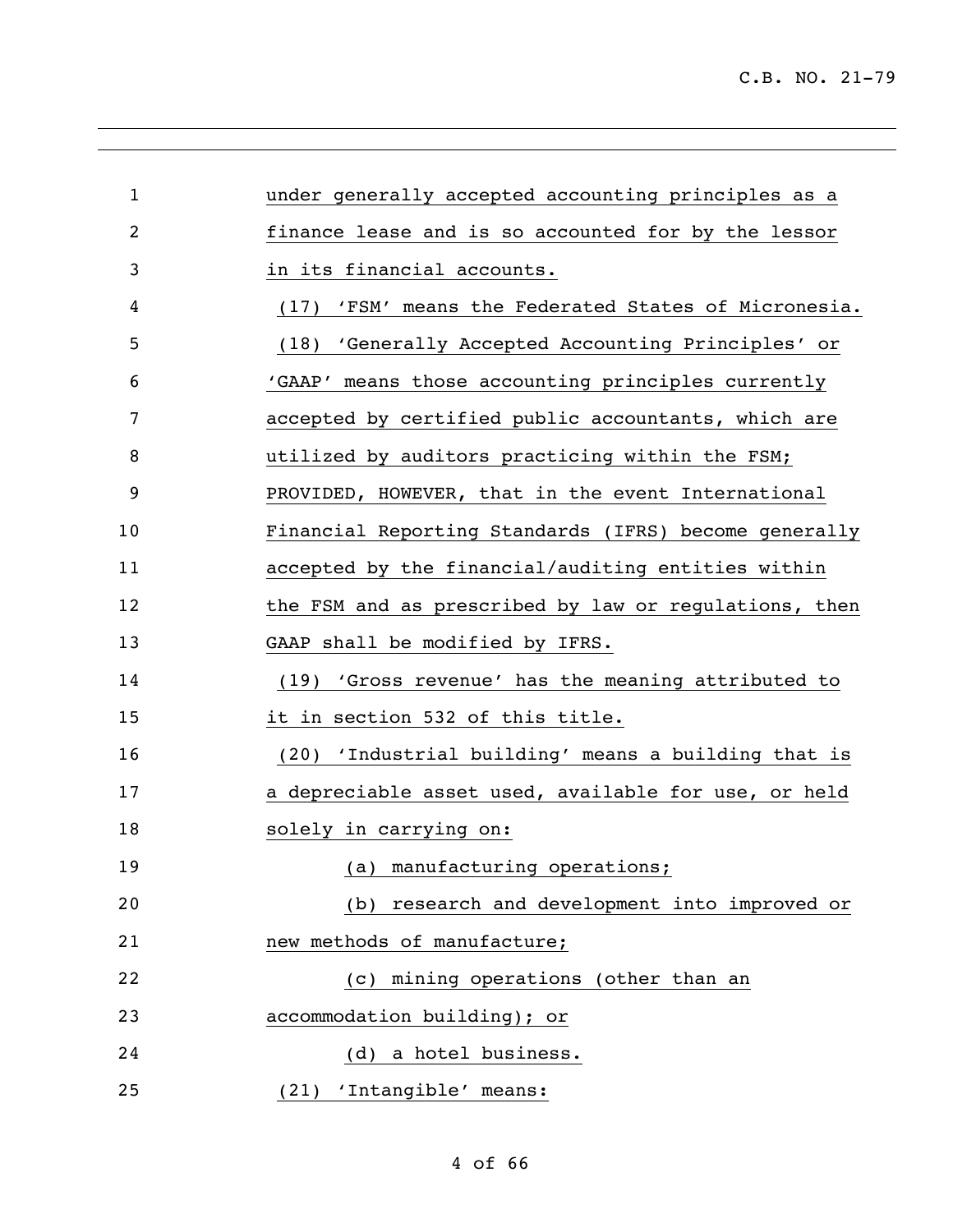| $\mathbf{1}$   | (a) a patent, invention, design or model,             |
|----------------|-------------------------------------------------------|
| $\overline{2}$ | secret formula or process, trademark, copyright, or   |
| 3              | other like property or right that has a limited       |
| 4              | useful life and is used solely to derive gross        |
| 5              | revenue;                                              |
| 6              | (b) a customer list, distribution channel, or         |
| 7              | unique name, symbol or picture, or other marketing    |
| 8              | intangible that has a limited useful life and is used |
| 9              | solely to derive gross revenue;                       |
| 10             | (c) contractual rights (including arising as a        |
| 11             | result of a prepayment of expenses) with a benefit    |
| 12             | for a limited period but of more than one year that   |
| 13             | are used solely to derive gross revenue; or           |
| 14             | (d) an expenditure that provides an advantage         |
| 15             | or benefit for a period of more than one year, other  |
| 16             | than expenditure incurred to acquire any tangible     |
| 17             | personal or real property, provided that the          |
| 18             | property, right, or expenditure is used solely to     |
| 19             | derive gross revenue.                                 |
| 20             | (22) 'Interest' means:                                |
| 21             | (a) an amount, whether described as interest,         |
| 22             | discount, premium, or otherwise, whether periodical   |
| 23             | or a lump sum, as consideration for the use of money  |
| 24             | or being given time to pay;                           |
| 25             | (b) an amount that is functionally equivalent         |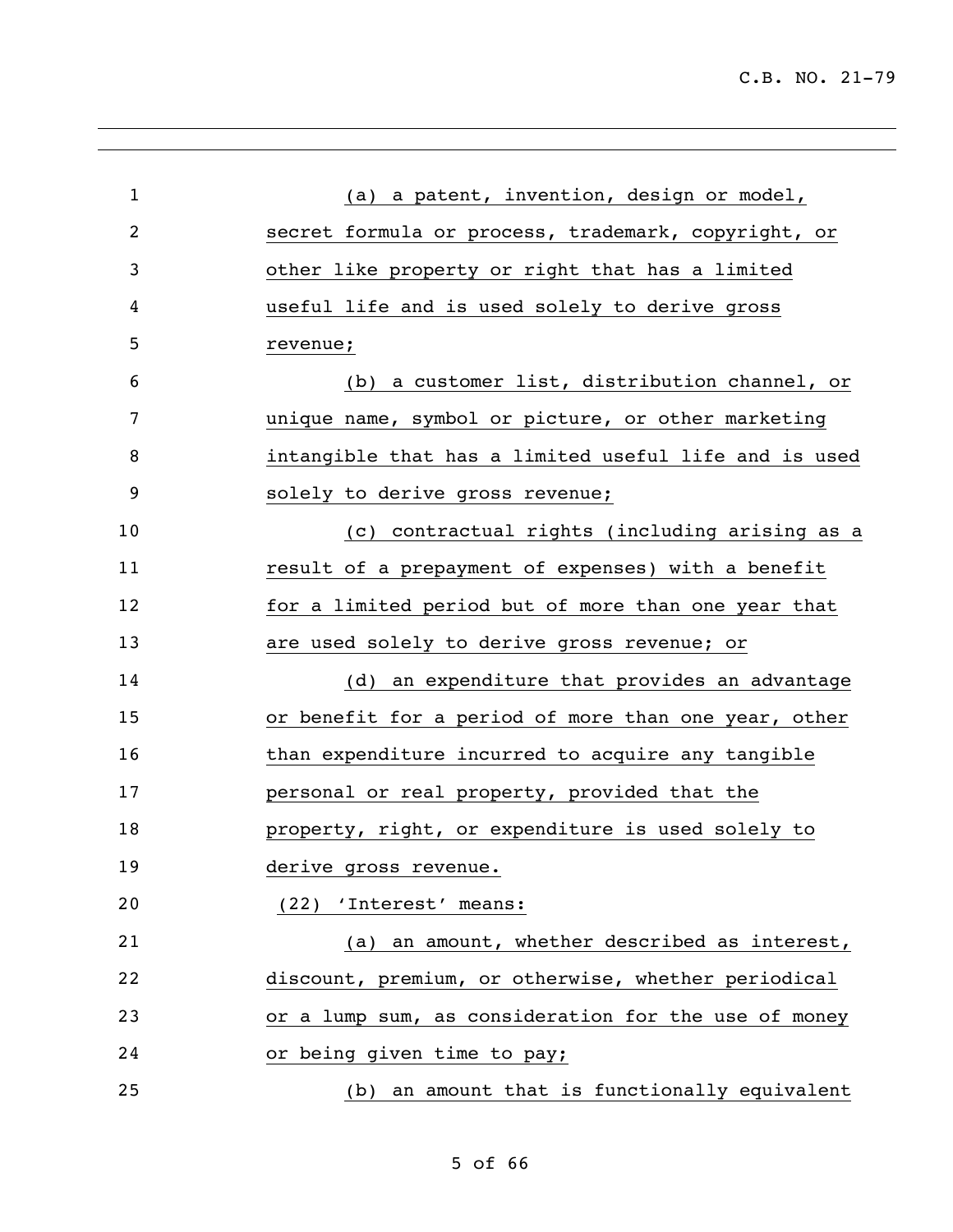| $\mathbf{1}$   | to an amount referred to in paragraph (a) of this     |
|----------------|-------------------------------------------------------|
| $\overline{c}$ | subsection;                                           |
| 3              | (c) any amount treated as interest under              |
| 4              | section 546 of this title; or                         |
| 5              | (d) a commitment, guarantee, service, or              |
| 6              | similar fee payable in respect of a debt or other     |
| 7              | instrument or agreement giving rise to interest under |
| 8              | paragraphs (a), (b), or (c) of this subsection.       |
| 9              | (23) 'Inventory' means anything produced,             |
| 10             | manufactured, purchased, or otherwise acquired for    |
| 11             | sale or exchange, and includes livestock, or any raw  |
| 12             | materials, or consumables used in a production or     |
| 13             | manufacturing process.                                |
| 14             | (24) 'Liaison office' means an office the sole        |
| 15             | activity of which is representation.                  |
| 16             | (25) 'Management fee' means an amount as              |
| 17             | consideration for the rendering of a managerial       |
| 18             | service, but does not include salary or wages.        |
| 19             | (26) 'Member', in relation to an entity, means a      |
| 20             | shareholder or other owner in a corporation, partner  |
| 21             | in a partnership, beneficiary of a trust or estate,   |
| 22             | or any other person with an ownership interest in the |
| 23             | entity.                                               |
| 24             | (27) 'Natural resource amount' means:                 |
| 25             | an amount (including a premium or like<br>(a)         |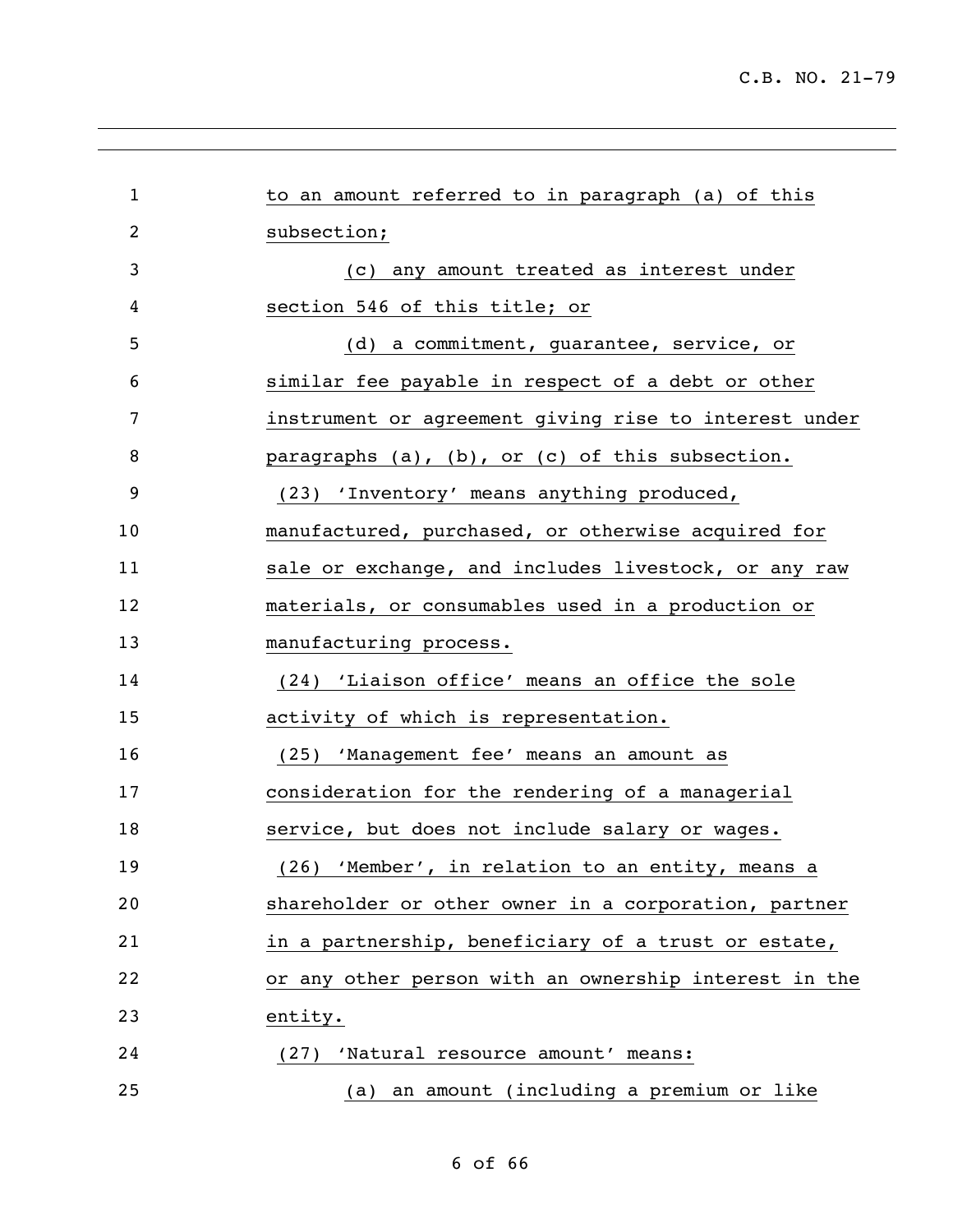| $\mathbf{1}$ | amount) as consideration for the right to take        |
|--------------|-------------------------------------------------------|
| 2            | minerals or a living or non-living resource from land |
| 3            | or sea; or                                            |
| 4            | an amount calculated in whole or part by<br>(b)       |
| 5            | reference to the quantity or value of minerals or a   |
| 6            | living or non-living resource taken from land or sea. |
| 7            | (28) 'net book value', in relation to a business      |
| 8            | asset, means the cost of the asset reduced by any     |
| 9            | depreciation or amortization deductions allowed in    |
| 10           | respect of the asset or, if section 552(5) applies,   |
| 11           | the cost apportioned to the asset under that section  |
| 12           | reduced by any depreciation or amortization           |
| 13           | deductions allowed that relate to the cost            |
| 14           | apportioned to the asset under section 552(5).        |
| 15           | (29) 'Net profit' has the meaning in section 531 of   |
| 16           | this title.                                           |
| 17           | (30) 'Net profit tax' means a tax imposed under       |
| 18           | subchapter II of this chapter.                        |
| 19           | (31) 'Non-resident person' means a person that is     |
| 20           | not a resident person.                                |
| 21           | (32) 'Permanent establishment' means a fixed place    |
| 22           | of business through which the business of a person is |
| 23           | wholly or partly carried on, and includes:            |
| 24           | (a) a place of management, branch, office             |
| 25           | (other than a liaison office), factory, warehouse, or |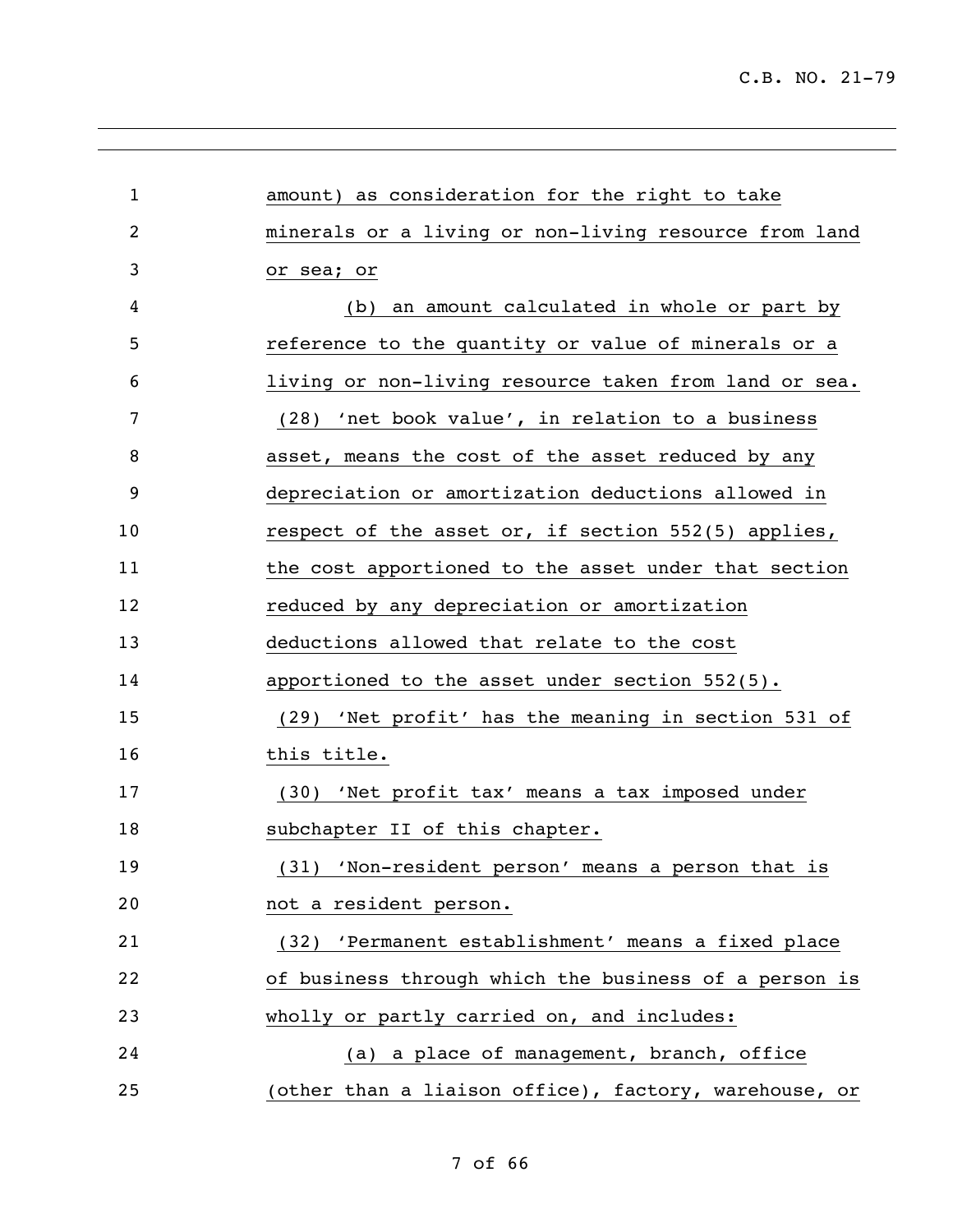| $\mathbf 1$ | workshop;                                            |
|-------------|------------------------------------------------------|
| 2           | (b) a mine, oil or gas well, quarry, or other        |
| 3           | place of extraction of natural resources;            |
| 4           | (c) a building site, or a construction,              |
| 5           | assembly or installation project, or supervisory     |
| 6           | activities connected with such site or project, but  |
| 7           | only if the site, project or activities continue for |
| 8           | more than ninety days;                               |
| 9           | (d) the furnishing of services by the person,        |
| 10          | including consultancy services, through employees or |
| 11          | other personnel engaged by the person for such       |
| 12          | purpose, but only if activities of that nature       |
| 13          | continue for the same or a connected project for a   |
| 14          | period or periods aggregating more than ninety days  |
| 15          | within any twelve-month period;                      |
| 16          | (e) a person (referred to as an "agent")             |
| 17          | acting on behalf of another person (referred to as   |
| 18          | the "principal"), if the agent:                      |
| 19          | (i) has and habitually exercises an                  |
| 20          | authority to conclude contracts on behalf of the     |
| 21          | principal; or                                        |
| 22          | (ii) habitually maintains a stock of                 |
| 23          | inventory from which the agent regularly delivers    |
| 24          | inventory on behalf of the principal, but does not   |
| 25          | include an agent of independent status; or           |
|             |                                                      |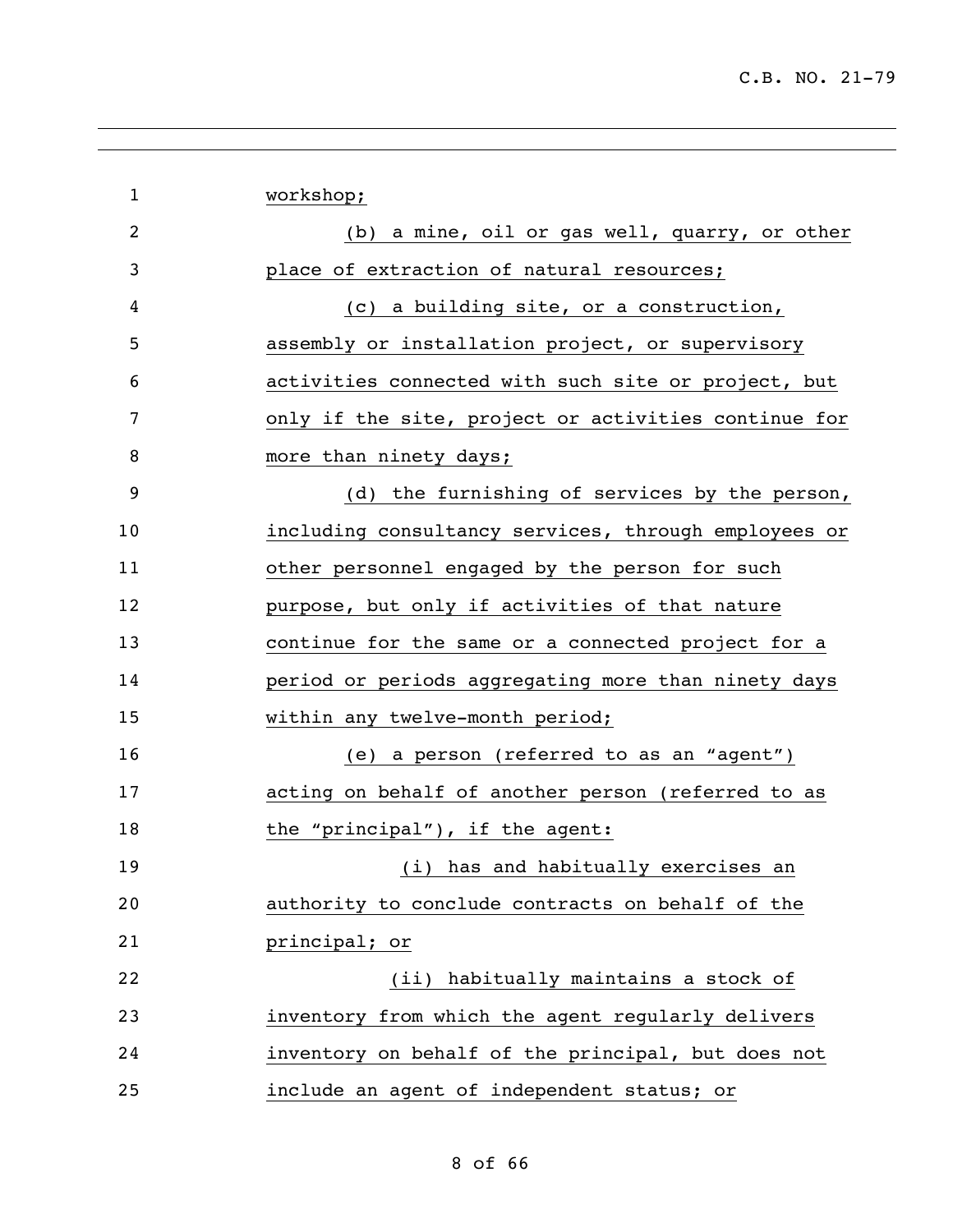| $\mathbf{1}$   | (f) any substantial equipment used by a               |
|----------------|-------------------------------------------------------|
| $\overline{c}$ | person.                                               |
| 3              | (33) 'Person' means an individual, entity, a          |
| 4              | government, a political subdivision of a government,  |
| 5              | or a public international organization.               |
| 6              | (34) 'Prescribed' means set forth by the Secretary    |
| 7              | in regulations.                                       |
| 8              | (35) 'President' means the President of the FSM.      |
| 9              | (36) 'Public international organization' has the      |
| 10             | meaning in the International Organizations Immunities |
| 11             | Act of 1974, chapter 2 of title 10 of this code, or   |
| 12             | its successor.                                        |
| 13             | (37) 'Real property' includes an exploration,         |
| 14             | prospecting, development, or similar right relating   |
| 15             | to real property.                                     |
| 16             | (38) 'Relative' in relation to an individual, means:  |
| 17             | (a) an ancestor, a descendant of any of the           |
| 18             | grandparents, or an adopted child, of the individual; |
| 19             | (b) an ancestor, a descendant of any of the           |
| 20             | grandparents, or an adopted child of a spouse of the  |
| 21             | individual; or                                        |
| 22             | (c) a spouse of the individual or any person          |
| 23             | specified in paragraph (a) or (b) of this subsection. |
| 24             | (39) 'Resident person' means:                         |
| 25             | (a) in the case of an individual, an                  |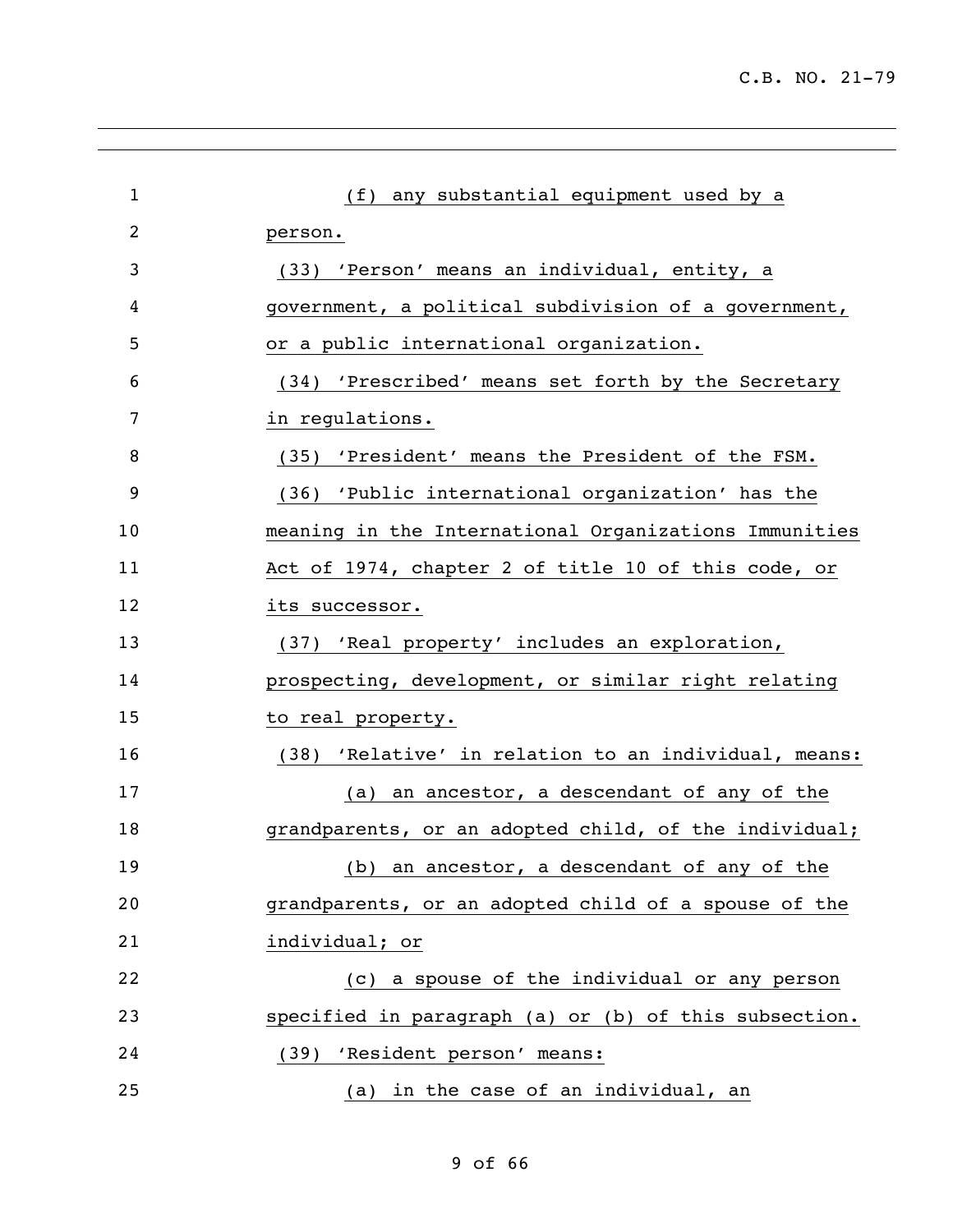| $\mathbf{1}$ | individual who:                                       |
|--------------|-------------------------------------------------------|
| 2            | has his or her home in the FSM; or<br>(i)             |
| 3            | (ii) is present in the FSM for a period               |
| 4            | of, or periods amounting in aggregate to, one hundred |
| 5            | eighty-three days or more in any twelve month period  |
| 6            | that commences or ends during a tax year; or          |
| 7            | (iii) is an employee of the National or of            |
| 8            | a State Government of the FSM posted abroad at any    |
| 9            | time during the year;                                 |
| 10           | (b) in the case of any other person, the              |
| 11           | person is incorporated, formed, organized, or         |
| 12           | otherwise established in the FSM; or                  |
| 13           | (c) the Government of the FSM, a Government of        |
| 14           | a State Government in the FSM, or a local government  |
| 15           | in the FSM.                                           |
| 16           | (40) 'Royalty' means an amount, however described,    |
| 17           | whether periodical or a lump sum, as consideration    |
| 18           | for:                                                  |
| 19           | (a) the use of, or right to use any patent,           |
| 20           | invention, design or model, secret formula or         |
| 21           | process, trademark, or other like property or right;  |
| 22           | (b) the use of, or right to use any copyright         |
| 23           | of a literary, artistic, or scientific work           |
| 24           | (including films or video tapes for use in connection |
| 25           | with television or tapes in connection with radio     |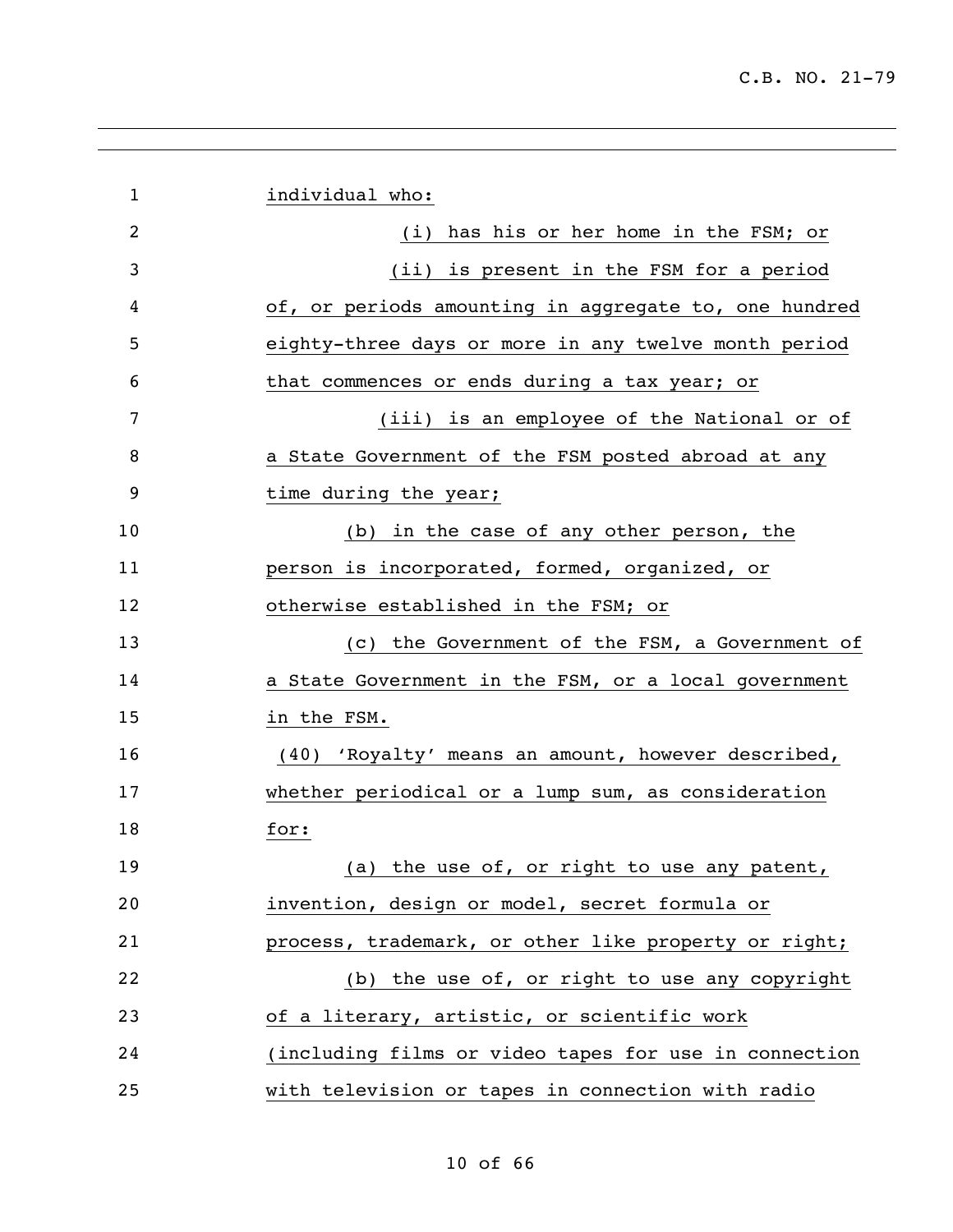| $\mathbf 1$ | broadcasting);                                        |
|-------------|-------------------------------------------------------|
| 2           | (c) the receipt of, or right to receive, any          |
| 3           | visual images or sounds, or both, transmitted by      |
| 4           | satellite, cable, optic fiber, or similar technology  |
| 5           | in connection with television, radio, or internet     |
| 6           | broadcasting;                                         |
| 7           | (d) the supply of any technical, industrial,          |
| 8           | commercial, or scientific knowledge,                  |
| 9           | experience, or skill;                                 |
| 10          | (e) the use of or right to use any industrial,        |
| 11          | commercial, or scientific equipment; or               |
| 12          | (f) the supply of any assistance that is              |
| 13          | ancillary and subsidiary to, and is furnished as a    |
| 14          | means of enabling the application or enjoyment of,    |
| 15          | any property or right referred to in paragraphs (a)   |
| 16          | through (e) of this subsection.                       |
| 17          | (41) 'Secretary' means the Secretary of the           |
| 18          | Department of Finance and Administration of the FSM   |
| 19          | National Government.                                  |
| 20          | (42) 'Small business' means a business that is        |
| 21          | carried on by a person that is not registered for the |
| 22          | value added tax, but not including a business making  |
| 23          | exempt supplies that would be above the value added   |
| 24          | tax (VAT) registration threshold if the exempt        |
| 25          | supplies were taxable supplies.                       |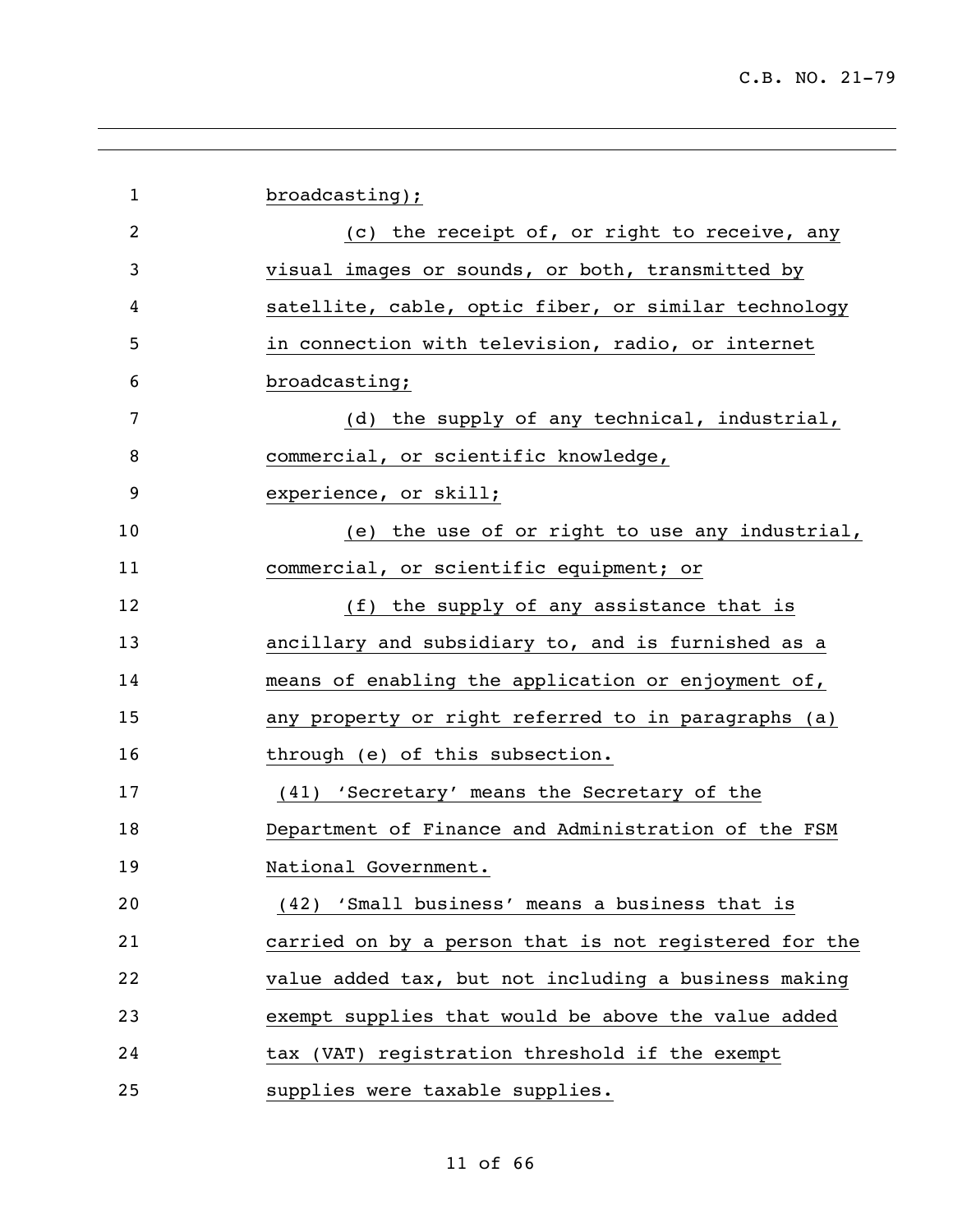| $\mathbf 1$ |                                                                |
|-------------|----------------------------------------------------------------|
|             | (43) 'State' means a State of the FSM.                         |
| 2           | (44) 'Structural improvement', in relation to real             |
| 3           | property, includes any building, road, driveway, car           |
| 4           | park, pipeline, bridge, tunnel, airport runway,                |
| 5           | canal, dock, wharf, retaining wall, fence, power               |
| 6           | lines, water or sewerage pipes, drainage,                      |
| 7           | landscaping, or dam.                                           |
| 8           | (45) 'Tax year' means:                                         |
| 9           | (a) in the case of a corporation, the 12-month                 |
| 10          | period ending on the date of the annual balance of             |
| 11          | its accounts; or                                               |
| 12          | (b) in any other case, the 12-month period                     |
| 13          | ending on December 31.                                         |
| 14          | (46) 'use' or 'used', in relation to a business                |
| 15          | asset, includes available for use or held.                     |
| 16          | (47) 'VAT' means the value added tax imposed                   |
| 17          | pursuant to applicable revenue laws.                           |
| 18          | (48) 'VAT Law' means the Value Added Tax Act of a              |
| 19          | State."                                                        |
| 20          | Section 5. Title 54 of the Code of the Federated States        |
|             | 21 of Micronesia (Annotated), as amended, is hereby amended by |
|             | 22 enacting a new section 513 to read as follows:              |
| 23          | "Section 513. Source of income.                                |
| 24          | (1) An amount derived by a resident person in                  |
| 25          | carrying on a business is derived from sources in the          |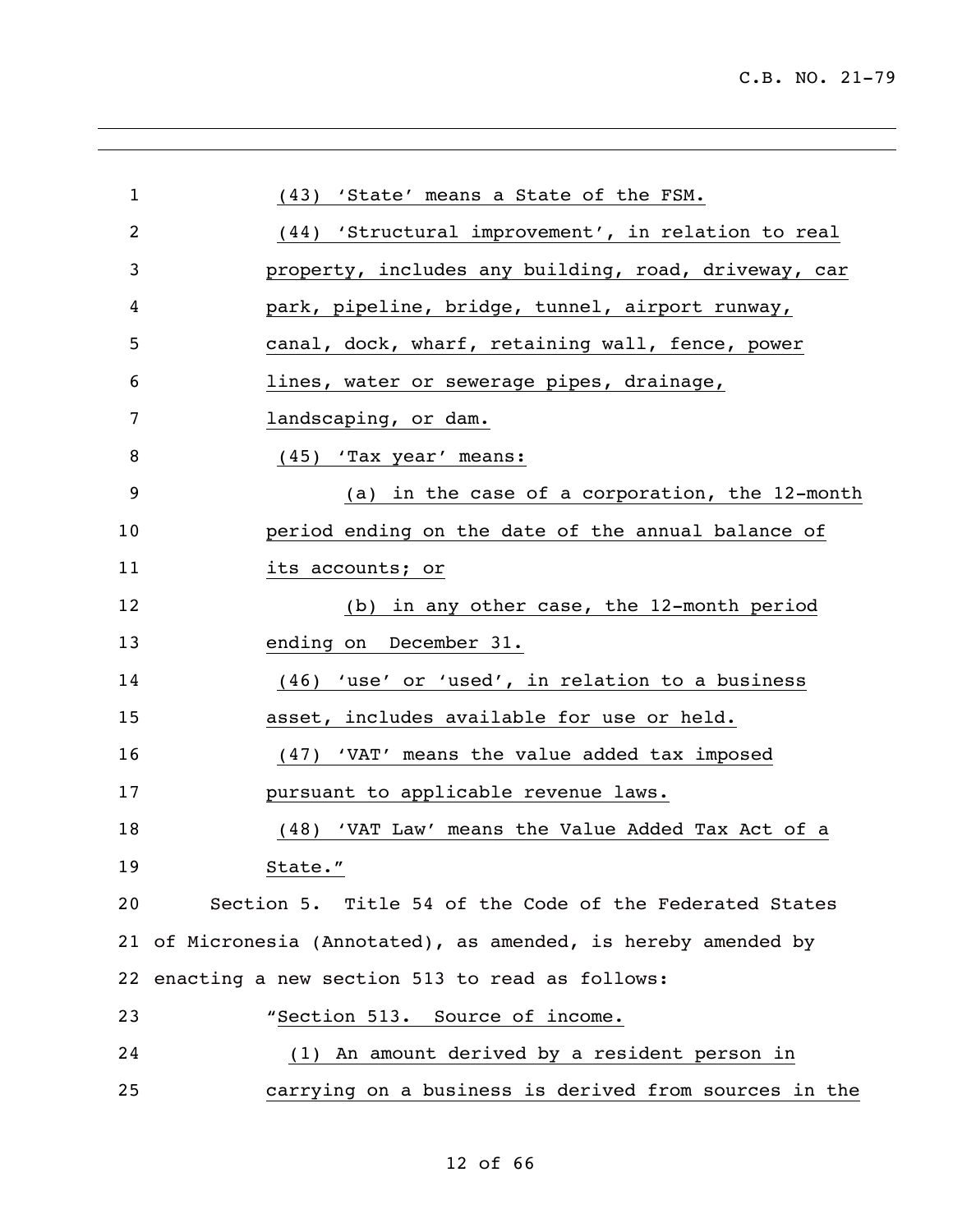| 1  | FSM except to the extent that it is attributable to a |
|----|-------------------------------------------------------|
| 2  | business carried on through a permanent establishment |
| 3  | of the person outside the FSM.                        |
| 4  | (2) An amount derived by a non-resident person in     |
| 5  | carrying on a business is derived from sources in the |
| 6  | FSM to the extent that it is attributable to a        |
| 7  | business carried on through a permanent establishment |
| 8  | of the person in the FSM.                             |
| 9  | (3) Notwithstanding subsections (1) and (2) of this   |
| 10 | section, the following amounts are considered derived |
| 11 | from sources in the FSM:                              |
| 12 | a fee for services performed in the FSM;<br>(a)       |
| 13 | rental from the lease of real property in<br>(b)      |
| 14 | the FSM;                                              |
| 15 | interest, a royalty, or a management fee:<br>(C)      |
| 16 | (i) paid by a resident person, other than             |
| 17 | as an expense of a business carried on through a      |
| 18 | permanent establishment of the person outside the     |
| 19 | FSM; or                                               |
| 20 | (ii) paid by a non-resident person as an              |
| 21 | expense of a business carried on through a permanent  |
| 22 | establishment of the person in the FSM;               |
| 23 | (d) a natural resource amount in respect of a         |
| 24 | natural resource taken in the FSM;                    |
| 25 | (e) an insurance premium in respect of the            |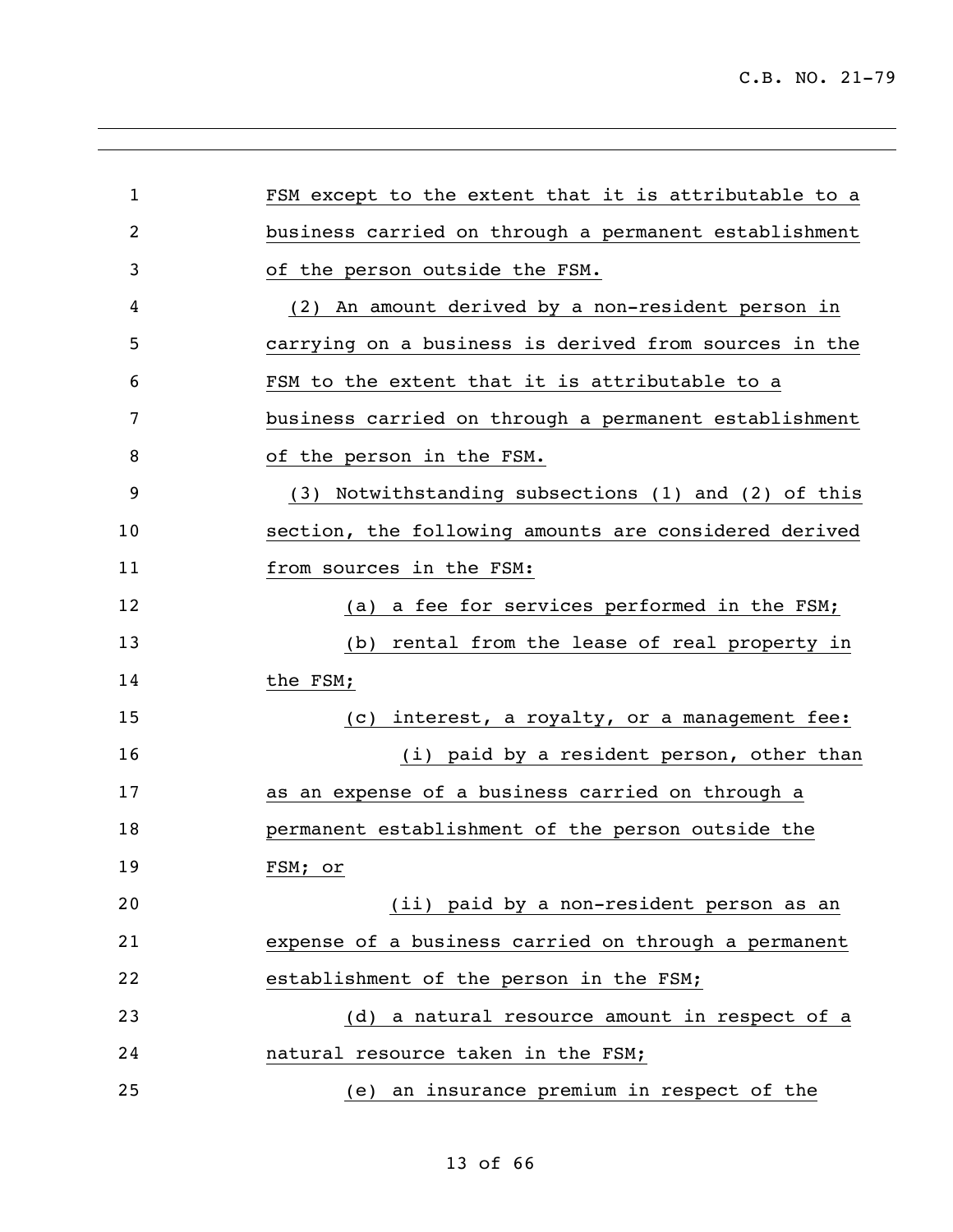| 1  | insurance of a risk in the FSM;                             |
|----|-------------------------------------------------------------|
| 2  | (f) a gain arising on disposal of real                      |
| 3  | property in the FSM; or                                     |
| 4  | (g) a gain arising on disposal of an ownership              |
| 5  | interest in an entity whose assets consist, directly        |
| 6  | or indirectly, through one or more interposed               |
| 7  | entities, solely or principally of real property in         |
| 8  | the FSM."                                                   |
| 9  | Section 6. Title 54 of the Code of the Federated States     |
| 10 | of Micronesia (Annotated), as amended, is hereby amended by |
| 11 | enacting a new section 514 to read as follows:              |
| 12 | "Section 514. Fair market value.                            |
| 13 | (1) The fair market value of an asset, property,            |
| 14 | service, or benefit at a particular time is the             |
| 15 | ordinary open market value of the asset, property,          |
| 16 | service, or benefit at that time.                           |
| 17 | (2) If it is not possible to determine the fair             |
| 18 | market value of an asset, property, service, or             |
| 19 | benefit at a particular time under subsection (1) of        |
| 20 | this section, the fair market value is the                  |
| 21 | consideration a similar asset, property, service, or        |
| 22 | benefit would ordinarily fetch in the open market at        |
| 23 | that time, adjusted to take account of the                  |
| 24 | differences between the similar asset, property,            |
| 25 | service, or benefit and the actual asset, property,         |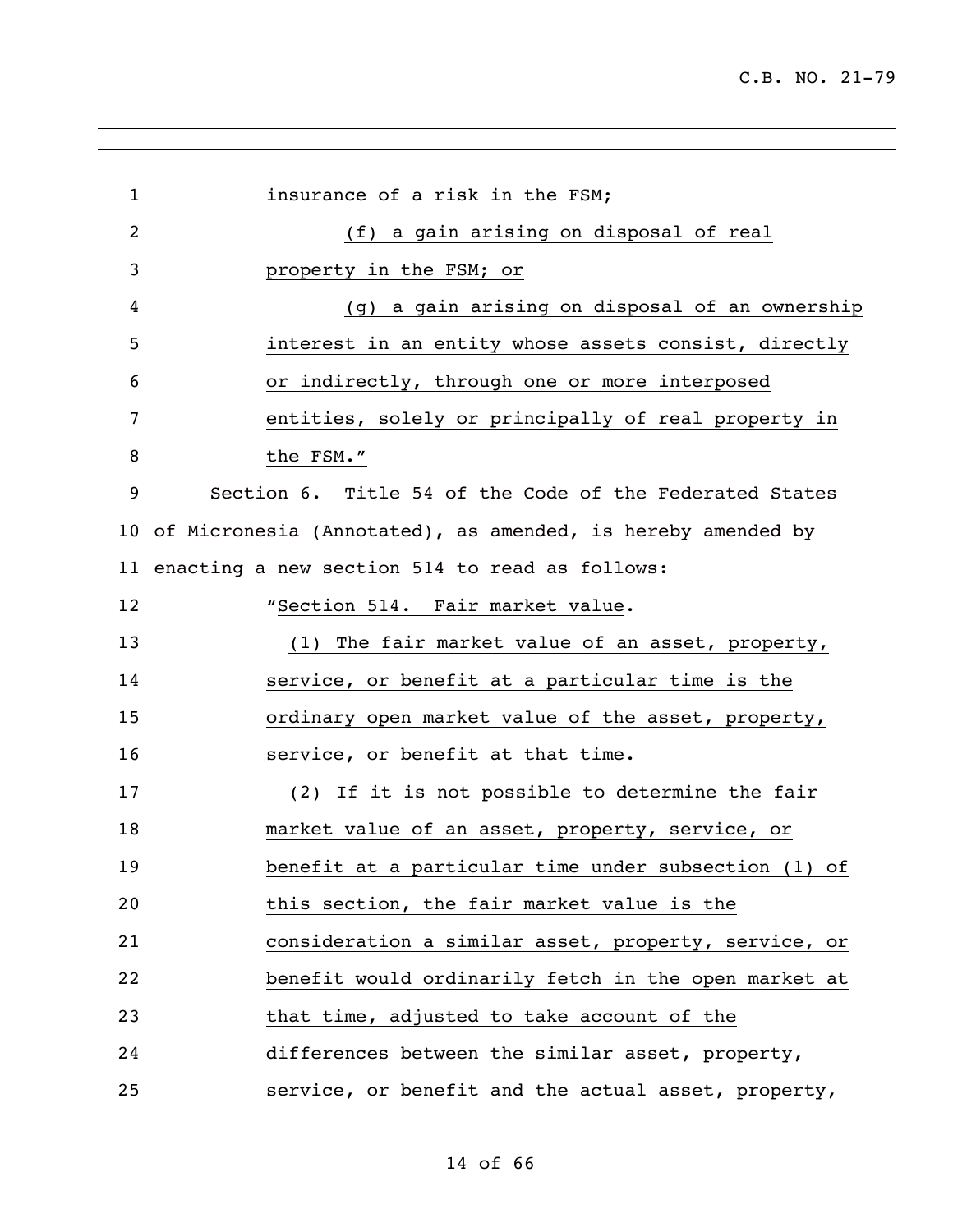service, or benefit. (3) If the fair market value of an asset, property, service, or benefit cannot be determined under subsection (1) or (2) of this section, the fair market value is the amount determined by the CEO. (4) This section is subsection to section 561." Section 7. Title 54 of the Code of the Federated States of Micronesia (Annotated), as amended, is hereby amended by enacting a new section 515 to read as follows: 10 "Section 515. Associate. (1) Subject to subsection (2) of this section, two persons are associates if the relationship between 13 them is such that one may reasonably be expected to act in accordance with the intentions of the other, or both persons may reasonably be expected to act in accordance with the intentions of a third person. (2) Two persons are not associates solely by reason of the fact that one person is an employee or client of the other or both persons are employees or clients of a third person. (3) Without limiting the generality of subsection (1) of this section, the following are treated as associates: (a) an individual and a relative of the individual, except if the CEO is satisfied that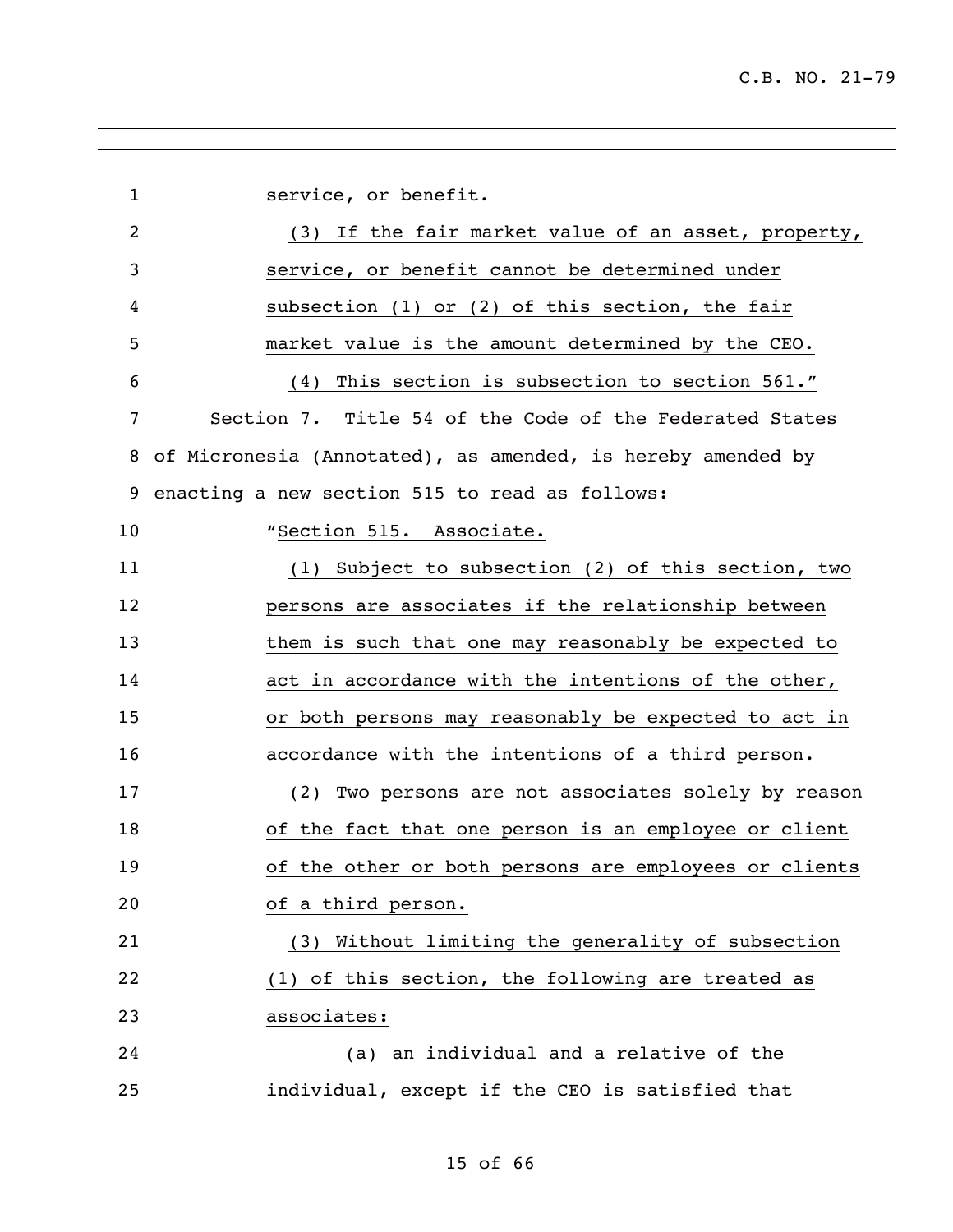| $\mathbf{1}$ | neither person may reasonably be expected to act in   |
|--------------|-------------------------------------------------------|
| 2            | accordance with the intentions of the other;          |
| 3            | (b) a partner in a partnership and the                |
| 4            | partnership, if the partner, either alone or together |
| 5            | with an associate or associates under another         |
| 6            | application of this section, controls 50% or more of  |
| 7            | the rights to income or capital of the partnership;   |
| 8            | (c) a trust or estate and a person who                |
| 9            | benefits or may benefit under the trust or estate;    |
| 10           | (d) a member in a corporation and the                 |
| 11           | corporation, if the member, either alone or together  |
| 12           | with an associate or associates under another         |
| 13           | application of this section, controls either directly |
| 14           | or through one or more interposed entities:           |
| 15           | (i) 50% or more of the voting power in                |
| 16           | the corporation;                                      |
| 17           | (ii) 50% or more of the rights to                     |
| 18           | dividends; or                                         |
| 19           | (iii) 50% or more of the rights to                    |
| 20           | capital; and                                          |
| 21           | (e) two corporations, if a person, either             |
| 22           | alone or together with an associate or associates     |
| 23           | under another application of this section, controls   |
| 24           | either directly or through one or more interposed     |
| 25           | entities:                                             |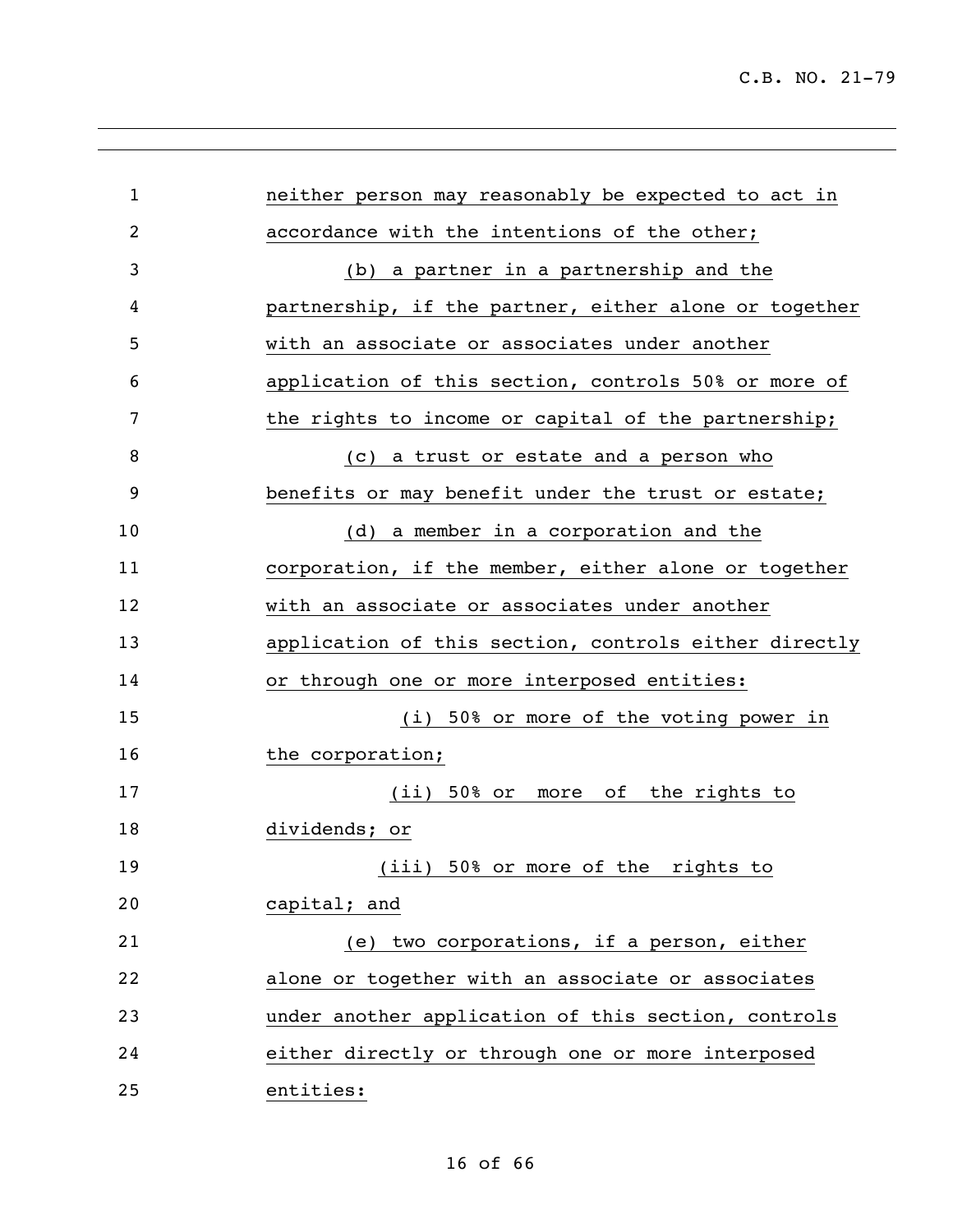| $\mathbf{1}$    | (i) 50% or more of the voting power in both                        |  |
|-----------------|--------------------------------------------------------------------|--|
| $\overline{2}$  | corporations;                                                      |  |
| 3               | (ii) 50% or more of the rights to dividends in                     |  |
| 4               | both corporations; or                                              |  |
| 5               | (iii) 50% or more of the rights to capital in                      |  |
| 6               | both corporations.                                                 |  |
| 7               | (4) In applying subsection $(3)(b)$ , $(d)$ , or $(e)$ of          |  |
| 8               | this section holdings that are attributable to a                   |  |
| 9               | person from an associate are not reattributed to                   |  |
| 10              | another associate."                                                |  |
| 11              | Section 8. Chapter 5 of title 54 of the Code of the                |  |
|                 | 12 Federated States of Micronesia (Annotated), as amended, is      |  |
|                 | 13 hereby amended by designating sections 521 to 525 as subchapter |  |
|                 | 14 II entitled "Imposition of Tax".                                |  |
| 15              | Section 9. Title 54 of the Code of the Federated States            |  |
|                 | 16 of Micronesia (Annotated), as amended, is hereby amended by     |  |
| 17 <sub>2</sub> | enacting a new section 521 to read as follows:                     |  |
| 18              | "Section 521. Imposition of net profit tax.                        |  |
| 19              | Net profit tax is imposed for each tax year at the                 |  |
| 20              | rate of 25% on the net profit for the tax year of                  |  |
| 21              | every business."                                                   |  |
| 22              | Section 10. Title 54 of the Code of the Federated States           |  |
|                 | 23 of Micronesia (Annotated), as amended, is hereby amended by     |  |
|                 | 24 enacting a new section 522 to read as follows:                  |  |
| 25              | "Section 522. Imposition of presumptive tax.                       |  |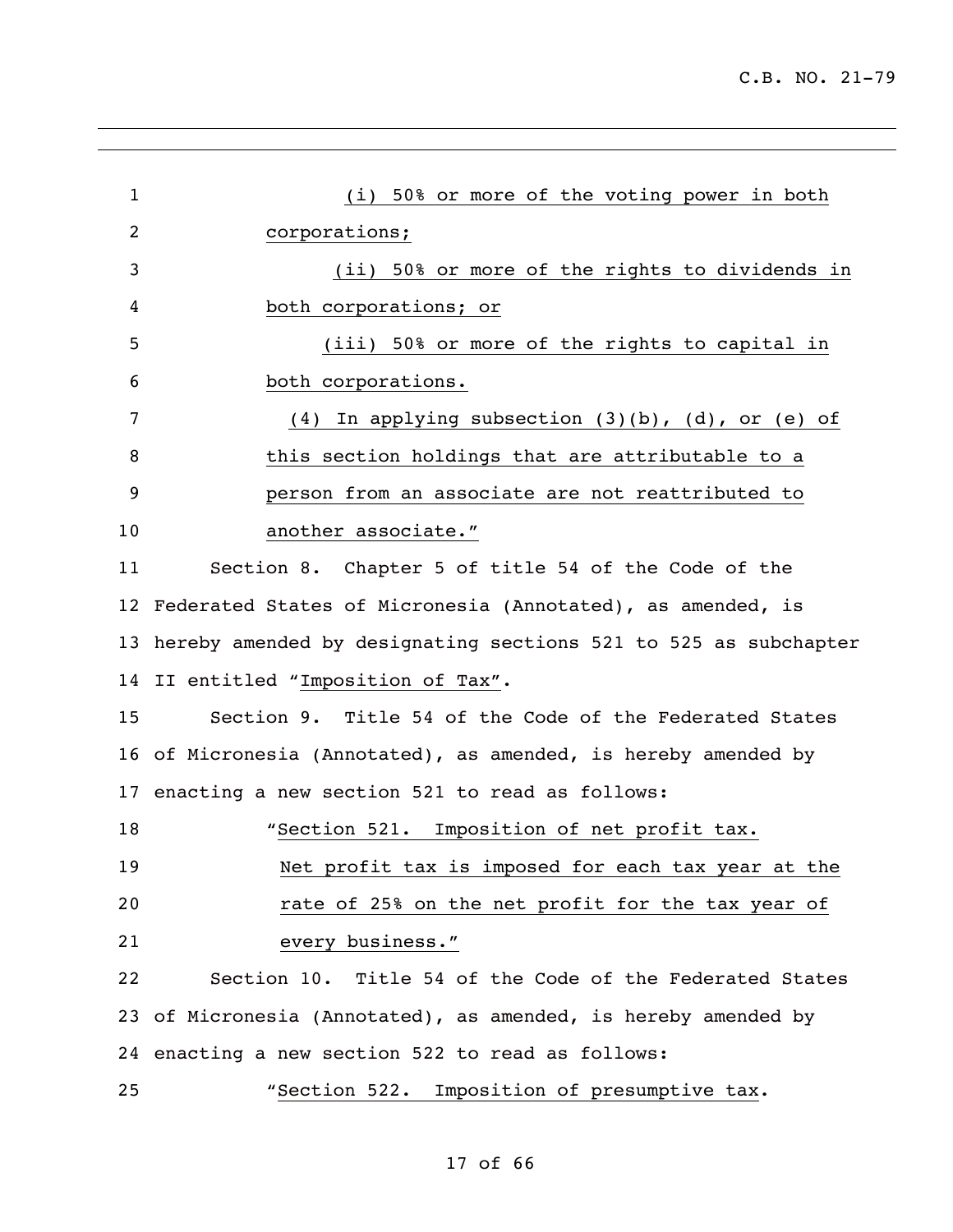| $\mathbf{1}$ | A presumptive tax of \$80 per tax year is imposed on        |
|--------------|-------------------------------------------------------------|
| 2            | a business if the gross revenue of the business for         |
| 3            | the tax year does not exceed \$10,000."                     |
| 4            | Section 11. Title 54 of the Code of the Federated States    |
| 5            | of Micronesia (Annotated), as amended, is hereby amended by |
| 6            | enacting a new section 523 to read as follows:              |
| 7            | "Section 523. General provisions applicable to net          |
| 8            | profit tax and presumptive tax.                             |
| 9            | (1) Net profit tax or presumptive tax is payable by         |
| 10           | the person or persons carrying on the business. If a        |
| 11           | person carries on more than one business, the net           |
| 12           | profit tax or presumptive tax payable is computed and       |
| 13           | reported separately for each business. For this             |
| 14           | purpose, if a business has operations in more than          |
| 15           | one State, the operations in each State are treated         |
| 16           | as a separate business.                                     |
| 17           | (2) No net profit tax or presumptive tax is payable         |
| 18           | if the gross revenue of a business for a tax year           |
| 19           | does not exceed \$2,000.                                    |
| 20           | (3) Notwithstanding subsection (1) of this section,         |
| 21           | in determining whether the gross revenue of a               |
| 22           | business carried on by a person does not exceed             |
| 23           | \$10,000 for the purposes of section 522 of this            |
| 24           | title, or \$2,000 for the purposes of subsection (2)        |
| 25           | of this section, account is taken of the gross              |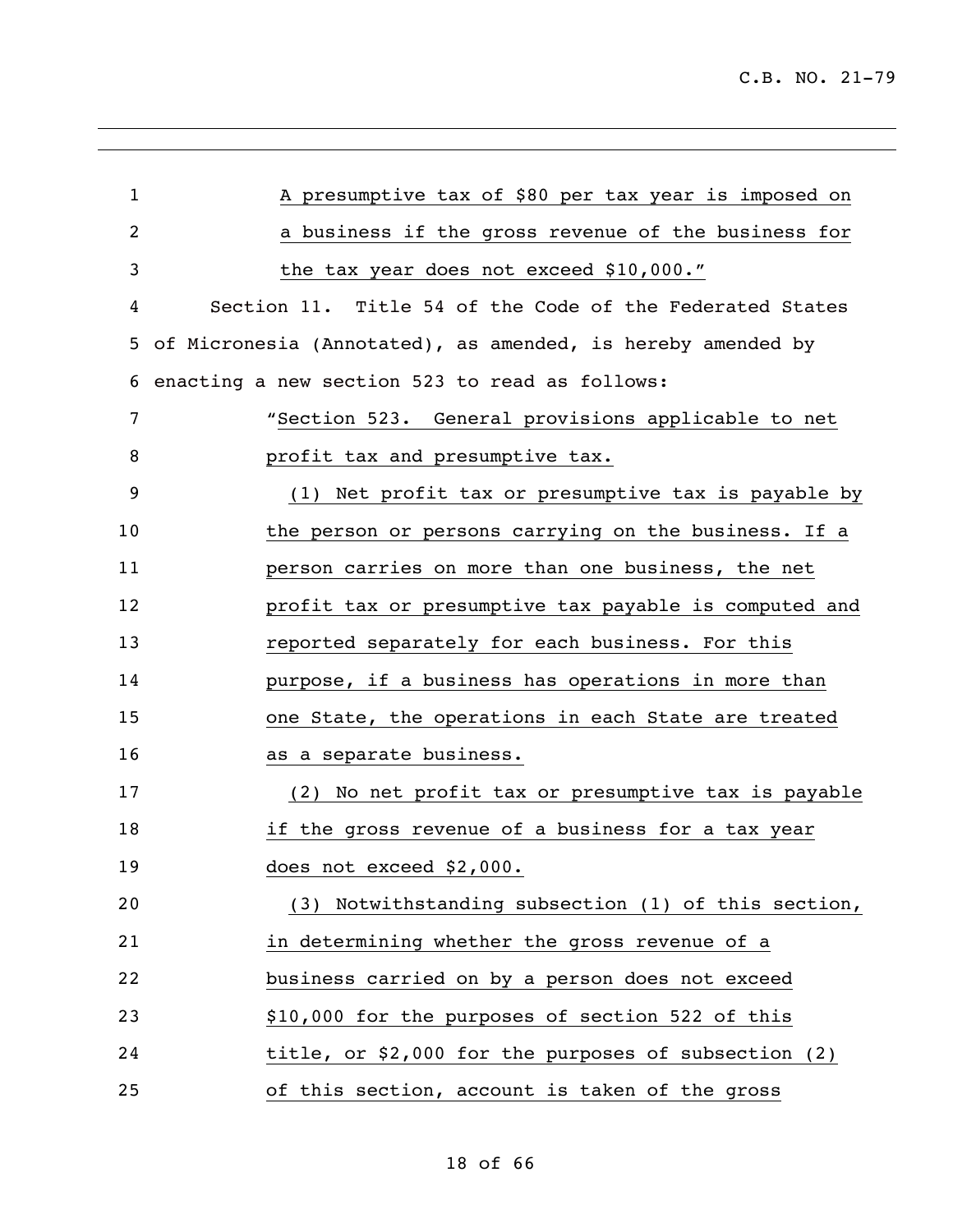| $\mathbf{1}$   | revenue of all businesses carried on by the person          |
|----------------|-------------------------------------------------------------|
| $\overline{2}$ | and by associates of the person in the FSM."                |
| 3              | Section 12. Title 54 of the Code of the Federated States    |
| 4              | of Micronesia (Annotated), as amended, is hereby amended by |
| 5              | enacting a new section 524 to read as follows:              |
| 6              | "Section 524. Imposition of tax on transportation           |
| 7              | income of non-resident person.                              |
| 8              | (1) Tax is imposed at the rate of 3% on the gross           |
| 9              | revenue derived by a non-resident person without a          |
| 10             | permanent establishment in the FSM operating a ship         |
| 11             | or aircraft for the carriage of passengers,                 |
| 12             | livestock, mail, merchandise, or goods embarked in          |
| 13             | the FSM.                                                    |
| 14             | (2) Tax payable under this section shall be payable         |
| 15             | by the non-resident person deriving the amount              |
| 16             | subject to tax. The tax payable is discharged if the        |
| 17             | tax has been paid in accordance with section 575 or         |
| 18             | 576 of this chapter.                                        |
| 19             | (3) Subsection (1) of this section does not apply           |
| 20             | to an amount that is exempt income."                        |
| 21             | Section 13. Title 54 of the Code of the Federated States    |
| 22             | of Micronesia (Annotated), as amended, is hereby amended by |
| 23             | enacting a new section 525 to read as follows:              |
| 24             | "Section 525. Imposition of tax on certain payments         |
| 25             | to non-resident persons.                                    |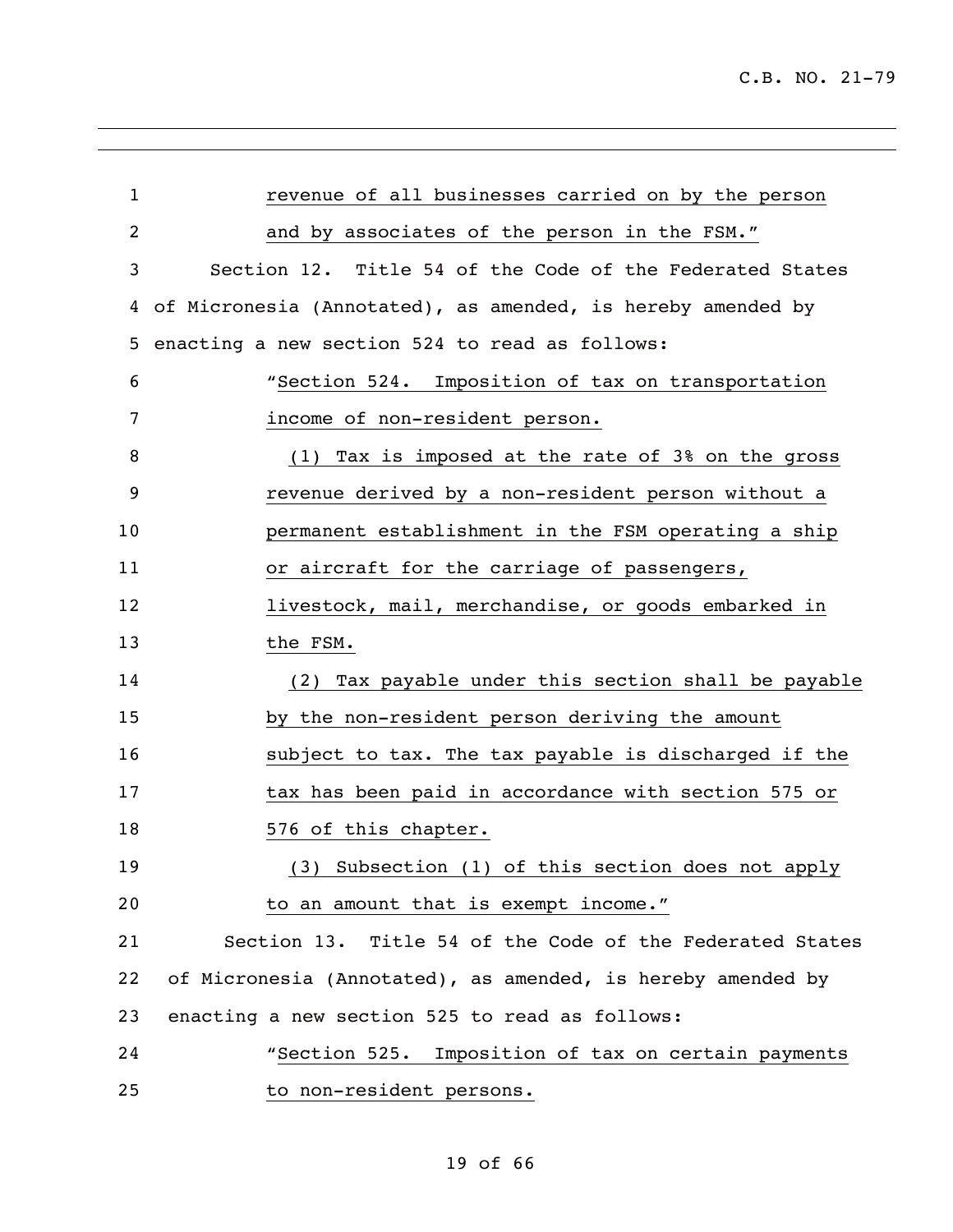| $\mathbf{1}$ | (1) Tax is imposed at the rate specified in           |
|--------------|-------------------------------------------------------|
| 2            | subsection (2) of this section on the gross amount    |
| 3            | of interest, a royalty, natural resource amount,      |
| 4            | insurance premium, or management fee derived by a     |
| 5            | non-resident person from sources in the FSM.          |
| 6            | (2) The rate of tax imposed under subsection (1) of   |
| 7            | this section is:                                      |
| 8            | (a) 5% of the gross amount of the insurance           |
| 9            | premium; or                                           |
| 10           | (b) 15% of the gross amount of the interest,          |
| 11           | royalty, natural resource amount, or management fee.  |
| 12           | (3) Subsection (1) of this section does not apply     |
| 13           | to:                                                   |
| 14           | an amount that is exempt income; or<br>(a)            |
| 15           | (b) interest, a royalty, natural resource             |
| 16           | amount, insurance premium, or management fee that is  |
| 17           | attributable to a business carried on by the non-     |
| 18           | resident person through a permanent establishment of  |
| 19           | the person in the FSM and, in that case, the          |
| 20           | interest, royalty, natural resource amount, insurance |
| 21           | premium, or management fee is taxable under section   |
| 22           | 521 of this chapter.                                  |
| 23           | (4) The tax payable under subsection (1) of this      |
| 24           | section is discharged if the tax has been paid in     |
| 25           | accordance with section 581 of this chapter."         |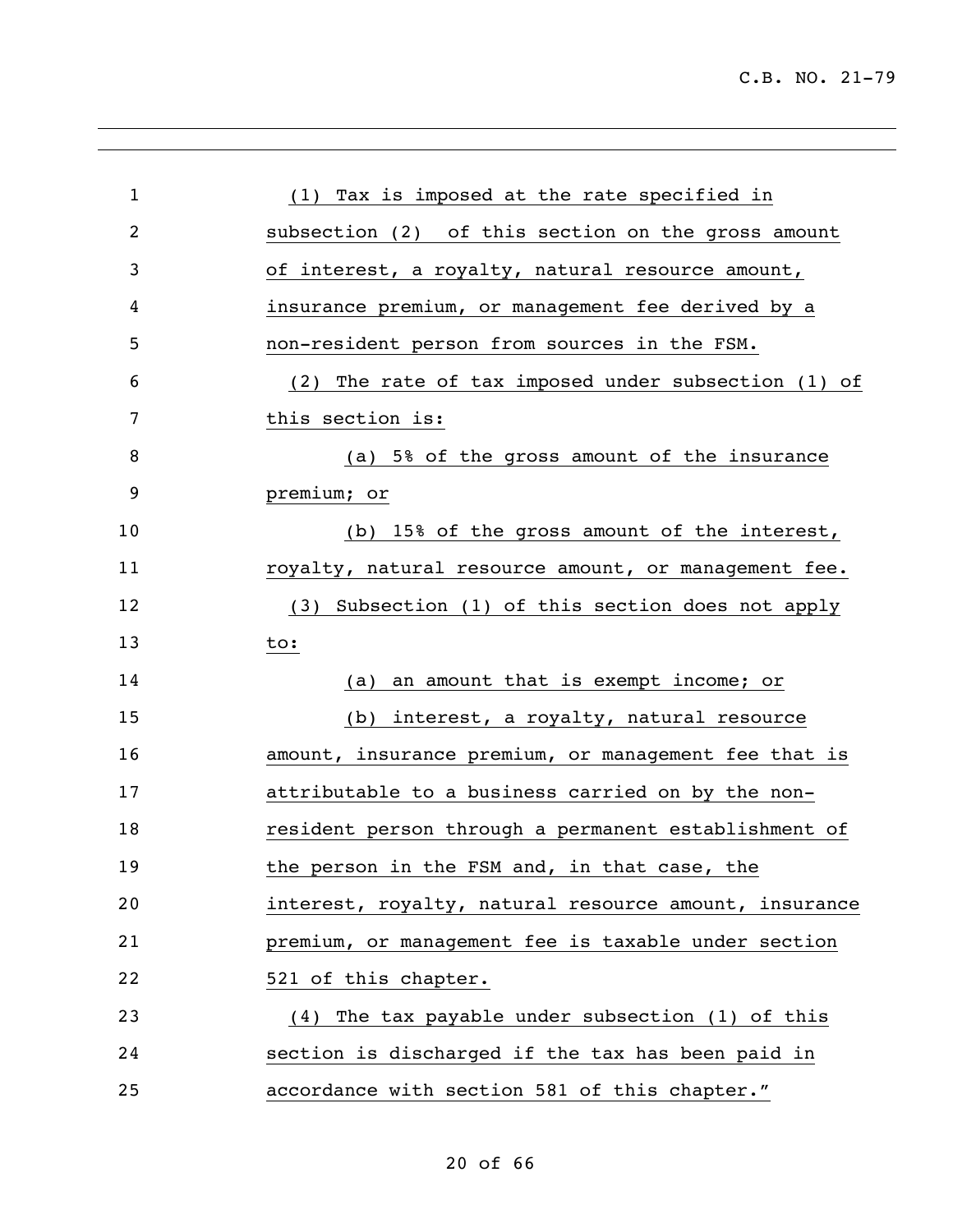C.B. NO. 21-79

| $\mathbf{1}$ | Section 14. Chapter 5 of title 54 of the Code of the            |
|--------------|-----------------------------------------------------------------|
| 2            | Federated States of Micronesia (Annotated), as amended, is      |
| 3            | hereby amended by designating sections 531 to 540 as subchapter |
| 4            | III entitled "Computation of Net Profit".                       |
| 5            | Section 15. Title 54 of the Code of the Federated States        |
| 6            | of Micronesia (Annotated), as amended, is hereby amended by     |
| 7            | enacting a new section 531 to read as follows:                  |
| 8            | "Section 531. Net profit.                                       |
| 9            | The net profit of a business for a tax year is the              |
| 10           | gross revenue of the business for the year reduced by           |
| 11           | the total amount of deductions allowed to the                   |
| 12           | business for the year."                                         |
| 13           | Section 16. Title 54 of the Code of the Federated States        |
|              | 14 of Micronesia (Annotated), as amended, is hereby amended by  |
|              | 15 enacting a new section 532 to read as follows:               |
| 16           | "Section 532. Gross revenue.                                    |
| 17           | (1) The gross revenue of a business for a tax year              |
| 18           | is the sum of the following amounts (other than an              |
| 19           | amount that is exempt income) derived by the business           |
| 20           | during the year from sources in the FSM:                        |
| 21           | (a) the gross receipts from the carrying on of                  |
| 22           | the business, including the gross proceeds from the             |
| 23           | disposal of inventory and the gross fees for the                |
| 24           | provision of services;                                          |
| 25           | (b) the gross receipts from the capital of the                  |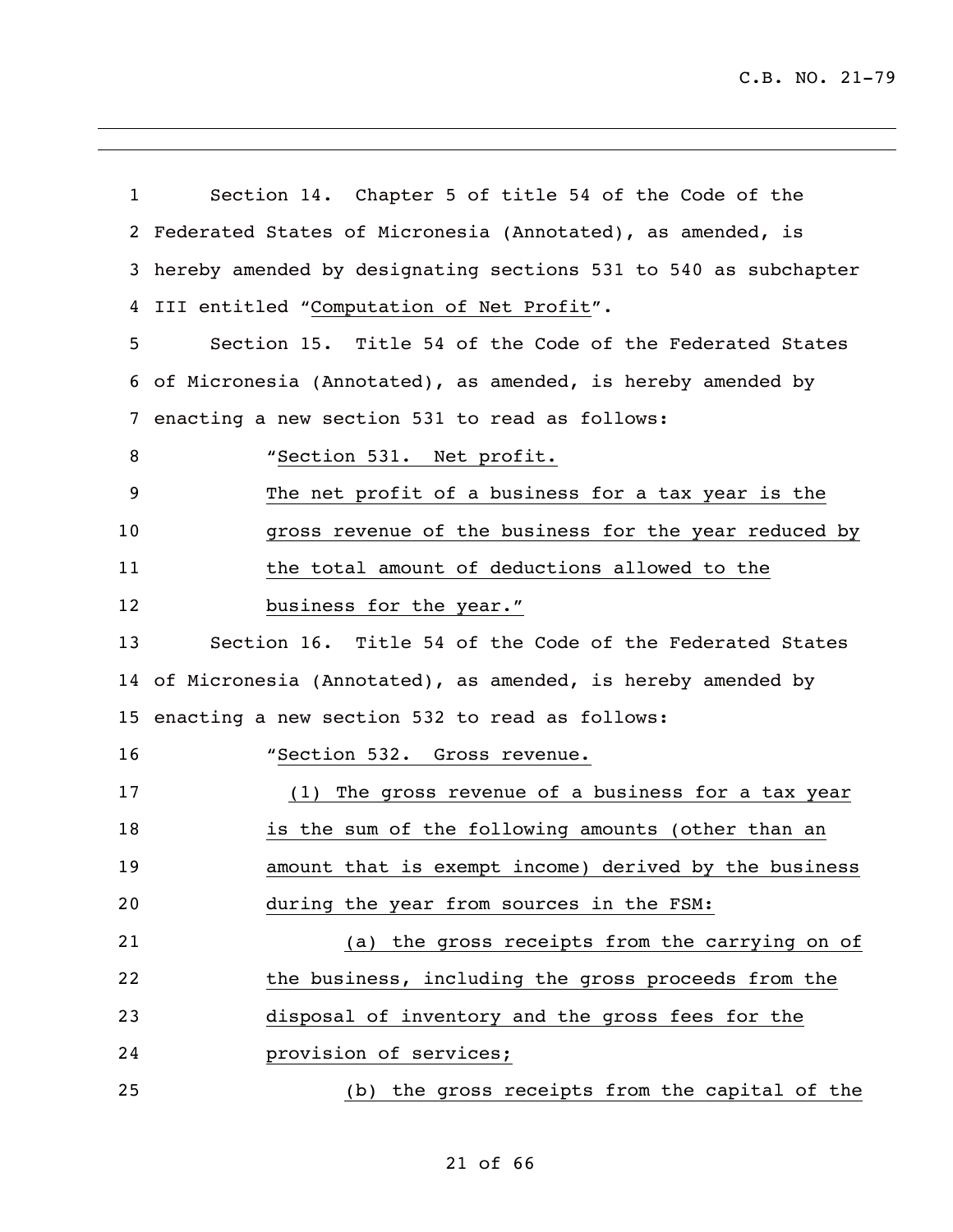| $\mathbf{1}$   | business, including interest, royalties, and rentals;       |
|----------------|-------------------------------------------------------------|
| $\overline{2}$ | (c) the net gain on disposal of a business                  |
| 3              | asset (other than inventory);                               |
| 4              | the net gain on satisfaction or<br>(d)                      |
| 5              | cancellation of a debt of the business; and                 |
| 6              | the amount of an expense, loss, or bad<br>(e)               |
| 7              | debt previously allowed as a deduction that has been        |
| 8              | reimbursed or recovered by the business.                    |
| 9              | (2) For the purposes of subsection $(1)(c)$ of this         |
| 10             | section, the net gain on disposal of a business asset       |
| 11             | is the consideration received on disposal of the            |
| 12             | asset less the net book value of the asset at the           |
| 13             | time of disposal.                                           |
| 14             | $(3)$ For the purposes of subsection $(1)(d)$ of this       |
| 15             | section, the net gain on disposal of a debt of a            |
| 16             | business is the amount of the debt less the amount          |
| 17             | received on satisfaction or cancellation of the debt.       |
| 18             | The gross revenue of a business does not<br>(4)             |
| 19             | include any amount subject to tax under sections 522,       |
| 20             | 524, or 525 of this chapter."                               |
| 21             | Section 17. Title 54 of the Code of the Federated States    |
|                | 22 of Micronesia (Annotated), as amended, is hereby further |
| 23             | amended by enacting a new section 533 to read as follows:   |
| 24             | "Section 533. Exempt income.                                |
| 25             | (1) The following amounts are exempt income:                |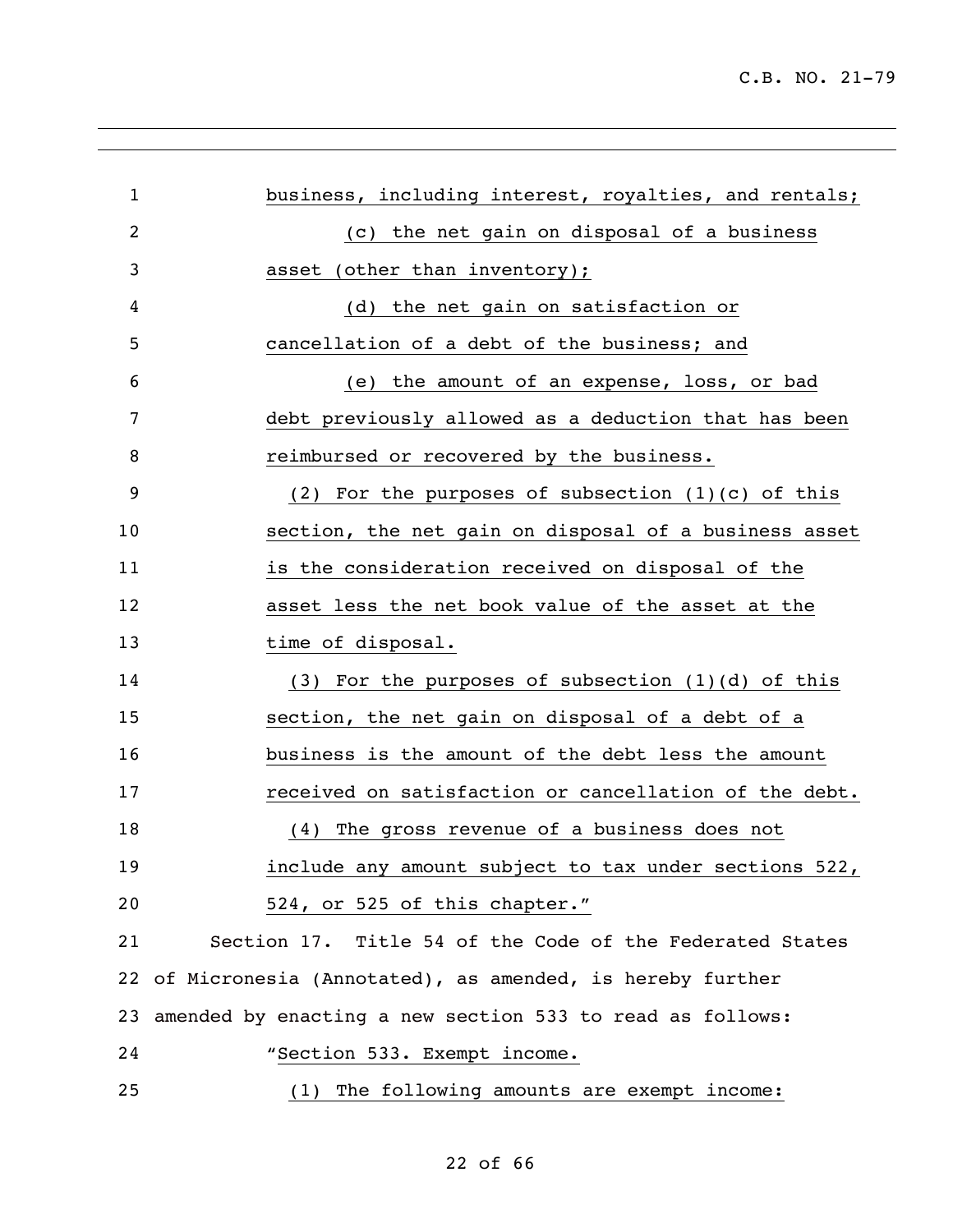| $\mathbf{1}$ | (a) a distribution by an entity;                      |
|--------------|-------------------------------------------------------|
| 2            | interest paid by a resident corporation to<br>(b)     |
| 3            | a non-resident person in respect of debentures if the |
| 4            | following conditions are satisfied:                   |
| 5            | (i) the debentures were issued by the                 |
| 6            | corporation outside the FSM for the purpose of        |
| 7            | raising a loan outside the FSM;                       |
| 8            | (ii) the debentures were issued with a                |
| 9            | view to public subscription or other wide             |
| 10           | distribution;                                         |
| 11           | (iii) the debentures were issued for the              |
| 12           | purpose of raising funds for use by the corporation   |
| 13           | in a business carried on in the FSM; and              |
| 14           | (iv) the interest is paid outside the FSM;            |
| 15           | and                                                   |
| 16           | an amount exempt from tax under an<br>(C)             |
| 17           | international agreement between the Government of the |
| 18           | FSM and a foreign government or a public              |
| 19           | international organization.                           |
| 20           | (2) A provision in another law providing that an      |
| 21           | amount is exempt income does not have legal effect    |
| 22           | unless also provided for in this chapter.             |
| 23           | (3) For purposes of subsection (2) of this section,   |
| 24           | exemptions contained in chapter 3 this title and      |
| 25           | chapter 10 of title 37 of this code have legal        |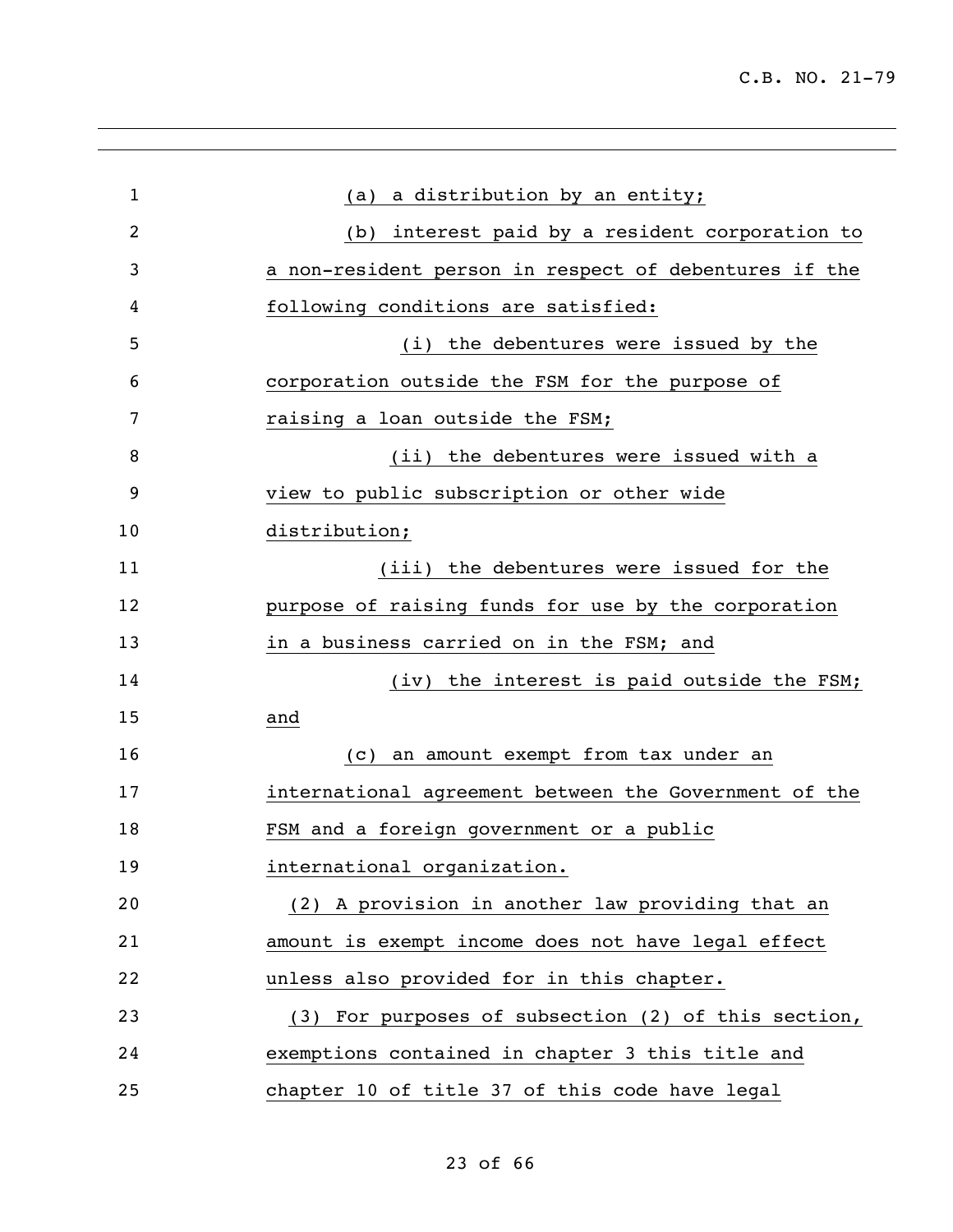| $\mathbf{1}$ | effect."                                                    |
|--------------|-------------------------------------------------------------|
| 2            | Section 18. Title 54 of the Code of the Federated States    |
| 3            | of Micronesia (Annotated), as amended, is hereby amended by |
| 4            | enacting a new section 534 to read as follows:              |
| 5            | "Section 534. Deductions.                                   |
| 6            | (1) Subject to this chapter, the total amount of            |
| 7            | deductions allowed to a business for a tax year is          |
| 8            | the sum of:                                                 |
| 9            | (a) subject to section 535 of this chapter,                 |
| 10           | the expenses or losses incurred during the year             |
| 11           | solely in deriving amounts included in the gross            |
| 12           | revenue of the business;                                    |
| 13           | (b) the cost of inventory for the year as                   |
| 14           | determined under this chapter;                              |
| 15           | (c) the total amount, as determined under                   |
| 16           | section 536 of this chapter, by which the value of          |
| 17           | the depreciable assets of the business have declined        |
| 18           | during the year by reason of wear and tear from use         |
| 19           | in deriving amounts included in the gross revenue of        |
| 20           | the business;                                               |
| 21           | (d) the total amount, as determined under                   |
| 22           | section 537 of this chapter, by which the value of          |
| 23           | the intangibles of the business have declined in            |
| 24           | value during the year from use in deriving amounts          |
| 25           | included in the gross revenue of the business; and          |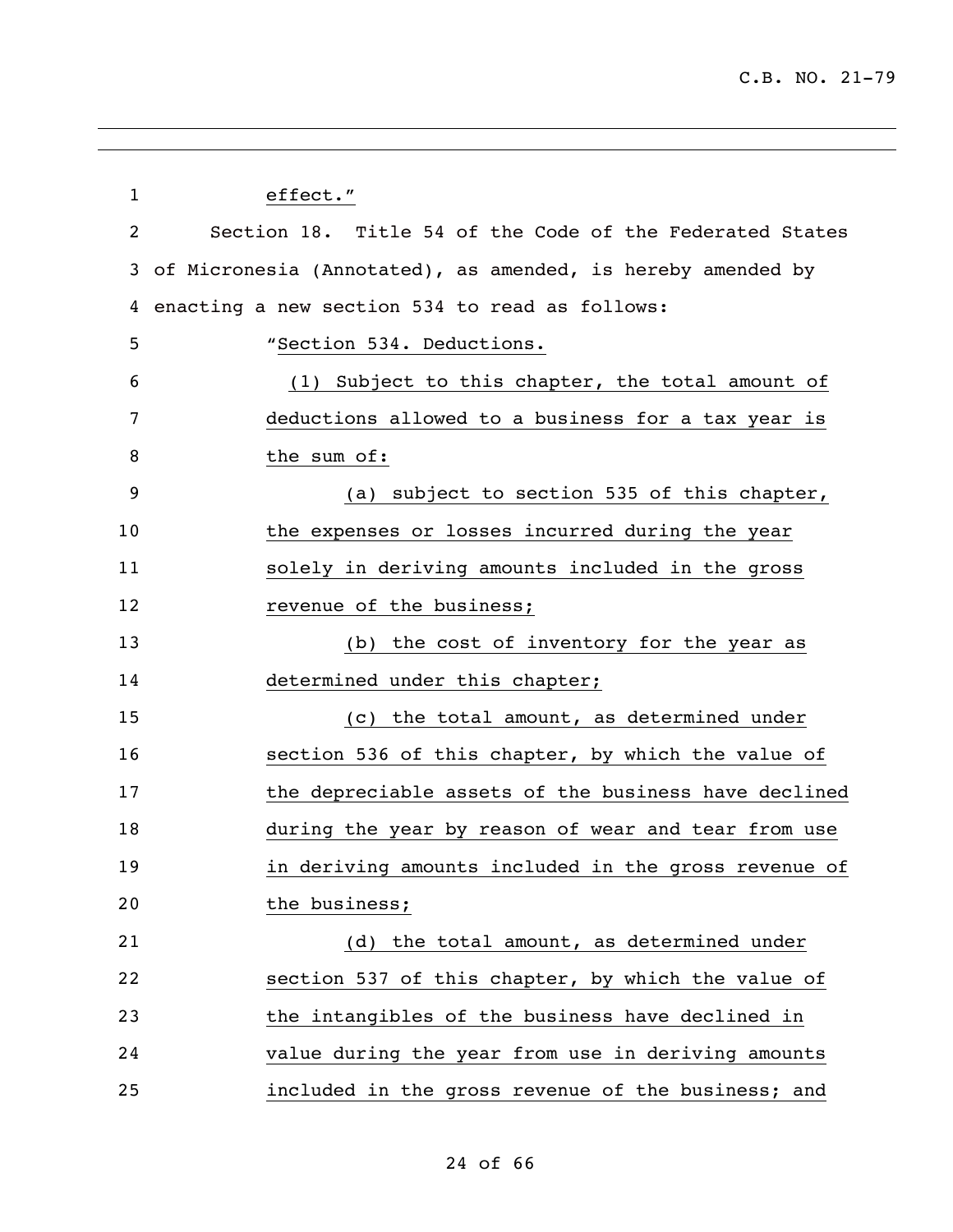| $\mathbf{1}$ | (e) the net loss on disposal of a business                  |
|--------------|-------------------------------------------------------------|
| 2            | asset (other than inventory) during the year.               |
| 3            | (2) For the purposes of subsection $(1)(e)$ of this         |
| 4            | section, the net loss on disposal of a business asset       |
| 5            | is the net book value of the asset at the time of           |
| 6            | disposal less the consideration received on disposal        |
| 7            | of the asset."                                              |
| 8            | Section 19. Title 54 of the Code of the Federated States    |
| 9            | of Micronesia (Annotated), as amended, is hereby amended by |
| 10           | enacting a new section 535 to read as follows:              |
| 11           | "Section 535. Non-deductible expenses.                      |
| 12           | No deduction is allowed for:<br>(1)                         |
| 13           | (a) a distribution by an entity or capital                  |
| 14           | withdrawn from a business;                                  |
| 15           | (b) an expense or loss of a capital nature                  |
| 16           | except as provided in section $534(1)(c)$ , (d), or (e)     |
| 17           | of this chapter;                                            |
| 18           | (c) an amount placed in a reserve fund, a                   |
| 19           | provision for expected expenses or losses, or an            |
| 20           | amount capitalized in any way;                              |
| 21           | (d) an expense or loss to the extent                        |
| 22           | recoverable under a policy of insurance or contract         |
| 23           | of indemnity;                                               |
| 24           | (e) an expense incurred in providing                        |
| 25           | entertainment except:                                       |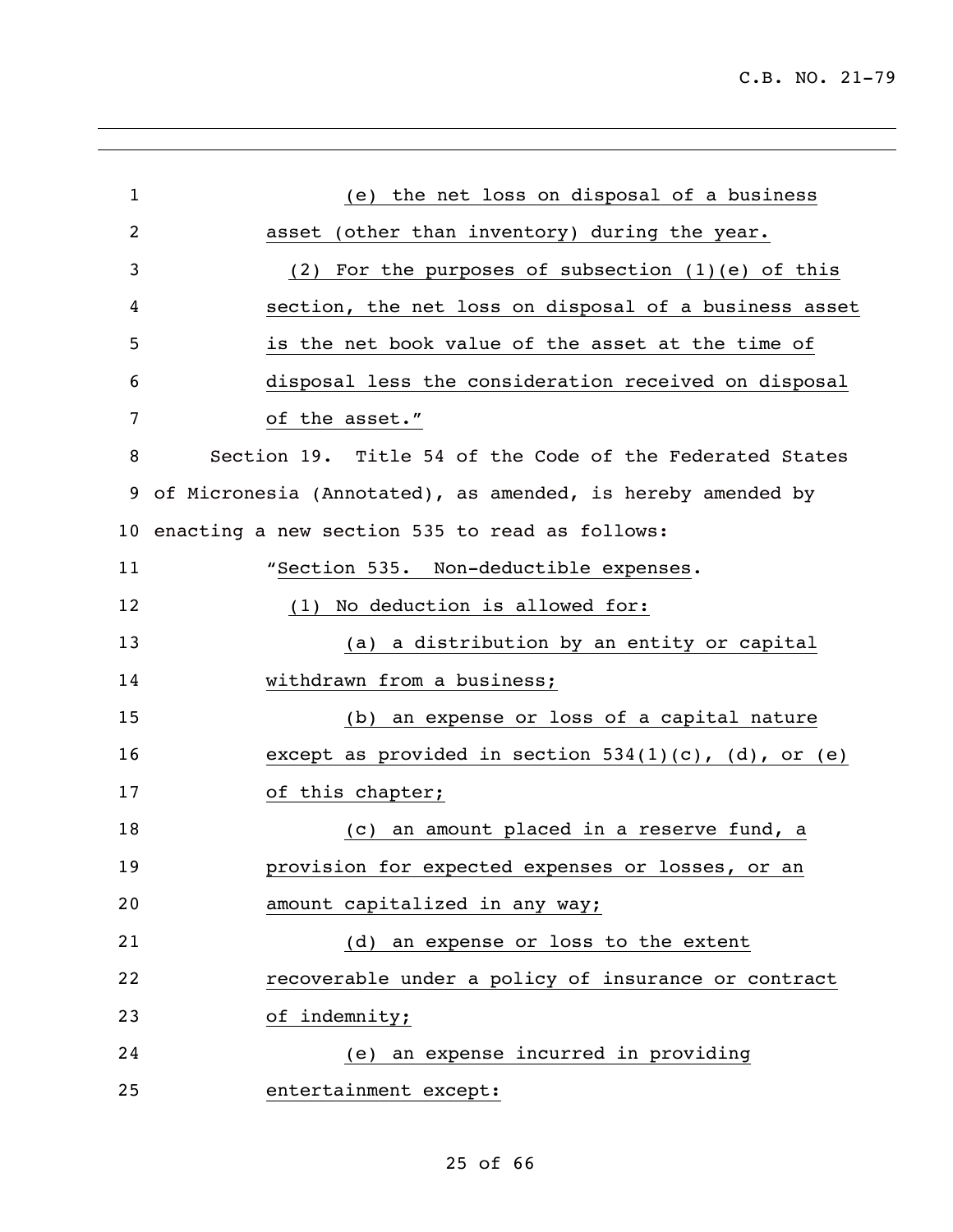| 1              | (i) if the entertainment was provided in              |
|----------------|-------------------------------------------------------|
| $\overline{c}$ | the ordinary course of a business carried on to       |
| 3              | provide the entertainment and the entertainment was   |
| 4              | not provided to an employee or an associate of the    |
| 5              | person carrying on the business;                      |
| 6              | (ii) if the entertainment is a meal or                |
| 7              | refreshment consumed by the owner or employee of a    |
| 8              | business while the owner or employee was traveling    |
| 9              | for the purposes of the business; or                  |
| 10             | (iii) if the entertainment is a meal or               |
| 11             | refreshment provided to an employee on the business'  |
| 12             | premises and which is available to all full-time      |
| 13             | employees on equal terms;                             |
| 14             | interest payable to an associate other<br>(f)         |
| 15             | than that interest included in the gross revenue of a |
| 16             | business carried on by the associate or taxable under |
| 17             | section 525 of this chapter;                          |
| 18             | (g) the net profit tax, including any penalty         |
| 19             | or late payment interest payable in respect of net    |
| 20             | profit tax payable;                                   |
| 21             | (h) a fine or penalty imposed for violation of        |
| 22             | any law, rule, or regulation; or                      |
| 23             | (i) a bribe, kickback, or other expense               |
| 24             | incurred to accomplish an illegal transaction or      |
| 25             | activity.                                             |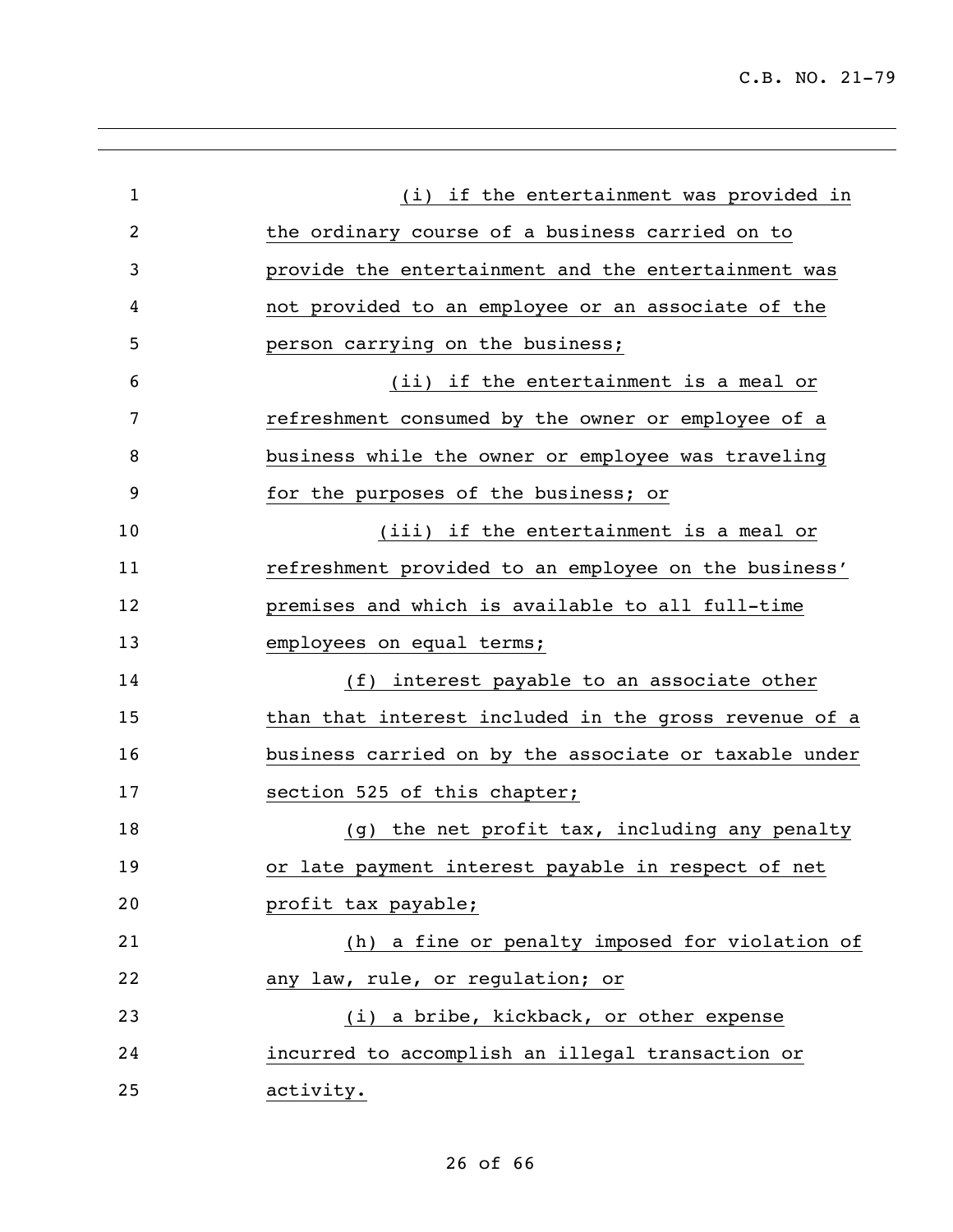| $\mathbf{1}$   | (2) A person required to withhold tax under                 |
|----------------|-------------------------------------------------------------|
|                |                                                             |
| $\overline{2}$ | subchapter VII of this chapter in respect of an             |
| 3              | amount paid to a non-resident person is not allowed a       |
| 4              | deduction for the amount paid until the tax has been        |
| 5              | withheld and paid to the CEO.                               |
| 6              | The only deduction allowed in relation to the<br>(3)        |
| 7              | cost of an intangible of a business is as provided          |
| 8              | for in section 537 of this chapter."                        |
| 9              | Section 20. Title 54 of the Code of the Federated States    |
| 10             | of Micronesia (Annotated), as amended, is hereby amended by |
| 11             | enacting a new section 536 to read as follows:              |
| 12             | "Section 536. Depreciable assets.                           |
| 13             | (1) A business is allowed a deduction for a tax             |
| 14             | year for the amount by which the value of the               |
| 15             | depreciable assets of a business has declined during        |
| 16             | the year.                                                   |
| 17             | (2) The decline in value of a depreciable asset of          |
| 18             | a business for a tax year is computed by applying the       |
| 19             | rate specified in subsection (3) of this section            |
| 20             | against the cost of the asset.                              |
| 21             | (3) The rate of depreciation is:                            |
| 22             | (a) in the case of motor vehicles, buses and                |
| 23             | minibuses, goods vehicles, trucks, tractors,                |
| 24             | trailers, and trailer-mounted containers, computers         |
| 25             | and data handling equipment, construction equipment         |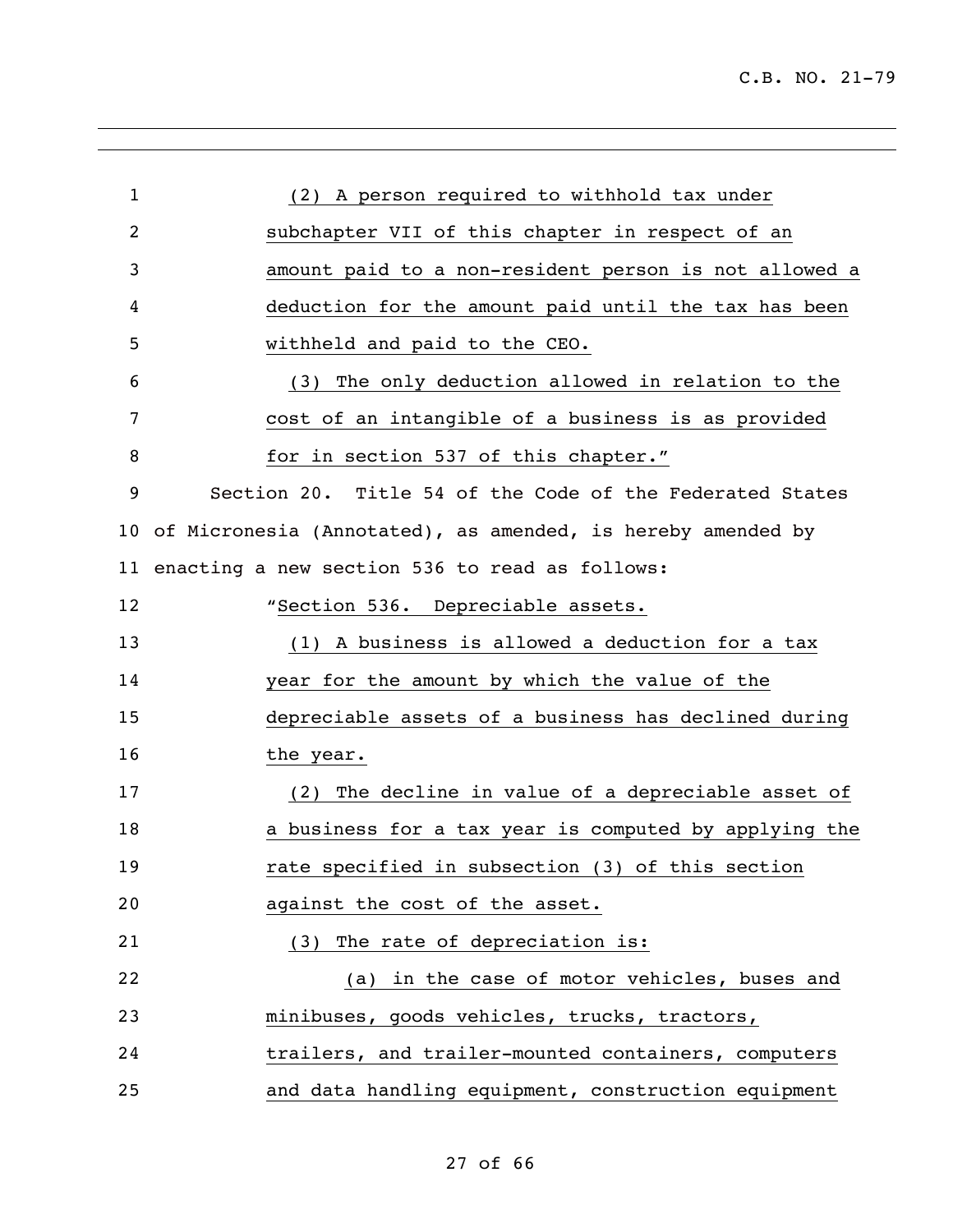| $\mathbf{1}$ | and earthmoving equipment, and plant and machinery             |
|--------------|----------------------------------------------------------------|
| 2            | used in manufacturing, mining, or farming operations,          |
| 3            | $50\$ ;                                                        |
| 4            | (b) in the case of industrial buildings, $10\$ ;               |
| 5            | (c) in the case of any other structural                        |
| 6            | improvement, 5%; or                                            |
| 7            | (d) in the case of any other depreciable                       |
| 8            | asset, $33^{1}/_{3}$ %.                                        |
| 9            | (4) If a depreciable asset of a business is not                |
| 10           | used in carrying on the business for the whole of the          |
| 11           | year, the amount computed under subsection (2) of              |
| 12           | this section is reduced by the proportion of the year          |
| 13           | that the asset was not so used.                                |
| 14           | (5) The total decline in value allowed as a                    |
| 15           | deduction under section $534(1)(c)$ of this chapter for        |
| 16           | a depreciable asset for the current tax year and all           |
| 17           | previous tax years must not exceed the cost of the             |
| 18           | asset."                                                        |
| 19           | Section 21. Title 54 of the Code of the Federated States       |
|              | 20 of Micronesia (Annotated), as amended, is hereby amended by |
|              | 21 enacting a new section 537 to read as follows:              |
| 22           | "Section 537. Intangibles.                                     |
| 23           | (1) A business is allowed a deduction for a tax                |
| 24           | year for the amount by which the value of the                  |
| 25           | intangibles of a business has declined during the              |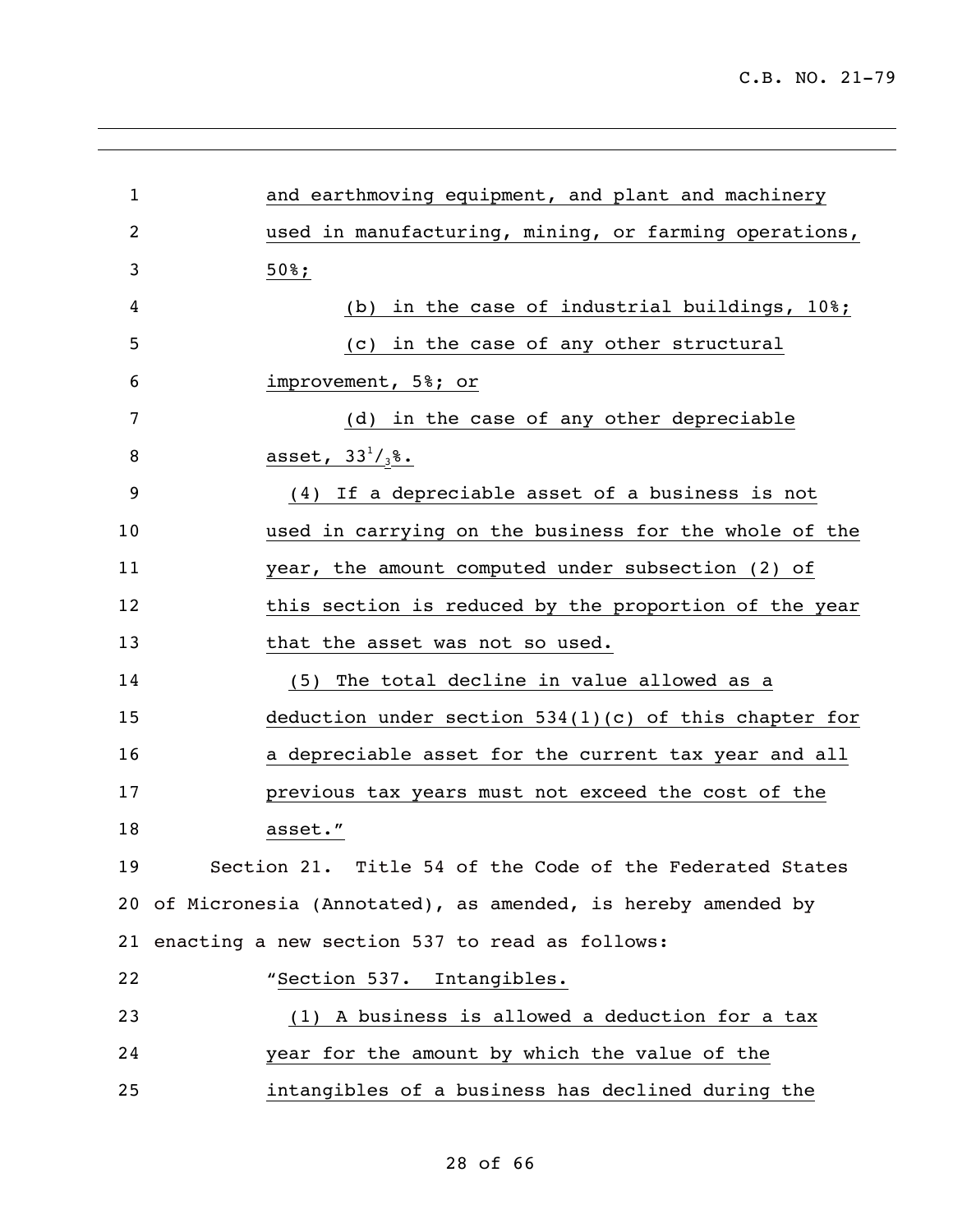| $\mathbf 1$    | year.                                                          |
|----------------|----------------------------------------------------------------|
| $\overline{2}$ | (2) The decline in value of an intangible of a                 |
| 3              | business for a tax year is computed by dividing the            |
| 4              | cost of the intangible by its useful life.                     |
| 5              | An intangible is treated as having a useful<br>(3)             |
| 6              | life of 10 years if:                                           |
| 7              | it has a useful life of more than 10<br>(a)                    |
| 8              | years; or                                                      |
| 9              | it does not have an ascertainable useful<br>(b)                |
| 10             | life.                                                          |
| 11             | (4) If an intangible of a business is not used in              |
| 12             | carrying on the business for the whole of the year,            |
| 13             | the amount computed under subsection (2) of this               |
| 14             | section is reduced by the proportion of the year that          |
| 15             | the intangible was not so used.                                |
| 16             | (5) The total decline in value allowed as a                    |
| 17             | deduction under section $534(1)(d)$ of this chapter for        |
| 18             | an intangible for the current tax year and all                 |
| 19             | previous tax years must not exceed the cost of the             |
| 20             | intangible."                                                   |
| 21             | Section 22. Title 54 of the Code of the Federated States       |
|                | 22 of Micronesia (Annotated), as amended, is hereby amended by |
|                | 23 enacting a new section 538 to read as follows:              |
| 24             | "Section 538. Net loss carry forward.                          |
| 25             | (1) If the total amount of deductions of a business            |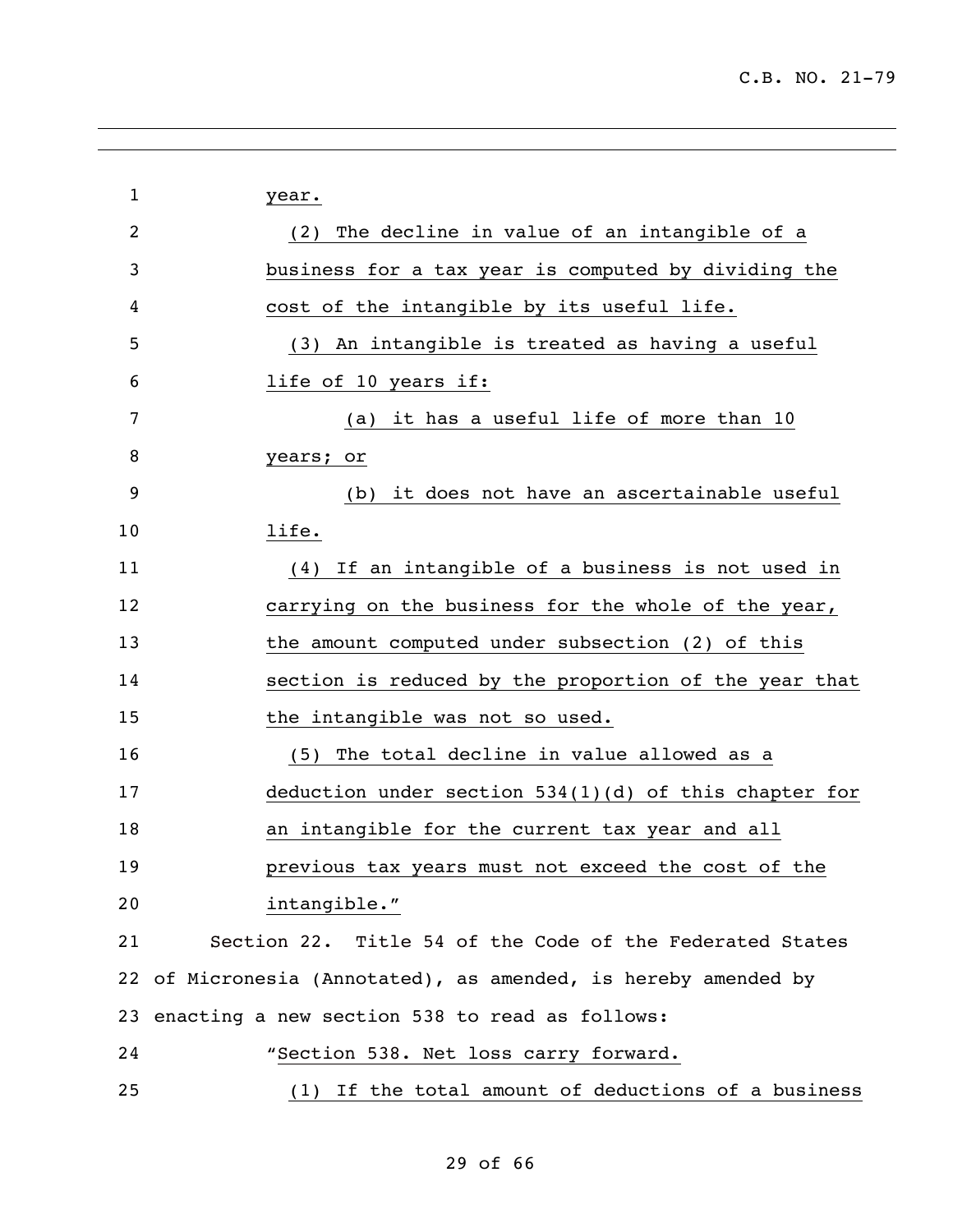| $\mathbf 1$ | allowed for a tax year (other than under this section |
|-------------|-------------------------------------------------------|
| 2           | or section 540(3) of this chapter) exceeds the gross  |
| 3           | revenue of the business for the year, the amount of   |
| 4           | the excess is the net loss of the business for the    |
| 5           | year.                                                 |
| 6           | (2) If a business has a net loss for a tax year,      |
| 7           | the amount of the loss is carried forward to the      |
| 8           | following tax year and allowed as a deduction in      |
| 9           | computing the net profit of the business for that     |
| 10          | following year.                                       |
| 11          | (3) If a net loss is not wholly deducted under        |
| 12          | subsection (2) of this section, the amount not        |
| 13          | deducted is carried forward to the next following tax |
| 14          | year and applied as specified in subsection (2) of    |
| 15          | this section in that year, and so on until the loss   |
| 16          | is fully deducted, but no loss can be carried forward |
| 17          | for more than three tax years after the year in which |
| 18          | the loss was incurred.                                |
| 19          | (4) If a business has a net loss carried forward      |
| 20          | under this section for more than one tax year, the    |
| 21          | loss of the earliest year is deducted first.          |
| 22          | (5) If a business has a net loss carried forward      |
| 23          | under this section and an interest expense carried    |
| 24          | forward under section 540 of this chapter for a tax   |
| 25          | year, the net loss carried forward is deducted first. |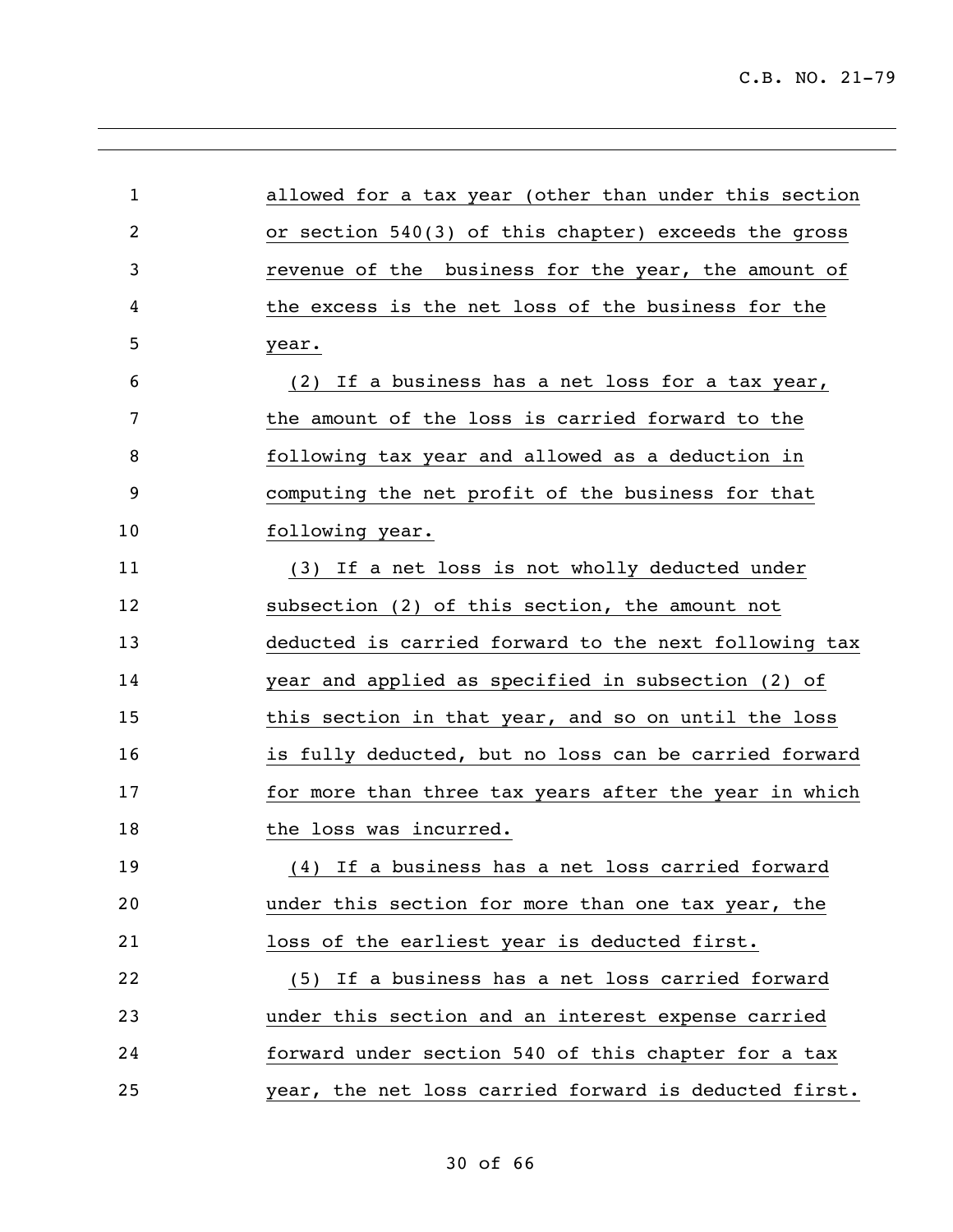| $\mathbf{1}$   | (6) If a person carries on more than one business,          |
|----------------|-------------------------------------------------------------|
| $\overline{2}$ | this section applies separately to each business."          |
| 3              | Section 23. Title 54 of the Code of the Federated States    |
| 4              | of Micronesia (Annotated), as amended, is hereby amended by |
| 5              | enacting a new section 539 to read as follows:              |
| 6              | "Section 539. Currency translation.                         |
| 7              | (1) An amount taken into account under this chapter         |
| 8              | must be expressed in United States dollars.                 |
| 9              | (2) Subject to subsection (3) of this section, if           |
| 10             | an amount is in a currency other than United States         |
| 11             | dollars, the amount must be translated to United            |
| 12             | States dollars at the United States Federal Reserve         |
| 13             | exchange rate applying between the foreign currency         |
| 14             | and United States dollars on the date the amount is         |
| 15             | taken into account for the purposes of this chapter.        |
| 16             | (3) With the prior written permission of the CEO,           |
| 17             | amounts taken into account in computing the net             |
| 18             | profit or net loss of a business for a tax year may         |
| 19             | be translated to United States dollars at the average       |
| 20             | mid-exchange rate for the tax year between the              |
| 21             | foreign currency and United States dollars."                |
| 22             | Section 24. Title 54 of the Code of the Federated States    |
| 23             | of Micronesia (Annotated), as amended, is hereby amended by |
|                | 24 enacting a new section 540 to read as follows:           |
| 25             | "Section 540. Interest expense.                             |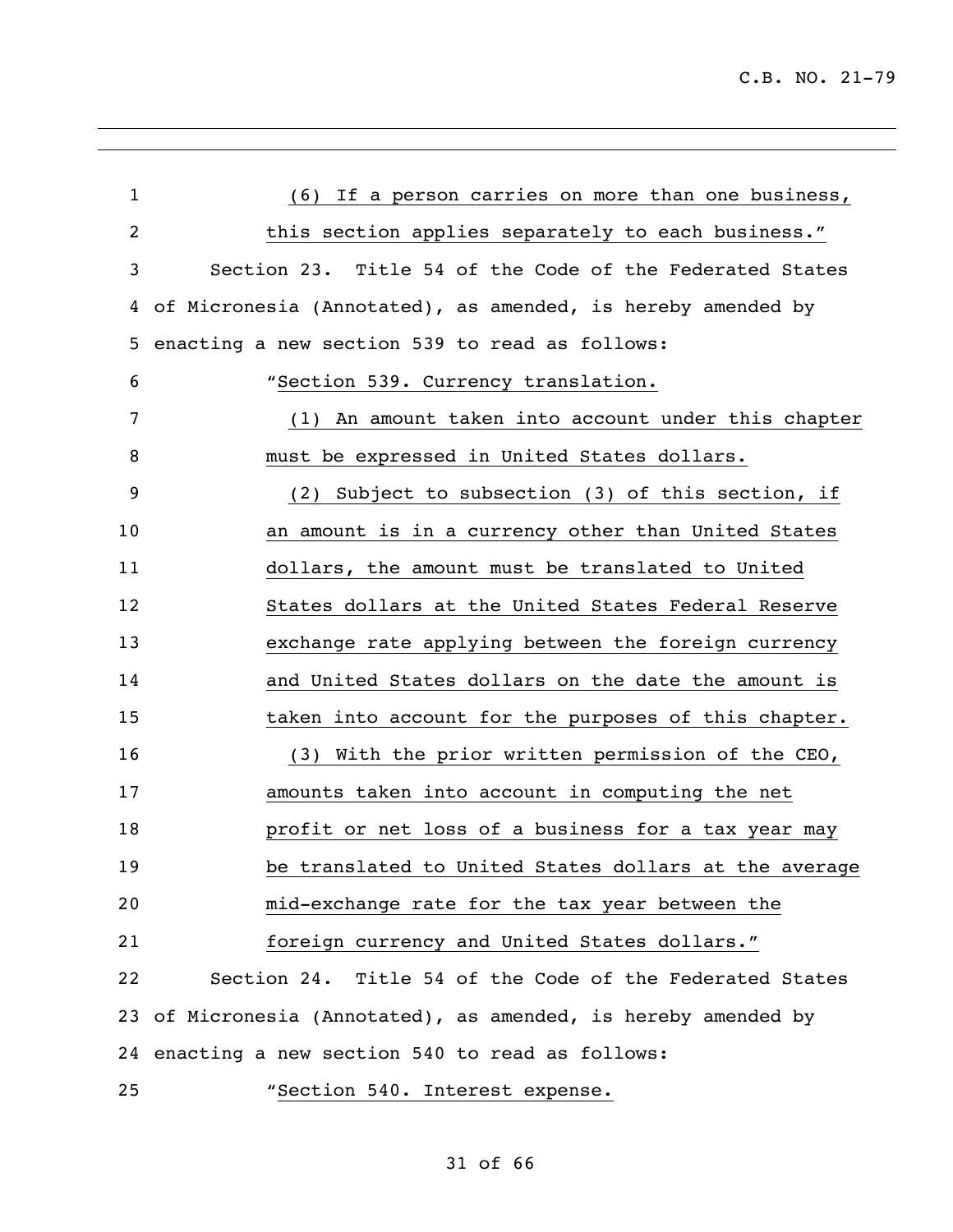| $\mathbf{1}$ | (1) Subject to section $535(1)(f)$ of this chapter    |
|--------------|-------------------------------------------------------|
| 2            | and subsection (2) of this section, a business is     |
| 3            | allowed a deduction for any interest expense incurred |
| 4            | by the business during a tax year to the extent to    |
| 5            | which the business has used the proceeds or benefit   |
| 6            | of the debt or other instrument or agreement giving   |
| 7            | rise to the interest solely to derive amounts         |
| 8            | included in the gross revenue of the business.        |
| 9            | (2) The total amount of interest allowed to a         |
| 10           | business as a deduction under this section for a tax  |
| 11           | year must not exceed the amount computed according to |
| 12           | the following formula:                                |
| 13           | $A + (50\% \times (B - C))$                           |
| 14           | Where:                                                |
| 15           | is the total interest income derived by the<br>A      |
| 16           |                                                       |
|              | business from sources in the FSM during the year;     |
| 17           | is the total gross revenue of the business for<br>B   |
| 18           | the year, other than interest income; and             |
| 19           | <b>C</b> is the total amount of deductions allowed to |
| 20           | the business for the year incurred in deriving        |
| 21           | amounts included in gross revenue, other than for     |
| 22           | interest incurred.                                    |
| 23           | (3) If an amount of interest is not deducted in a     |
| 24           | tax year as a result of subsection (2) of this        |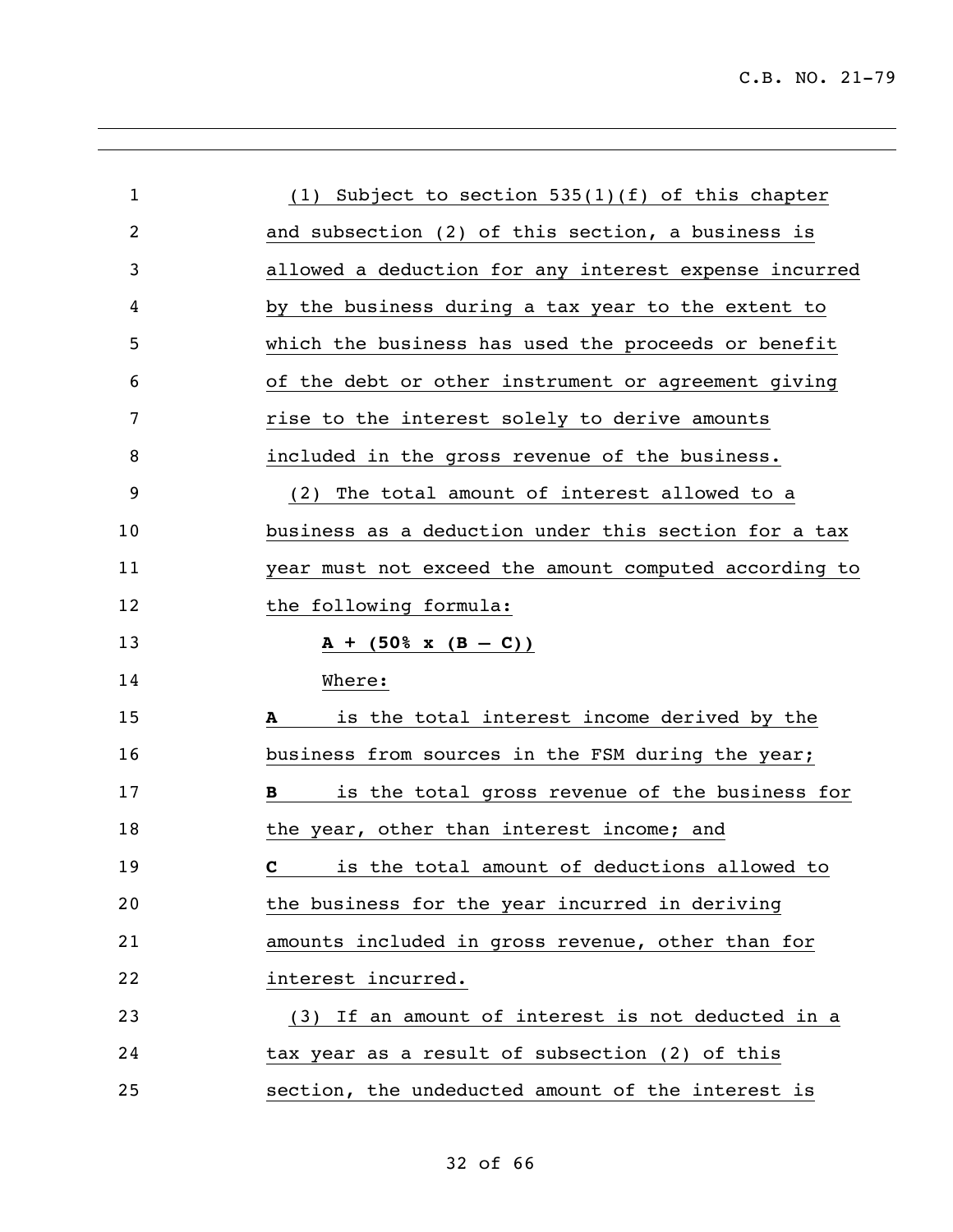| $\mathbf{1}$ | carried forward and treated as interest incurred by             |
|--------------|-----------------------------------------------------------------|
| 2            | the business in the next following tax year and                 |
| 3            | deducted in accordance with this section in that                |
| 4            | year, and so on until the interest is fully deducted.           |
| 5            | Subsection (2) of this section does not apply<br>(4)            |
| 6            | to a financial institution."                                    |
| 7            | Section 25. Chapter 5 of title 54 of the Code of the            |
| 8            | Federated States of Micronesia (Annotated), as amended, is      |
| 9            | hereby amended by designating sections 541 to 547 as subchapter |
| 10           | IV entitled "Tax Accounting".                                   |
| 11           | Section 26. Title 54 of the Code of the Federated States        |
| 12           | of Micronesia (Annotated), as amended, is hereby amended by     |
| 13           | enacting a new section 541 to read as follows:                  |
| 14           | "Section 541. Simplified tax accounting for small               |
| 15           | businesses.                                                     |
| 16           | (1) The net profit of a small business is computed              |
| 17           | in accordance with generally accepted accounting                |
| 18           | principles subject to the following modifications:              |
| 19           | (a) the revenues and expenses of the business                   |
| 20           | are accounted for on a cash basis under which an                |
| 21           | amount of revenue is derived when it is received and            |
| 22           | an expense is incurred when it is paid;                         |
| 23           | (b) no deduction is allowed for an amount                       |
| 24           | specified in section 535 of this chapter;                       |
| 25           | subject to paragraph (e) of this section,<br>(c)                |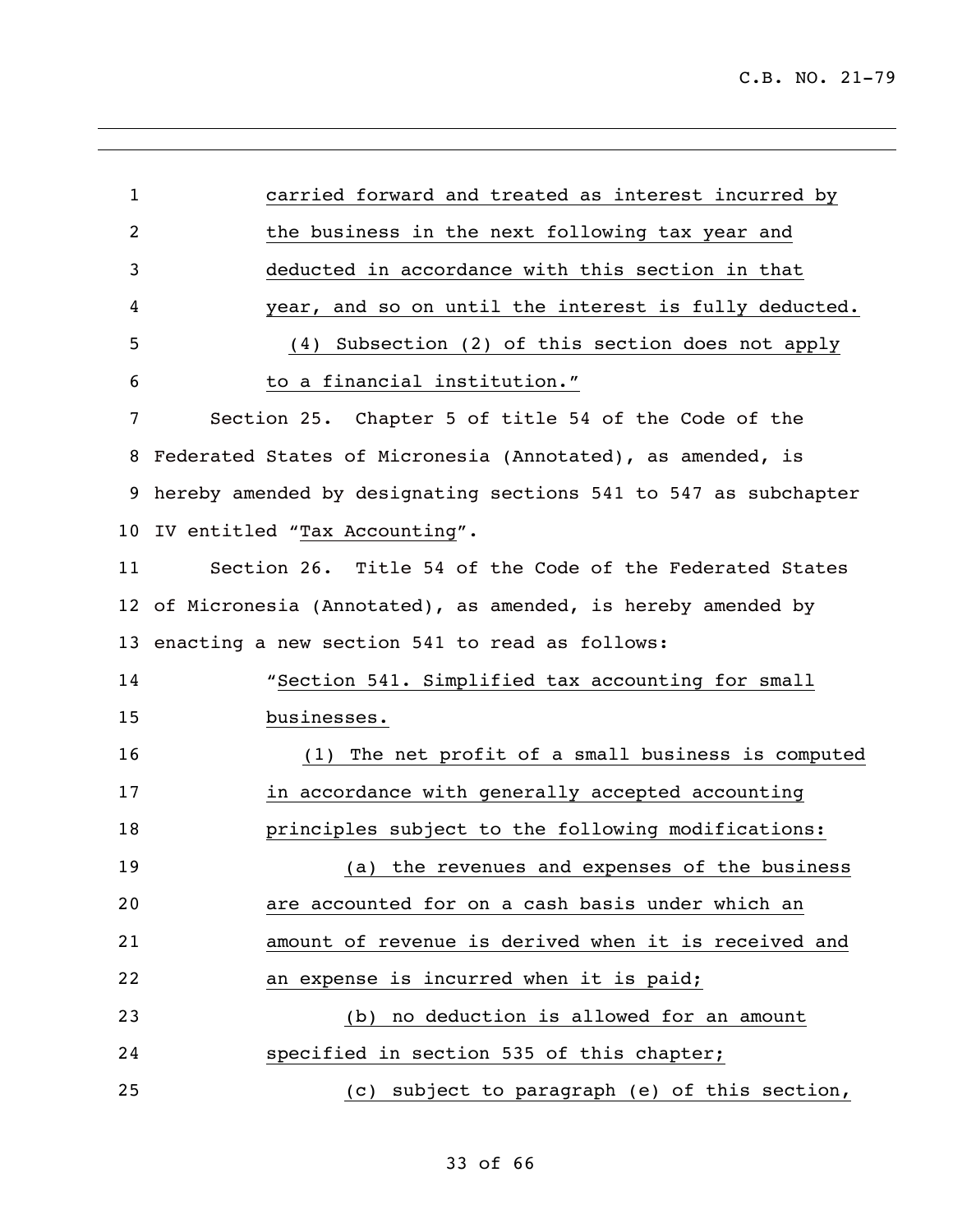| $\mathbf 1$     | the amount allowed for the depreciation of                  |
|-----------------|-------------------------------------------------------------|
| 2               | depreciable assets or the amortization of intangibles       |
| 3               | is computed in accordance with sections 536 and 537         |
| 4               | of this chapter;                                            |
| 5               | (d) the amount allowed as a deduction under                 |
| 6               | section $534(1)(b)$ of this chapter for a tax year is       |
| 7               | the total amount paid by the business for the cost of       |
| 8               | inventory acquired during the year and section 544 of       |
| 9               | this chapter does not apply; and                            |
| 10              | (e) an intangible that is a prepayment of a                 |
| 11              | business expense is deductible in the tax year in           |
| 12              | which it is paid.                                           |
| 13              | [Reserved]"<br>(2)                                          |
| 14              | Section 27. Title 54 of the Code of the Federated States    |
| 15 <sub>2</sub> | of Micronesia (Annotated), as amended, is hereby amended by |
|                 | 16 enacting a new section 542 to read as follows:           |
| 17              | "Section 542. Tax accounting for businesses other           |
| 18              | than small businesses.                                      |
| 19              | (1) The net profit of a business (other than a              |
| 20              | small business) is computed in accordance with              |
| 21              | generally accepted accounting principles subject to         |
| 22              | the following modifications:                                |
| 23              | (a) the revenues and expenses of the business               |
| 24              | are accounted for on an accrual basis under which an        |
| 25              | amount of revenue is derived when it is due and an          |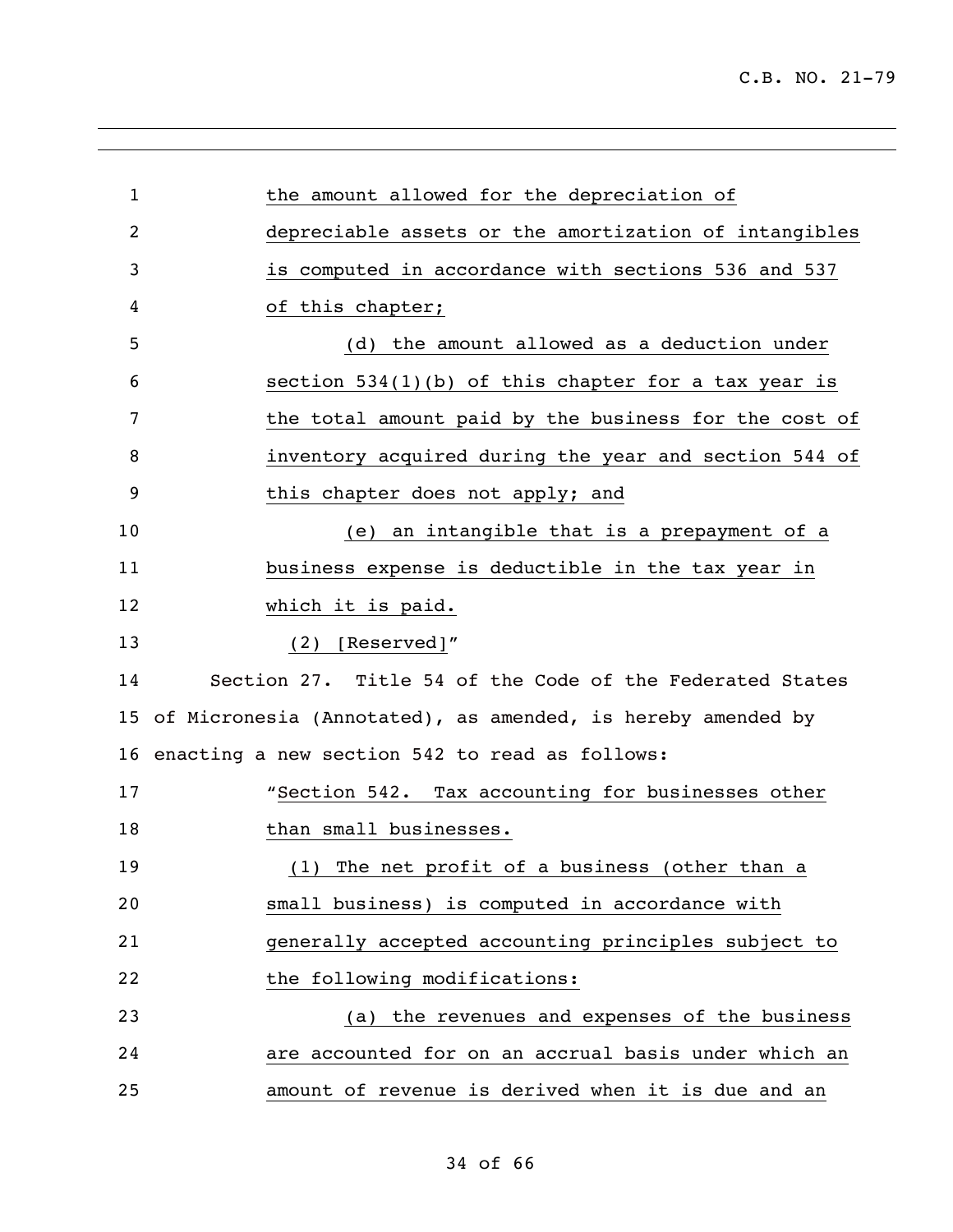| $\mathbf{1}$ | expense is incurred when it is payable;               |
|--------------|-------------------------------------------------------|
| 2            | no deduction is allowed for any amount<br>(b)         |
| 3            | specified in section 535 of this chapter;             |
| 4            | the amount allowed for the depreciation of<br>(C)     |
| 5            | depreciable assets or the amortization of intangibles |
| 6            | is computed in accordance with sections 536 and 537   |
| 7            | of this chapter;                                      |
| 8            | (d) the deduction allowed for inventory is            |
| 9            | computed in accordance with section 544 of this       |
| 10           | chapter;                                              |
| 11           | the gross revenues and expenses arising<br>(e)        |
| 12           | under a long-term contract are determined under       |
| 13           | section 545 of this chapter;                          |
| 14           | (f) a finance lease is treated as the                 |
| 15           | equivalent of a sale and purchase of the leased asset |
| 16           | in accordance with section 546 of this chapter; and   |
| 17           | a deduction for a bad debt is allowed in<br>(g)       |
| 18           | accordance with section 547 of this chapter.          |
| 19           | (2) For the purposes of subsection $(1)(a)$ of this   |
| 20           | section:                                              |
| 21           | (a) an amount is due when the business is             |
| 22           | entitled to receive it even if the time for discharge |
| 23           | of the entitlement is postponed or the amount is      |
| 24           | payable by installments; and                          |
| 25           | (b) an amount is payable when all the events          |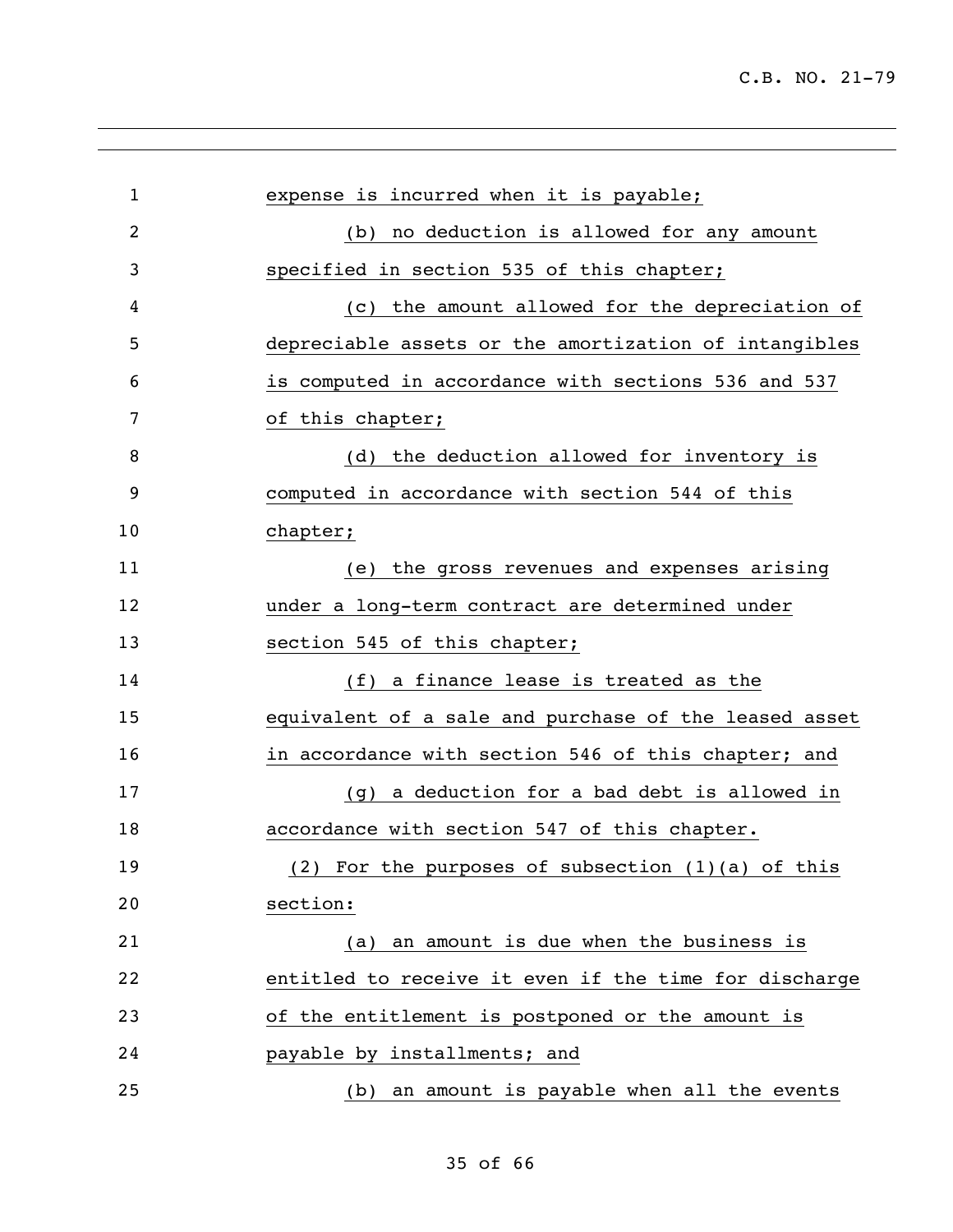| $\mathbf{1}$ | that determine liability have occurred and the amount       |
|--------------|-------------------------------------------------------------|
| 2            | of the liability can be determined with reasonable          |
| 3            | accuracy, but not before economic performance occurs.       |
| 4            | (3) For the purposes of subsection (2) of this              |
| 5            | section, economic performance occurs:                       |
| 6            | (a) in the case of the acquisition of services              |
| 7            | or assets, at the time the services are provided or         |
| 8            | assets delivered;                                           |
| 9            | (b) in the case of the use of assets, at the                |
| 10           | time assets are used; and                                   |
| 11           | (c) in any other case, at the time payment is               |
| 12           | made in full satisfaction of the liability."                |
| 13           | Section 28. Title 54 of the Code of the Federated States    |
| 14           | of Micronesia (Annotated), as amended, is hereby amended by |
| 15           | enacting a new section 543 to read as follows:              |
| 16           | "Section 543. Change in tax accounting method.              |
| 17           | (1) If a business that is a small business ceases           |
| 18           | to be a small business or a business that is not a          |
| 19           | small business becomes a small business, the business       |
| 20           | shall apply, in writing, to the CEO for a change in         |
| 21           | the method of accounting used by the business in            |
| 22           | computing the net profit of the person's business and       |
| 23           | the CEO shall in writing, approve or disapprove the         |
| 24           | application.                                                |
| 25           | (2) If the method of accounting used by a business          |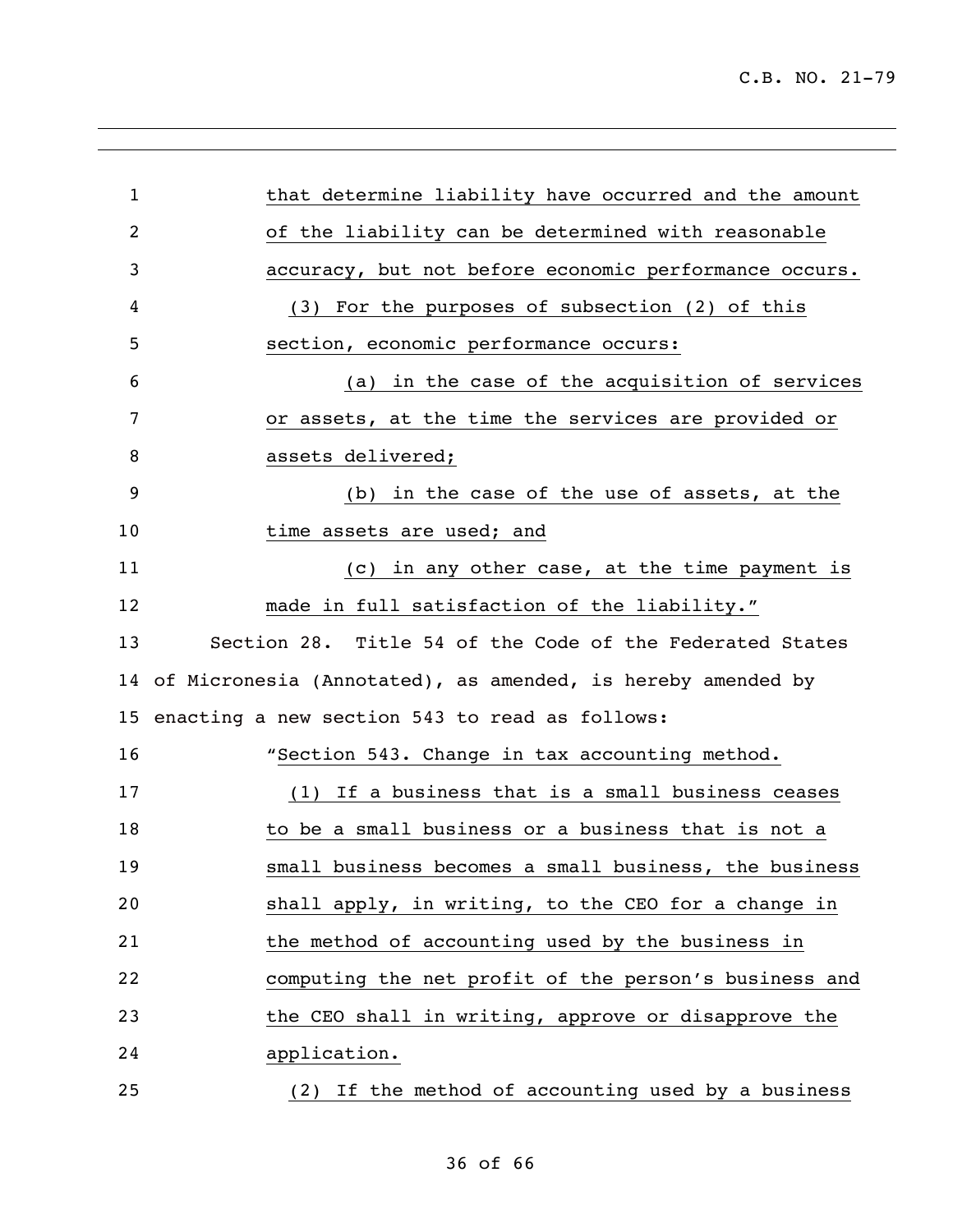| 1              | in computing the net profit of a business changes,          |
|----------------|-------------------------------------------------------------|
| $\overline{2}$ | adjustments must be made in the tax year of change to       |
| 3              | items of revenue, deduction, or credit, or to any           |
| 4              | other items affected by the change so that no item is       |
| 5              | omitted and no item is taken into account more than         |
| 6              | once."                                                      |
| 7              | Section 29. Title 54 of the Code of the Federated States    |
| 8              | of Micronesia (Annotated), as amended, is hereby amended by |
| 9              | enacting a new section 544 to read as follows:              |
| 10             | "Section 544. Inventory.                                    |
| 11             | The amount allowed as a deduction under section<br>(1)      |
| 12             | $534(1)(b)$ of this chapter for a tax year to a             |
| 13             | business accounting for net profits tax on an accrual       |
| 14             | basis for the cost of inventory is the cost of              |
| 15             | inventory disposed of during the year as computed           |
| 16             | under this section.                                         |
| 17             | (2) The cost of inventory disposed of by a business         |
| 18             | during a tax year is computed in accordance with the        |
| 19             | following formula:                                          |
| 20             | $(A + B) - C$                                               |
| 21             | Where:                                                      |
| 22             | is the opening value of the inventory for the<br>A          |
| 23             | tax year;                                                   |
| 24             | is the cost of inventory acquired during the<br>в           |
| 25             | tax year; and                                               |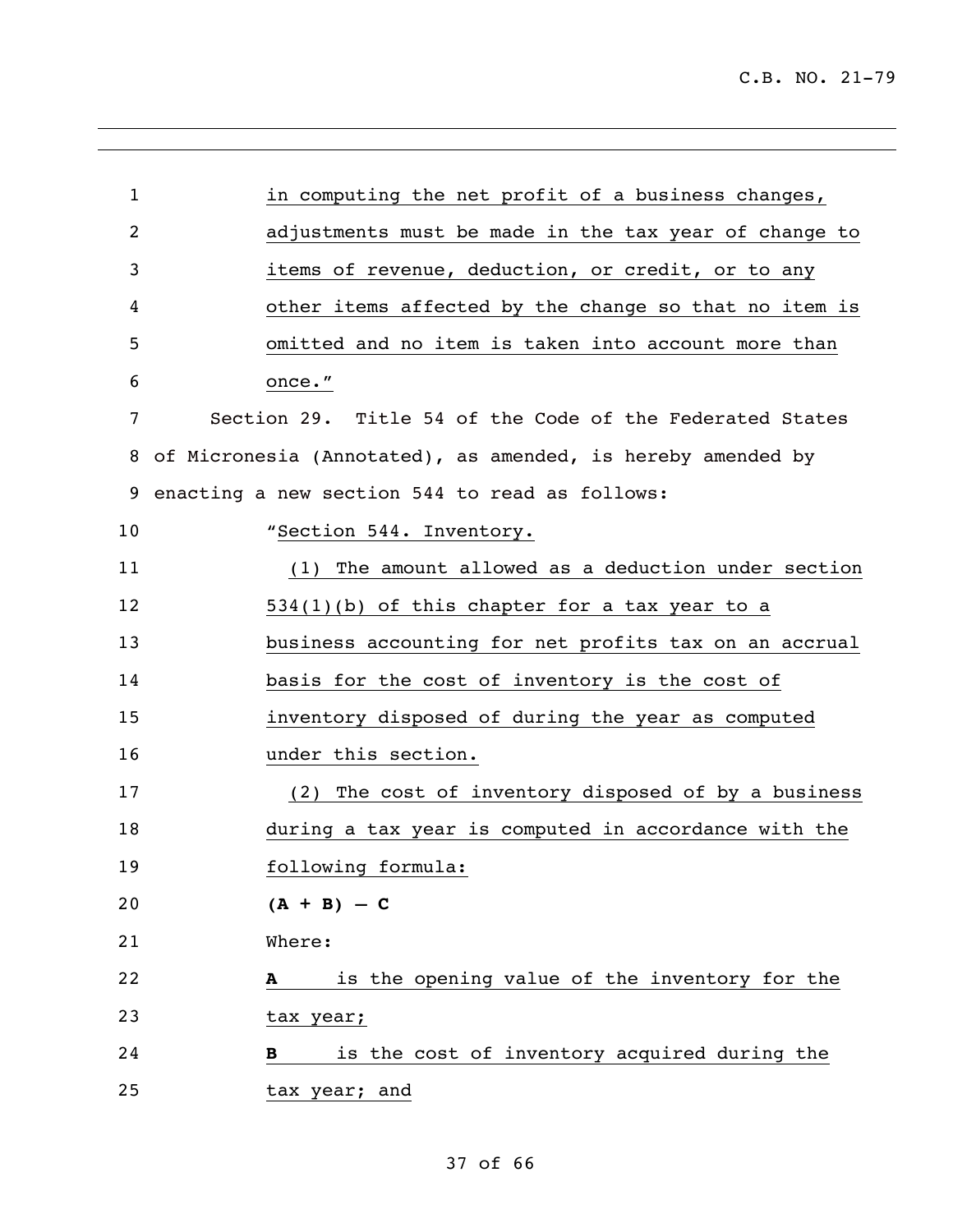| 1  | is the closing value of inventory for the tax<br>$\mathbf{c}$ |
|----|---------------------------------------------------------------|
| 2  | year.                                                         |
| 3  | The opening value of inventory for a tax year:<br>(3)         |
| 4  | (a) is the cost of inventory on hand at the                   |
| 5  | end of the previous tax year; or                              |
| 6  | (b) if the business commenced during the year,                |
| 7  | the cost of inventory, if any, acquired by the owner          |
| 8  | of the business prior to commencement of the                  |
| 9  | business.                                                     |
| 10 | (4) The closing value of inventory for a tax year             |
| 11 | is the lower of cost or fair market value of                  |
| 12 | inventory on hand at the end of the tax year.                 |
| 13 | The cost of inventory on hand at the end of a<br>(5)          |
| 14 | tax year is computed under the absorption-cost                |
| 15 | The absorption-cost method is the generally<br>method.        |
| 16 | accepted accounting principle under which the cost of         |
| 17 | an item of inventory is the sum of direct material            |
| 18 | costs, direct labor costs, and factory overhead               |
| 19 | costs. Direct material costs are the cost of                  |
| 20 | materials that become an integral part of the                 |
| 21 | inventory manufactured or produced, or which are              |
| 22 | consumed in the manufacturing or production process.          |
| 23 | Direct labor costs are the labor costs directly               |
| 24 | related to the manufacture or production of                   |
| 25 | inventory. Factory overhead costs are the total costs         |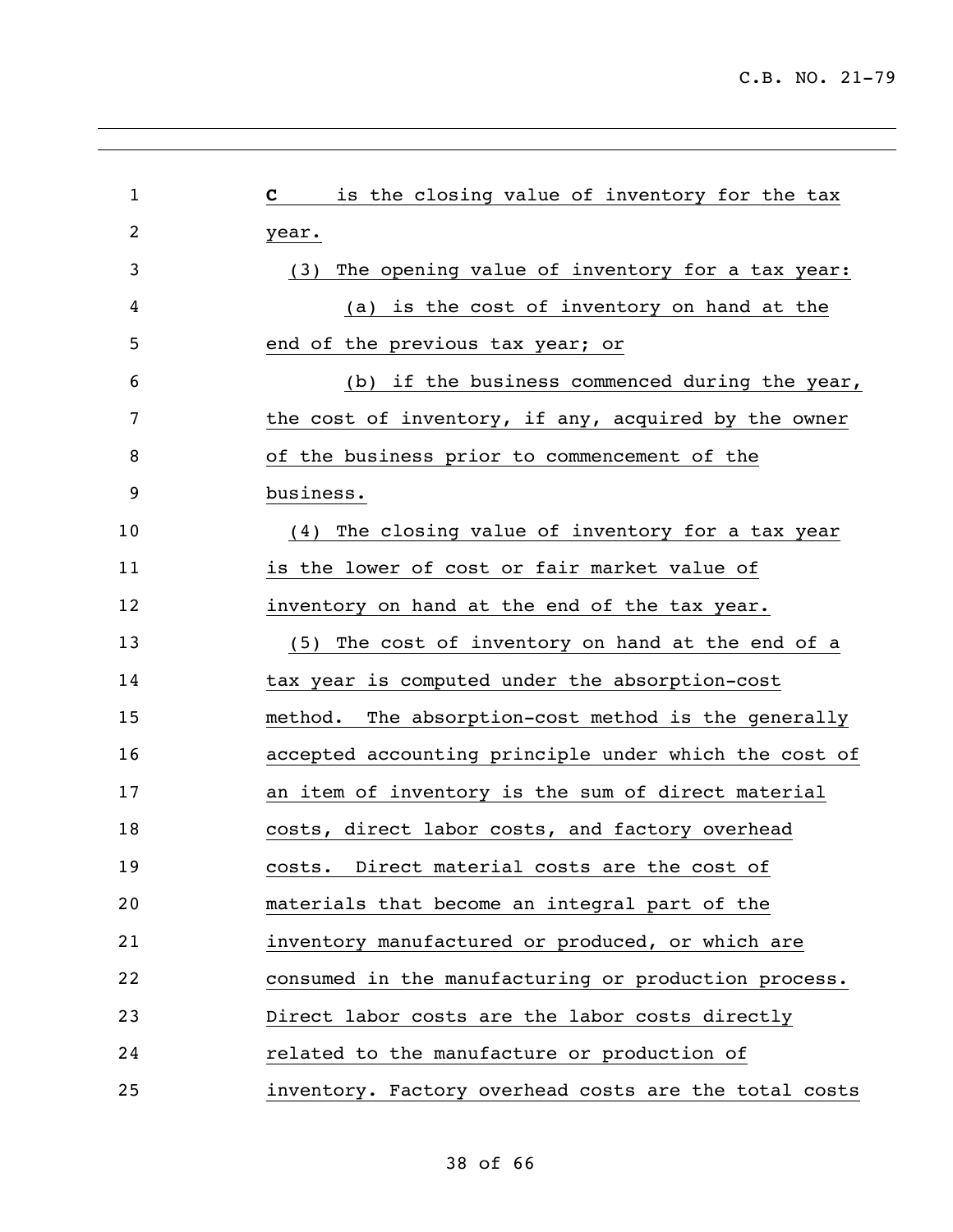| $\mathbf 1$ | of manufacturing or producing inventory, other than         |
|-------------|-------------------------------------------------------------|
| 2           | direct labor and direct material costs.                     |
| 3           | (6) If particular items of inventory are not                |
| 4           | readily identifiable, the cost of inventory on hand         |
| 5           | at the end of a tax year must be accounted for on the       |
| 6           | first-in-first-out method. The first-in-first-out           |
| 7           | method is the generally accepted accounting principle       |
| 8           | under which the valuation of inventory is based on          |
| 9           | the assumption that inventory is sold in the order of       |
| 10          | its acquisition."                                           |
| 11          | Section 30. Title 54 of the Code of the Federated States    |
| 12          | of Micronesia (Annotated), as amended, is hereby amended by |
| 13          | enacting a new section 545 to read as follows:              |
| 14          | "Section 545. Long-term contracts.                          |
| 15          | (1) A business accounting for net profit tax on an          |
| 16          | accrual basis must compute the net profit arising           |
| 17          | under a long-term contract during a tax year under          |
| 18          | the percentage of completion method. The percentage         |
| 19          | of completion method is the generally accepted              |
| 20          | accounting principle under which revenues and               |
| 21          | expenditures arising under a long-term contract are         |
| 22          | recognized by reference to the stage of completion of       |
| 23          | the contract.                                               |
| 24          | (2) In this section, 'long-term contract' means a           |
| 25          | contract for manufacture, installation, or                  |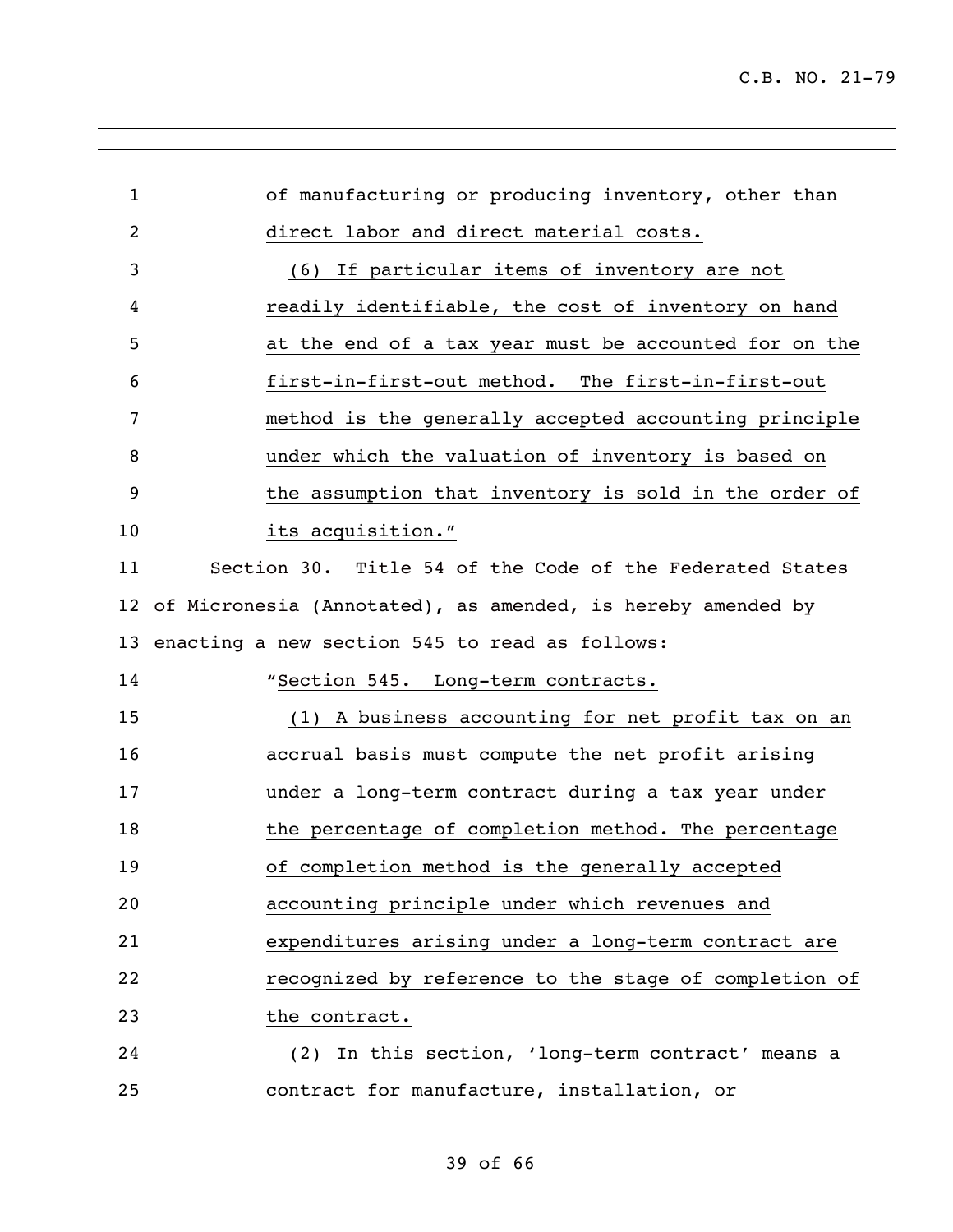| $\mathbf{1}$ | construction, or, in relation to each, the                  |
|--------------|-------------------------------------------------------------|
| 2            | performance of related services, that is not                |
| 3            | completed within the tax year in which work under the       |
| 4            | contract commenced, other than a contract estimated         |
| 5            | to be completed within six months of the date on            |
| 6            | which work under the contract commenced."                   |
| 7            | Section 31. Title 54 of the Code of the Federated States    |
| 8            | of Micronesia (Annotated), as amended, is hereby amended by |
| 9            | enacting a new section 546 to read as follows:              |
| 10           | "Section 546. Finance leases.                               |
| 11           | (1) If a business has entered into a finance lease,         |
| 12           | the net profit of the business is computed on the           |
| 13           | basis that:                                                 |
| 14           | the lessee is the owner of the asset;<br>(a)                |
| 15           | the lessee acquired the asset at the<br>(b)                 |
| 16           | commencement of the lease, except in cases when the         |
| 17           | lessee already was the owner of the asset; and              |
| 18           | the lessor has made a blended loan to the<br>(C)            |
| 19           | lessee at the commencement of the lease and each            |
| 20           | lease payment is in part repayment of principal and         |
| 21           | in part payment of interest under that loan.                |
| 22           | (2) The cost of an asset treated as owned by the            |
| 23           | lessee under subsection $(1)(a)$ of this section is:        |
| 24           | (a) if the lessor and lessee are not                        |
| 25           | associates and an amount is stated as the cost or           |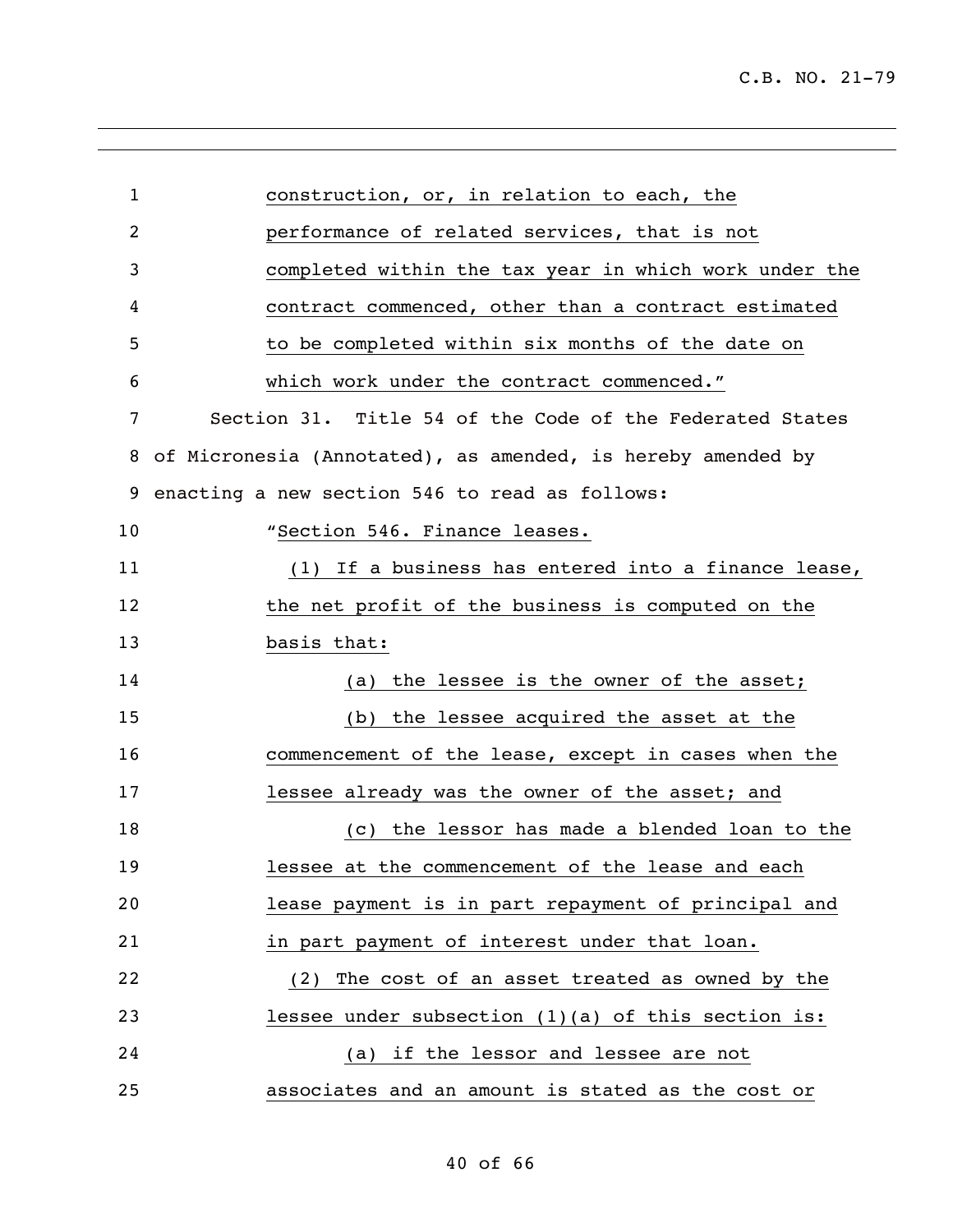| $\mathbf 1$ | value of the asset in the lease agreement, that             |
|-------------|-------------------------------------------------------------|
| 2           | amount; or                                                  |
| 3           | (b) in any other case, the fair market value                |
| 4           | of the asset at the commencement of the lease.              |
| 5           | The amount of the loan referred to in<br>(3)                |
| 6           | subsection $(1)(c)$ of this section is the amount           |
| 7           | determined under subsection (2) of this section as          |
| 8           | the cost of the asset.                                      |
| 9           | (4) The interest part of each payment made under            |
| 10          | the loan is computed by reference to the interest           |
| 11          | rate implicit in the lease agreement.                       |
| 12          | (5) In this section, a blended loan is a loan under         |
| 13          | which payments by the borrower represent in part a          |
| 14          | payment of interest and in part a repayment of              |
| 15          | principal when the interest part is calculated on the       |
| 16          | principal outstanding at the time of each payment."         |
| 17          | Section 32. Title 54 of the Code of the Federated States    |
| 18          | of Micronesia (Annotated), as amended, is hereby amended by |
|             | 19 enacting a new section 547 to read as follows:           |
| 20          | "Section 547. Bad debts.                                    |
| 21          | (1) A deduction is allowed for a tax year for a bad         |
| 22          | debt of a business if the following conditions are          |
| 23          | satisfied:                                                  |
| 24          | the amount of the debt:<br>(a)                              |
| 25          | (i) was previously included in the gross                    |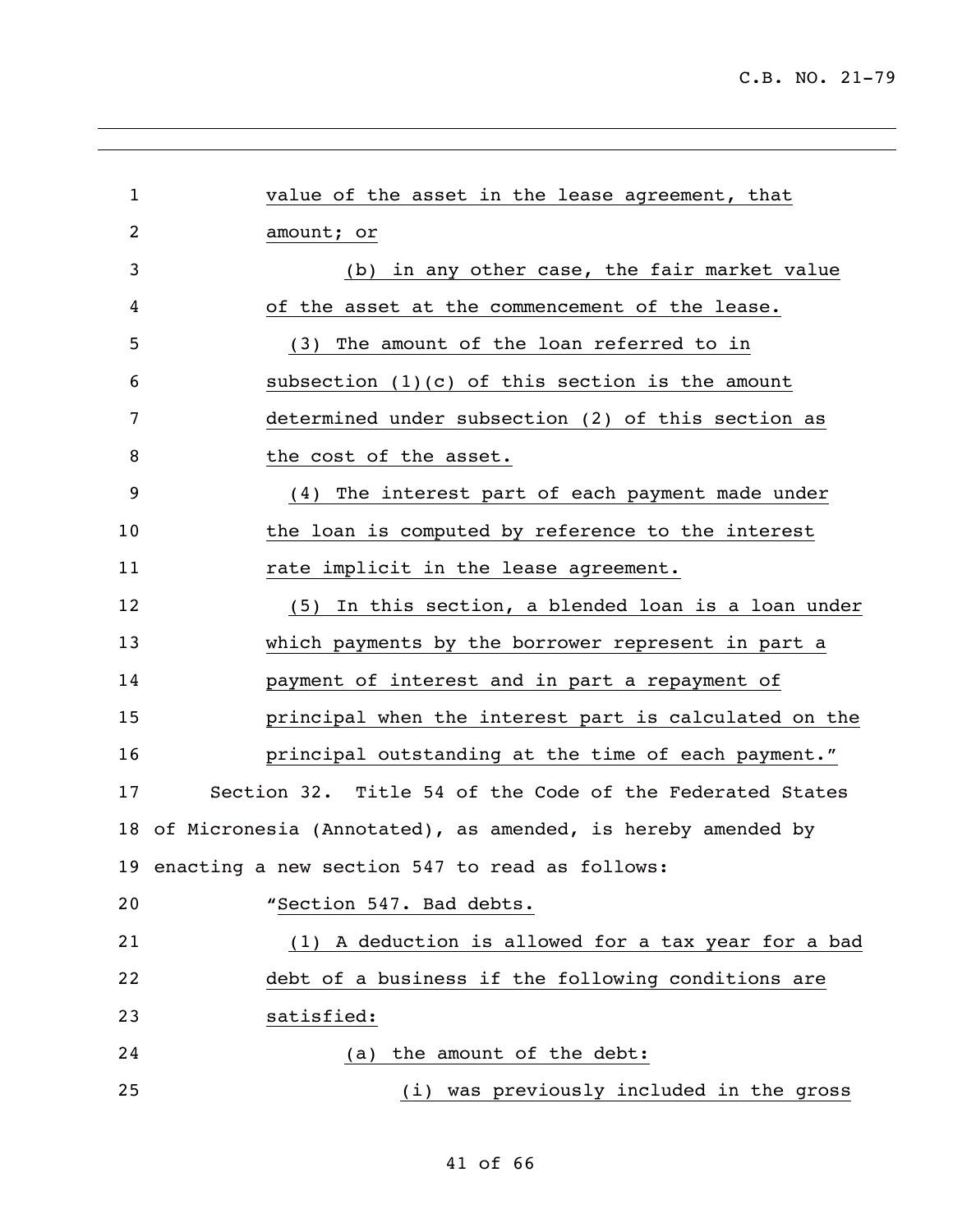| 1  | revenue of the business; or                                     |
|----|-----------------------------------------------------------------|
| 2  | (ii) is money lent by the business in the                       |
| 3  | normal course of carrying on a business of money                |
| 4  | lending;                                                        |
| 5  | (b) the debt or part of the debt is written                     |
| 6  | off in the accounts of the business in the tax year;            |
| 7  | and                                                             |
| 8  | (c) there are reasonable grounds for believing                  |
| 9  | that the debt is irrecoverable.                                 |
| 10 | The amount of the deduction allowed under this<br>(2)           |
| 11 | section for a tax year must not exceed the amount of            |
| 12 | the debt written off in the accounts of the business            |
| 13 | for that year."                                                 |
| 14 | Section 33. Chapter 5 of title 54 of the Code of the            |
| 15 | Federated States of Micronesia (Annotated), as amended, is      |
| 16 | hereby amended by designating sections 551 to 555 as subchapter |
|    | 17 V entitled "Business Assets".                                |
| 18 | Section 34. Title 54 of the Code of the Federated States        |
|    | 19 of Micronesia (Annotated), as amended, is hereby amended by  |
|    | 20 enacting a new section 551 to read as follows:               |
| 21 | "Section 551. Disposal and acquisition of business              |
| 22 | assets.                                                         |
| 23 | (1) Except as otherwise provided in this chapter,               |
| 24 | thissection establishes when a business asset is                |
| 25 | disposed of or acquired for the purposes of this                |
|    |                                                                 |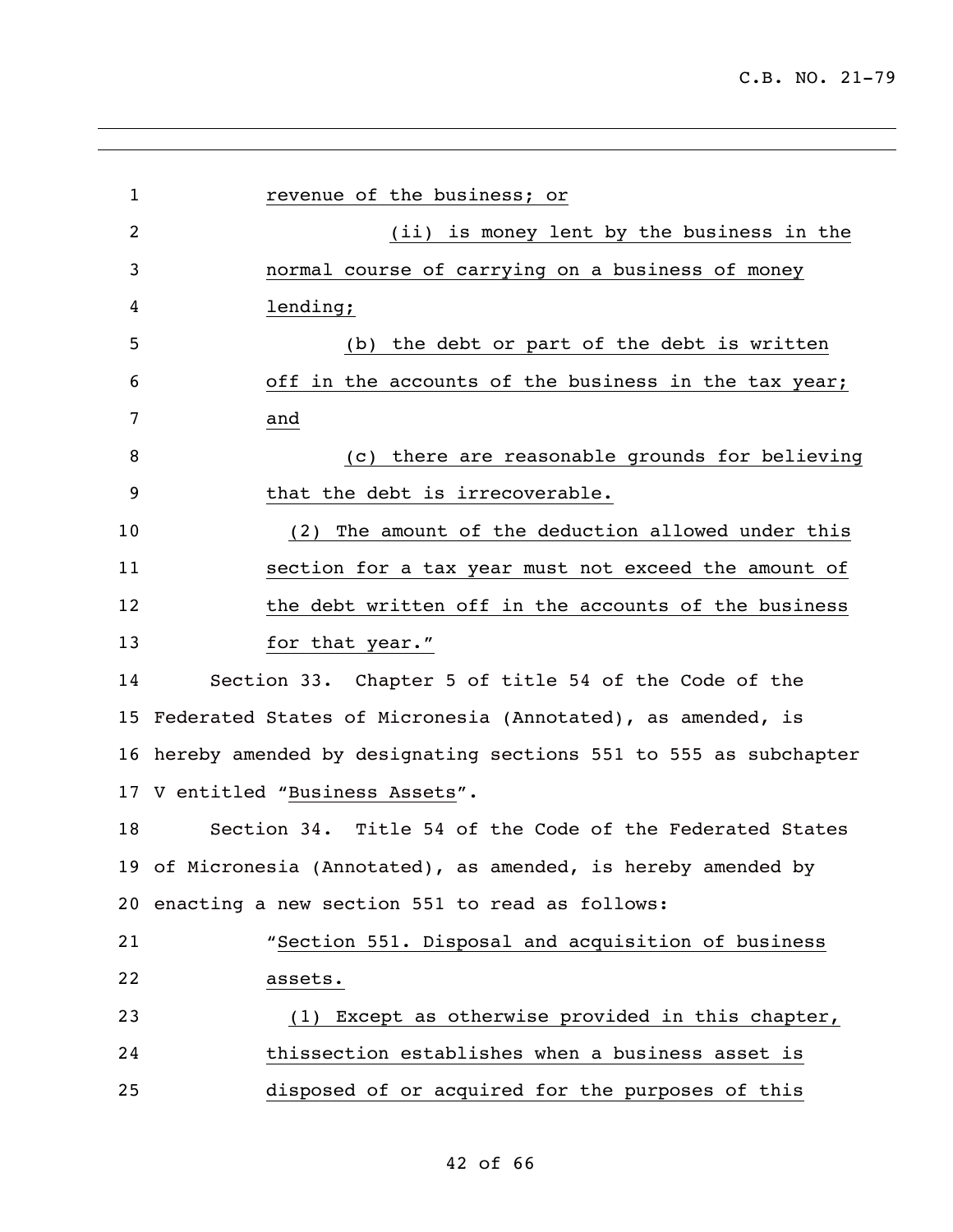| $\mathbf 1$ | chapter.                                              |
|-------------|-------------------------------------------------------|
| 2           | (2) A business is treated as having made a disposal   |
| 3           | of an asset at the time the business parts with the   |
| 4           | ownership of the asset, including when the asset is:  |
| 5           | (a) sold, exchanged, transferred, or                  |
| 6           | distributed; or                                       |
| 7           | (b) cancelled, redeemed, relinquished,                |
| 8           | destroyed, lost, expired, or surrendered.             |
| 9           | (3) A disposal includes the disposal of a part of     |
| 10          | an asset.                                             |
| 11          | The transmission of an asset by succession or<br>(4)  |
| 12          | under a will is treated as a disposal of the asset by |
| 13          | the deceased at the time the asset is transmitted.    |
| 14          | (5) The application of a business asset to personal   |
| 15          | or domestic use is treated as a disposal of the asset |
| 16          | by the owner at the time the asset is so applied.     |
| 17          | (6) A business acquires an asset at the time the      |
| 18          | owner of the business begins to own the asset,        |
| 19          | including at the time the owner is granted any right. |
| 20          | (7) The application of a personal asset by the        |
| 21          | owner of a business to business use is treated as an  |
| 22          | acquisition of the asset by the business at the time  |
| 23          | the asset is so used.                                 |
| 24          | (8) In this section, 'personal asset' means an        |
| 25          | asset held wholly for personal or domestic use."      |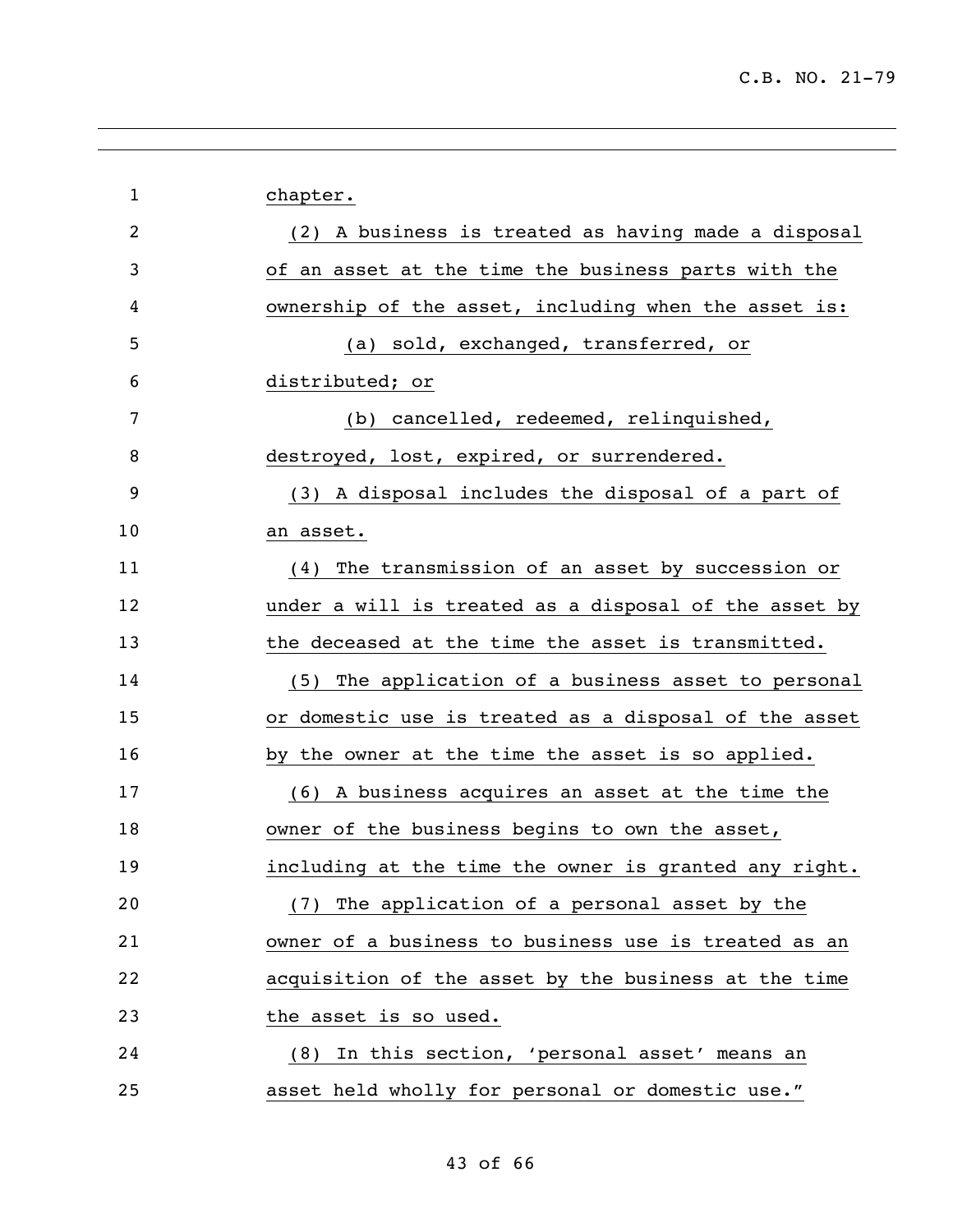C.B. NO. 21-79

| $\mathbf{1}$ | Section 35. Title 54 of the Code of the Federated States    |
|--------------|-------------------------------------------------------------|
| 2            | of Micronesia (Annotated), as amended, is hereby amended by |
| 3            | enacting a new section 552 to read as follows:              |
| 4            | "Section 552. Cost.                                         |
| 5            | (1) Except as otherwise provided in this chapter,           |
| 6            | this section establishes the cost of a business asset       |
| 7            | for the purposes of this chapter.                           |
| 8            | (2) Subject to this chapter, the cost of a business         |
| 9            | asset is the sum of the following amounts:                  |
| 10           | (a) the total consideration given by a                      |
| 11           | business for the asset, including the fair market           |
| 12           | value of any consideration in kind determined at the        |
| 13           | time the asset is acquired and, if the asset is             |
| 14           | constructed or developed, the cost of construction or       |
| 15           | development;                                                |
| 16           | (b) any incidental expenditure incurred by the              |
| 17           | business in acquiring or disposing of the asset; or         |
| 18           | any expenditure incurred by the business<br>(C)             |
| 19           | to install, alter, renew, reconstruct, or improve the       |
| 20           | asset.                                                      |
| 21           | (3) Subject to this chapter, the cost of a business         |
| 22           | asset that is an intangible is:                             |
| 23           | (a) in relation to an intangible referred to                |
| 24           | in paragraph (a), (b) or (c) of the definition of           |
| 25           | 'intangible' in section 512 of this chapter, the            |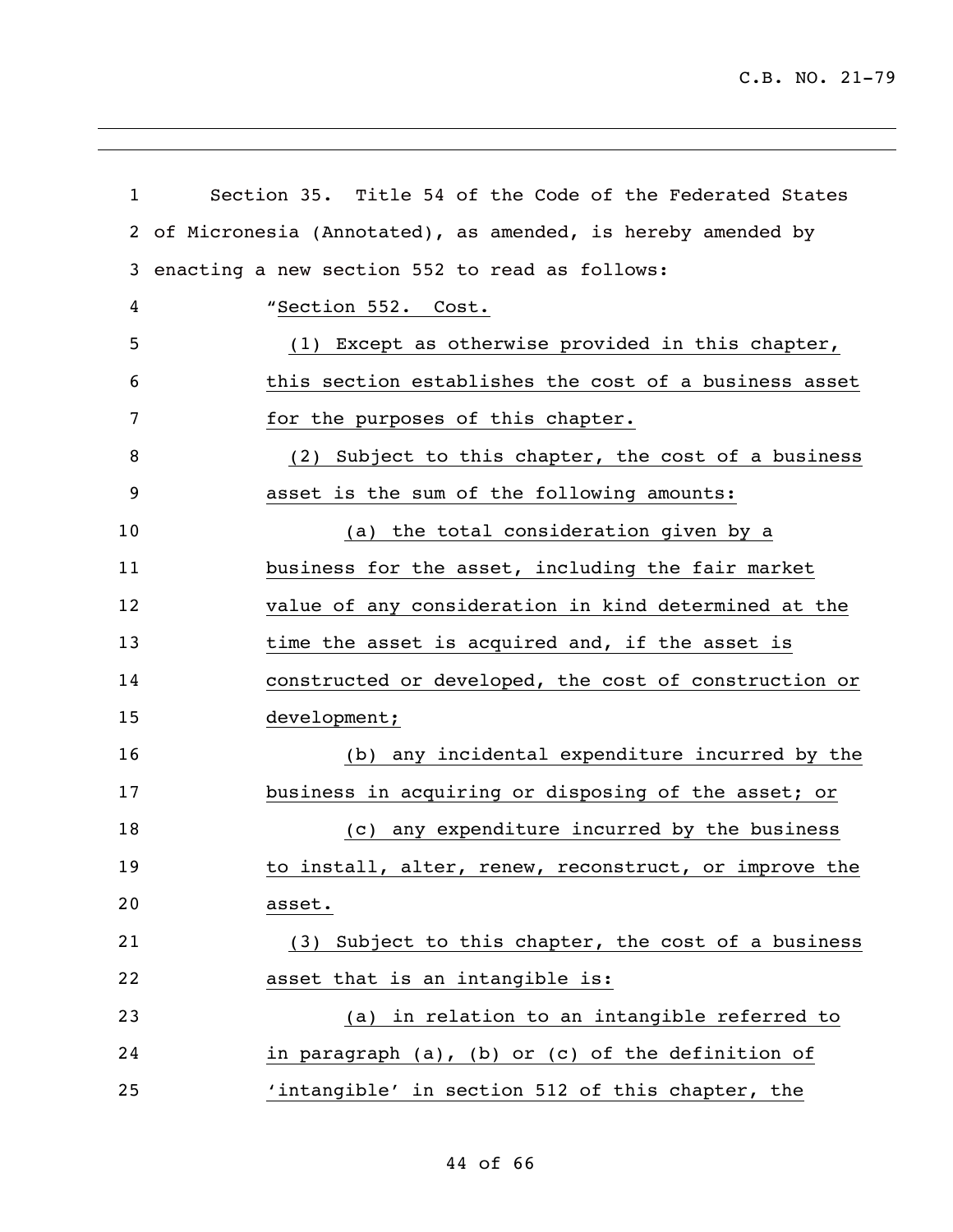| $\mathbf{1}$   | total expenditure incurred in acquiring, creating,    |
|----------------|-------------------------------------------------------|
| $\overline{c}$ | improving, or renewing the intangible; or             |
| 3              | (b) in relation to an intangible referred to          |
| 4              | in paragraph (d) of the definition of 'intangible' in |
| 5              | section 512 of this chapter, the amount of the        |
| 6              | expenditure.                                          |
| 7              | (4) The cost of a business asset does not include     |
| 8              | an expense allowed as a deduction under section       |
| 9              | $534(1)(a)$ of this chapter.                          |
| 10             | (5) If a business disposes of a part of a business    |
| 11             | asset, the cost of the asset is apportioned between   |
| 12             | the part of the asset retained and the part disposed  |
| 13             | of in accordance with their respective fair market    |
| 14             | values determined at the time the business acquired   |
| 15             | the asset.                                            |
| 16             | (6) The cost of a business asset does not include     |
| 17             | the amount of any grant, subsidy, rebate, commission, |
| 18             | or other assistance received or receivable by a       |
| 19             | business in respect of the acquisition or holding of  |
| 20             | the asset, except to the extent to which the amount   |
| 21             | is included in the gross revenue of the business.     |
| 22             | The reference to 'other assistance' in this           |
| 23             | subsection does not include a loan repayable with or  |
| 24             | without interest.                                     |
| 25             | (7) The cost of a business asset treated as           |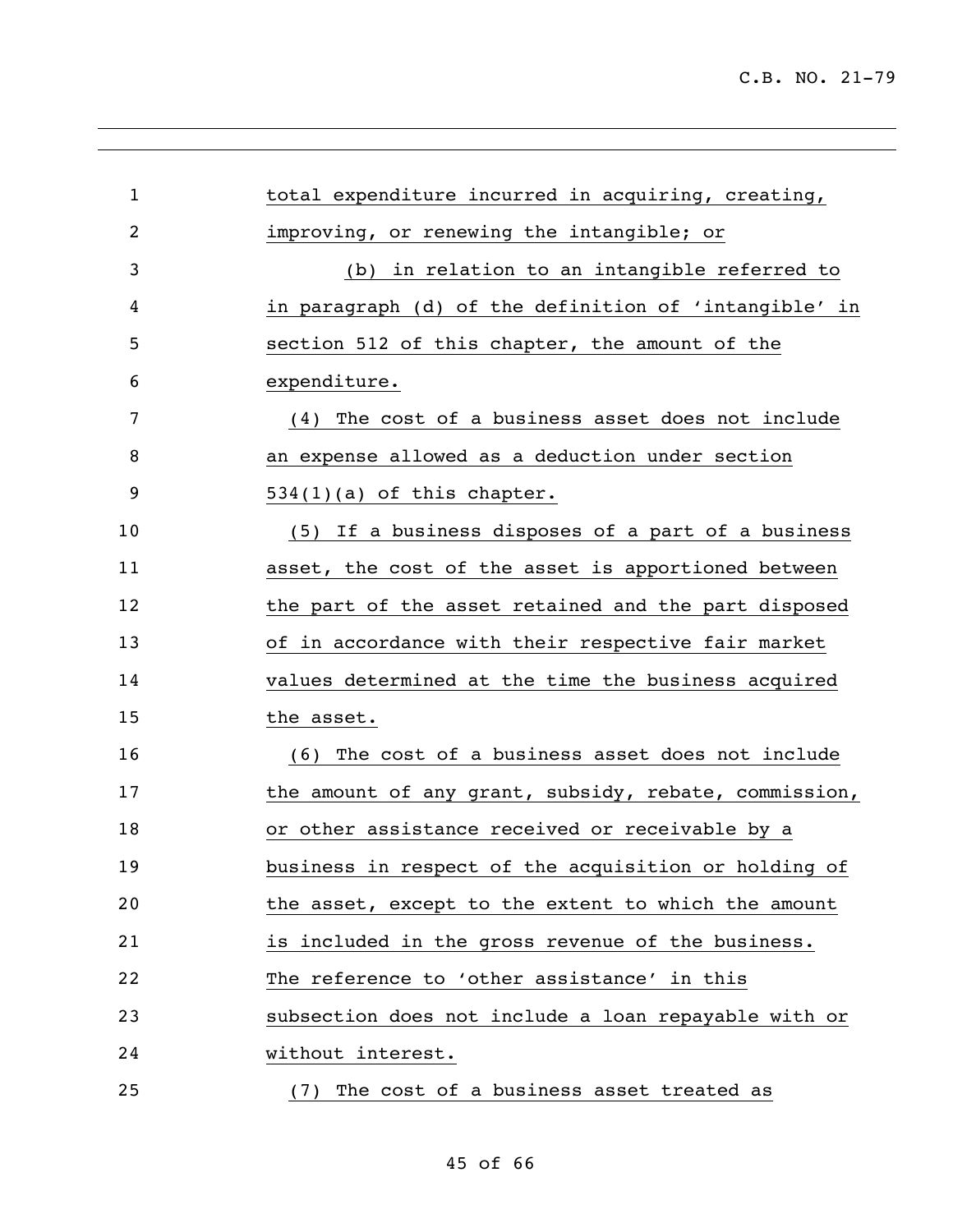| $\mathbf{1}$ | acquired under section 551(7) of this chapter is the           |
|--------------|----------------------------------------------------------------|
| 2            | fair market value of the asset determined at the date          |
| 3            | it is applied to business use.                                 |
| 4            | (8) If the acquisition of a business asset is the              |
| 5            | derivation of an amount included in the gross revenue          |
| 6            | of a business, the cost of the asset is the amount so          |
| 7            | included plus any amount paid by the business for the          |
| 8            | asset.                                                         |
| 9            | (9) If the acquisition of a business asset is the              |
| 10           | derivation of exempt income, the cost of the asset is          |
| 11           | the exempt amount plus any amount paid by the                  |
| 12           | business for the asset.                                        |
| 13           | (10) The cost of an asset of a business must not be            |
| 14           | reduced by an impairment write down in relation to             |
| 15           | the asset made in the financial accounts of the                |
| 16           | business.                                                      |
| 17           | (11) In this section, "impairment write down", in              |
| 18           | relation to an asset of a business, means the write            |
| 19           | down of the value of the asset in the financial                |
| 20           | accounts of the business because the fair market               |
| 21           | value of the asset is less than the cost of the                |
| 22           | asset."                                                        |
| 23           | Section 36. Title 54 of the Code of the Federated States       |
|              | 24 of Micronesia (Annotated), as amended, is hereby amended by |

enacting a new section 553 to read as follows:

of 66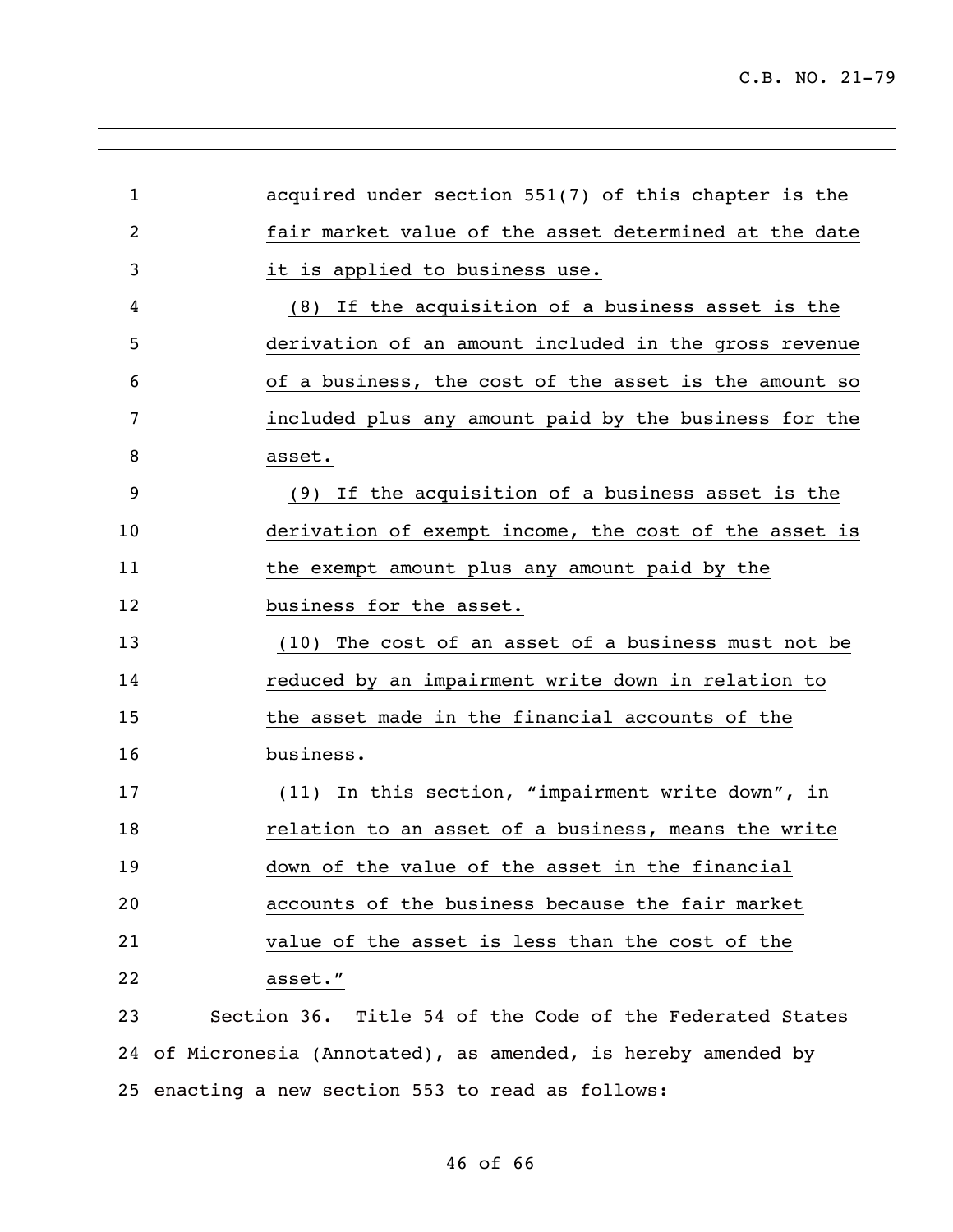| $\mathbf 1$ | "Section 553. Consideration received.                  |
|-------------|--------------------------------------------------------|
| 2           | (1) Except as otherwise provided in this chapter,      |
| 3           | this section establishes the amount of consideration   |
| 4           | received on disposal of a business asset for the       |
| 5           | purposes of this chapter.                              |
| 6           | (2) The consideration received by a business on        |
| 7           | disposal of a business asset is the total amount       |
| 8           | received by the business for the asset, including the  |
| 9           | fair market value of any consideration received in     |
| 10          | kind determined at the time of disposal.               |
| 11          | (3) If a business asset has been lost or destroyed,    |
| 12          | the consideration received by a business for the       |
| 13          | asset includes any compensation, indemnity, or         |
| 14          | damages received by the business as a result of the    |
| 15          | loss or destruction, including amounts received as a   |
| 16          | consequence of:                                        |
| 17          | (a) an insurance policy, indemnity, or other           |
| 18          | agreement;                                             |
| 19          | (b) a settlement; or                                   |
| 20          | (c) a judicial decision.                               |
| 21          | The consideration received for a business asset<br>(4) |
| 22          | treated as disposed of under section 551(5) of this    |
| 23          | chapter is the fair market value of the asset          |
| 24          | determined at the time it is applied to personal or    |
| 25          | domestic use.                                          |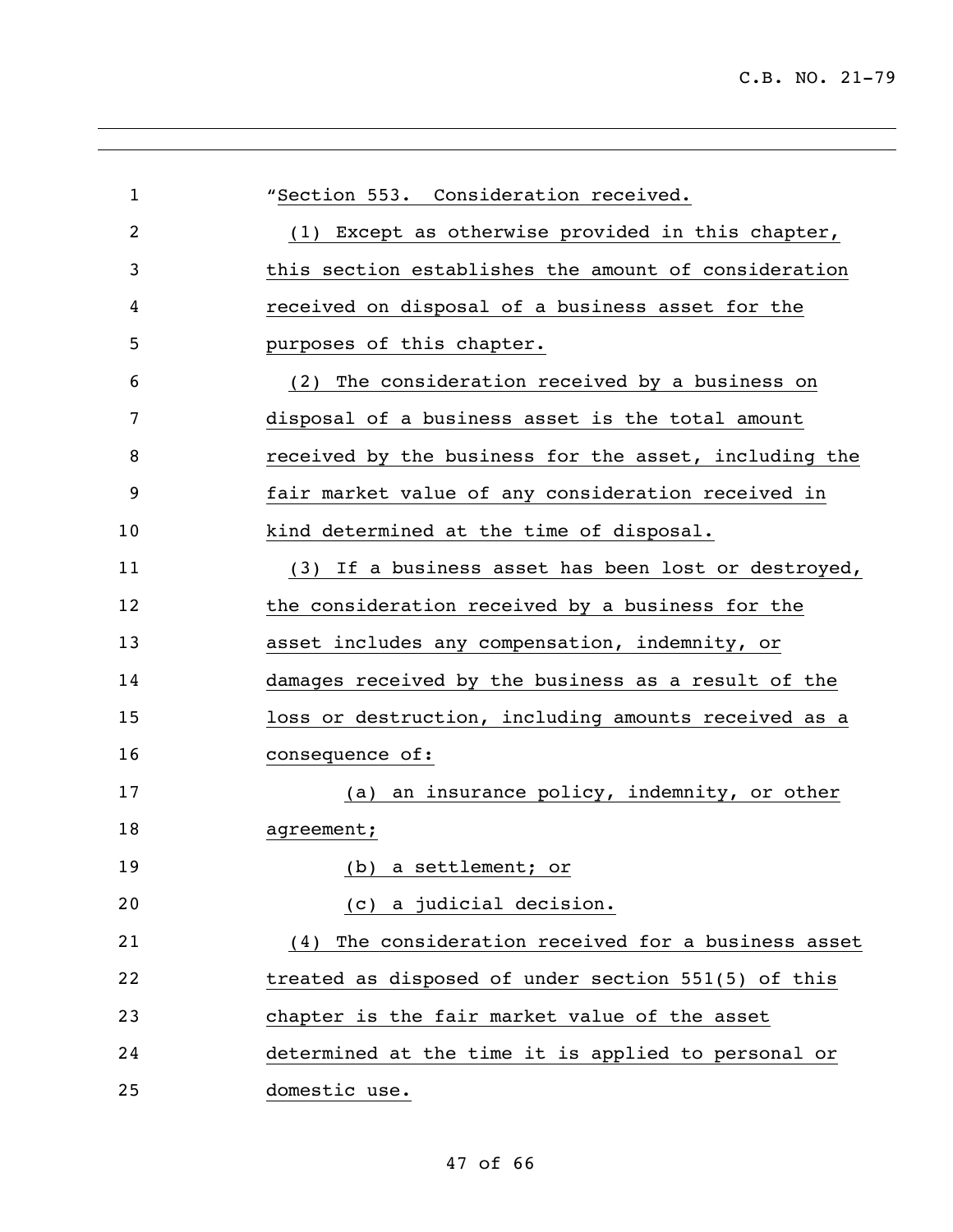| $\mathbf{1}$    | (5) If two or more business assets are disposed of             |
|-----------------|----------------------------------------------------------------|
| $\overline{2}$  | by a business in a single transaction and the                  |
| 3               | consideration received for each asset is not                   |
| 4               | specified, the total consideration received by the             |
| 5               | business is apportioned among the assets disposed of           |
| 6               | in proportion to their respective fair market values           |
| 7               | determined at the time of the transaction."                    |
| 8               | Section 37. Title 54 of the Code of the Federated States       |
| 9               | of Micronesia (Annotated), as amended, is hereby amended by    |
| 10 <sub>1</sub> | enacting a new section 554 to read as follows:                 |
| 11              | "Section 554. Non-arm's length transaction.                    |
| 12              | (1) For the purposes of this chapter, if a                     |
| 13              | business asset is disposed of in a non-arm's length            |
| 14              | transaction:                                                   |
| 15              | (a) the business disposing of the asset is                     |
| 16              | treated as having received consideration equal to the          |
| 17              | fair market value of the asset determined at the time          |
| 18              | the asset is disposed of; and                                  |
| 19              | (b) the business acquiring the asset is                        |
| 20              | treated as having a cost equal to the amount                   |
| 21              | determined under paragraph (a) of this section.                |
| 22              | (2) Reserved]"                                                 |
| 23              | Section 38. Title 54 of the Code of the Federated States       |
|                 | 24 of Micronesia (Annotated), as amended, is hereby amended by |

enacting a new section 555 to read as follows:

## of 66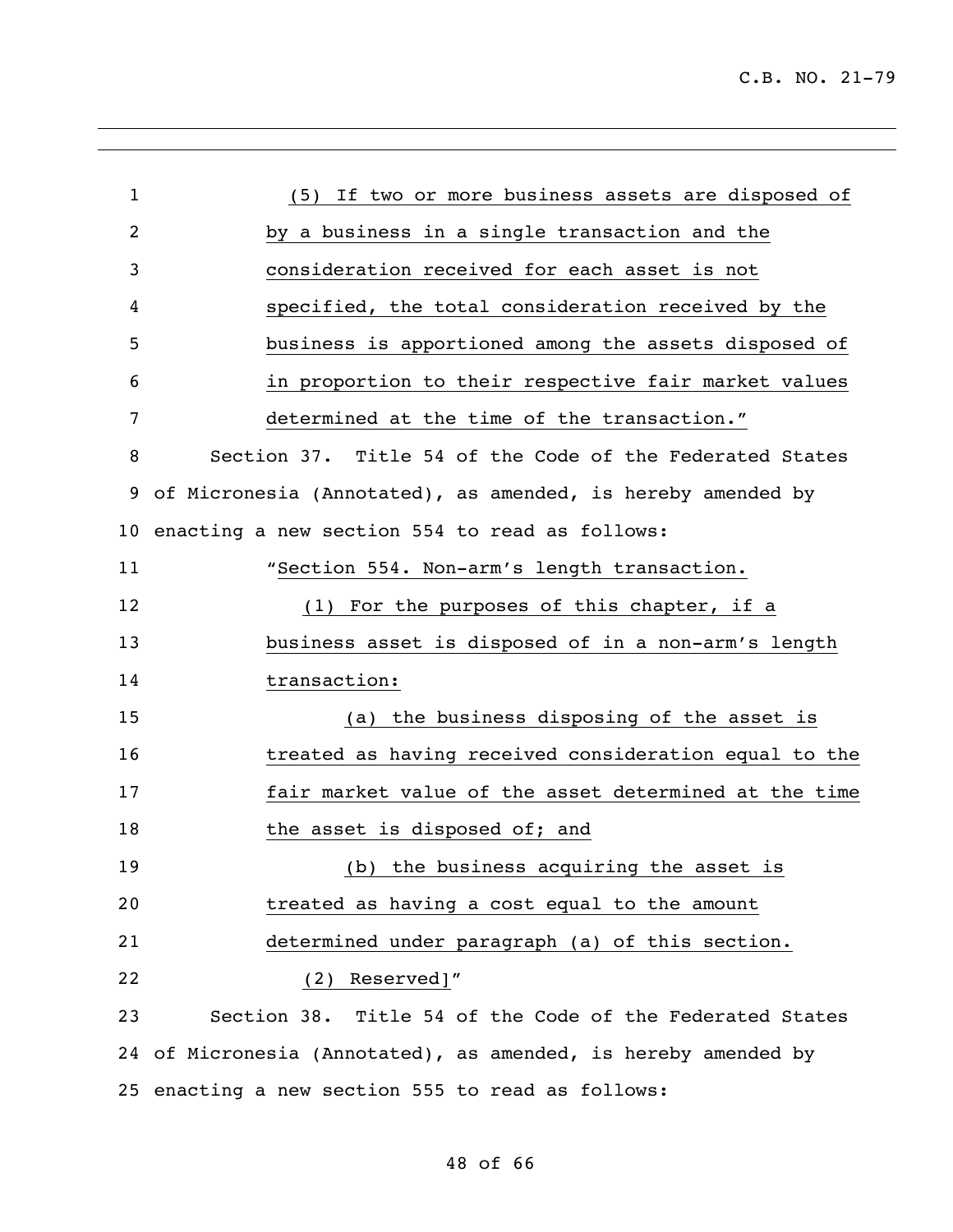| $\mathbf{1}$   | "Section 555. Gain or loss not recognized.            |
|----------------|-------------------------------------------------------|
| $\overline{2}$ | (1) For the purposes of this chapter and subject to   |
| 3              | subsection (2) of this section, no gain or loss is    |
| 4              | taken to arise on the disposal of a business asset:   |
| 5              | between spouses as part of a divorce<br>(a)           |
| 6              | settlement or under an agreement to live apart, but   |
| 7              | only if the asset is used by the recipient spouse in  |
| 8              | carrying on a business;                               |
| 9              | (b) by reason of the transmission of the asset        |
| 10             | on the death of a person to an executor or            |
| 11             | beneficiary, but only if the asset is used by the     |
| 12             | executor or beneficiary in carrying on a business; or |
| 13             | (c) by reason of the compulsory acquisition of        |
| 14             | the asset under any law if the consideration received |
| 15             | for the disposal is reinvested by the recipient in an |
| 16             | asset of a like kind (referred to as a 'replacement   |
| 17             | asset') within one year of the disposal.              |
| 18             | (2) Subsection (1) of this section does not apply     |
| 19             | if the person acquiring the asset (including a        |
| 20             | replacement asset) is a non-resident person at the    |
| 21             | time of the acquisition.                              |
| 22             | $(3)$ If subsection $(1)(a)$ or $(b)$ of this section |
| 23             | applies, the person acquiring the asset is treated as |
| 24             | acquiring an asset of the same character as the       |
| 25             | person disposing of the asset for an amount equal to  |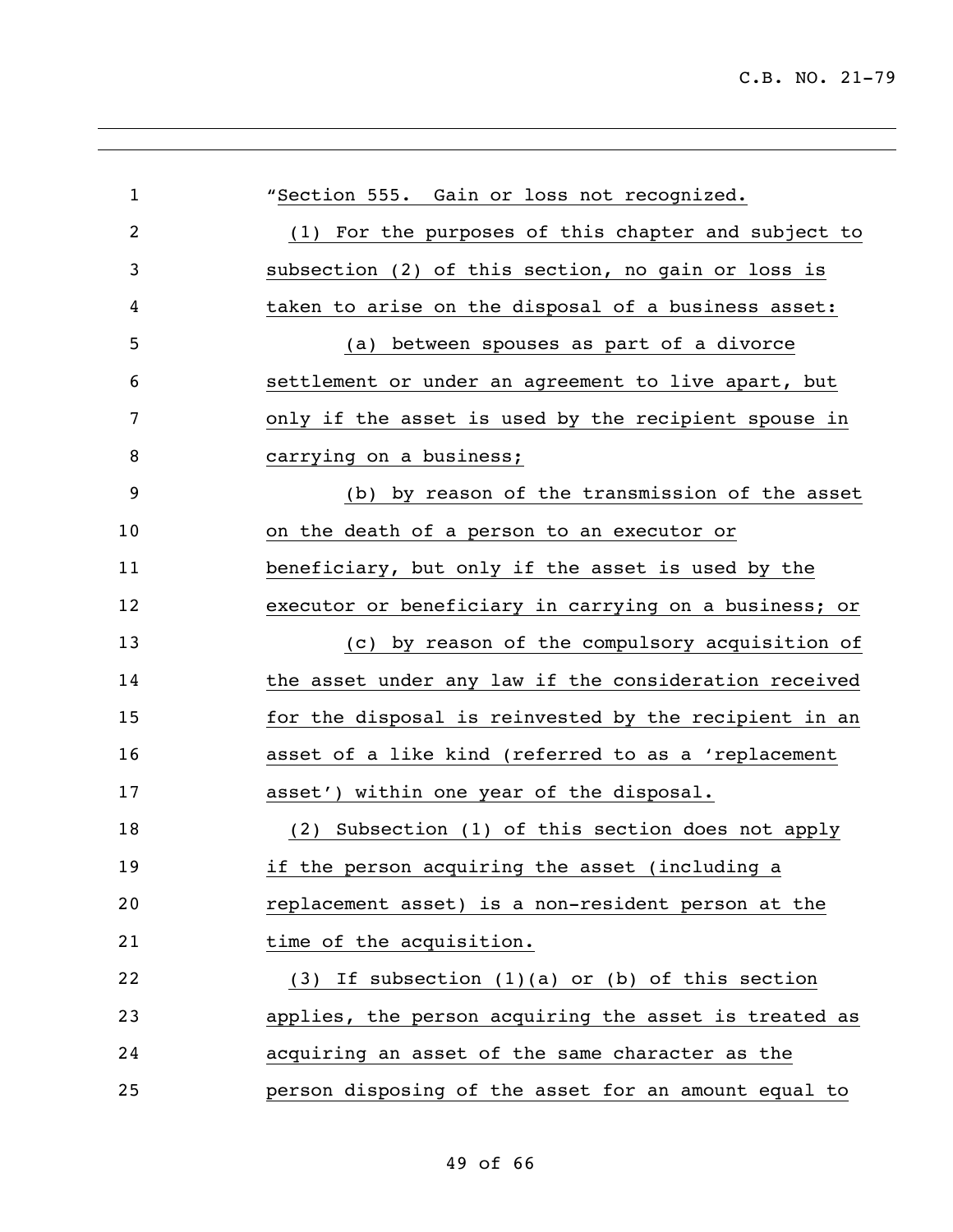| 1              | the cost of the asset for the person disposing of the           |
|----------------|-----------------------------------------------------------------|
| $\overline{2}$ | asset at the time of the disposal.                              |
| 3              | (4) A person's cost of a replacement asset referred             |
| 4              | to in subsection $(1)(c)$ of this section is the cost           |
| 5              | of the asset at the time it is compulsorily acquired            |
| 6              | plus the amount by which any consideration given by             |
| 7              | the person for the replacement asset exceeds the                |
| 8              | consideration received by the person for the asset              |
| 9              | compulsorily acquired."                                         |
| 10             | Section 39. Chapter 5 of title 54 of the Code of the            |
| 11             | Federated States of Micronesia (Annotated), as amended, is      |
| 12             | hereby amended by designating sections 561 to 562 as subchapter |
|                | 13 VI under entitled "Anti-avoidance".                          |
| 14             | Section 40. Title 54 of the Code of the Federated States        |
|                | 15 of Micronesia (Annotated), as amended, is hereby amended by  |
|                | 16 enacting a new section 561 to read as follows:               |
| 17             | "Section 561. Transfer pricing.                                 |
| 18             | The CEO may distribute, apportion, or allocate<br>(1)           |
| 19             | revenue and expenses between businesses as is                   |
| 20             | necessary to reflect the outcome that would have                |
| 21             | arisen in a transaction between independent persons             |
| 22             | dealing with each other at arm's length in respect              |
| 23             | of:                                                             |
| 24             | (a) a transaction between businesses carried                    |
| 25             | on by persons who are associates; or                            |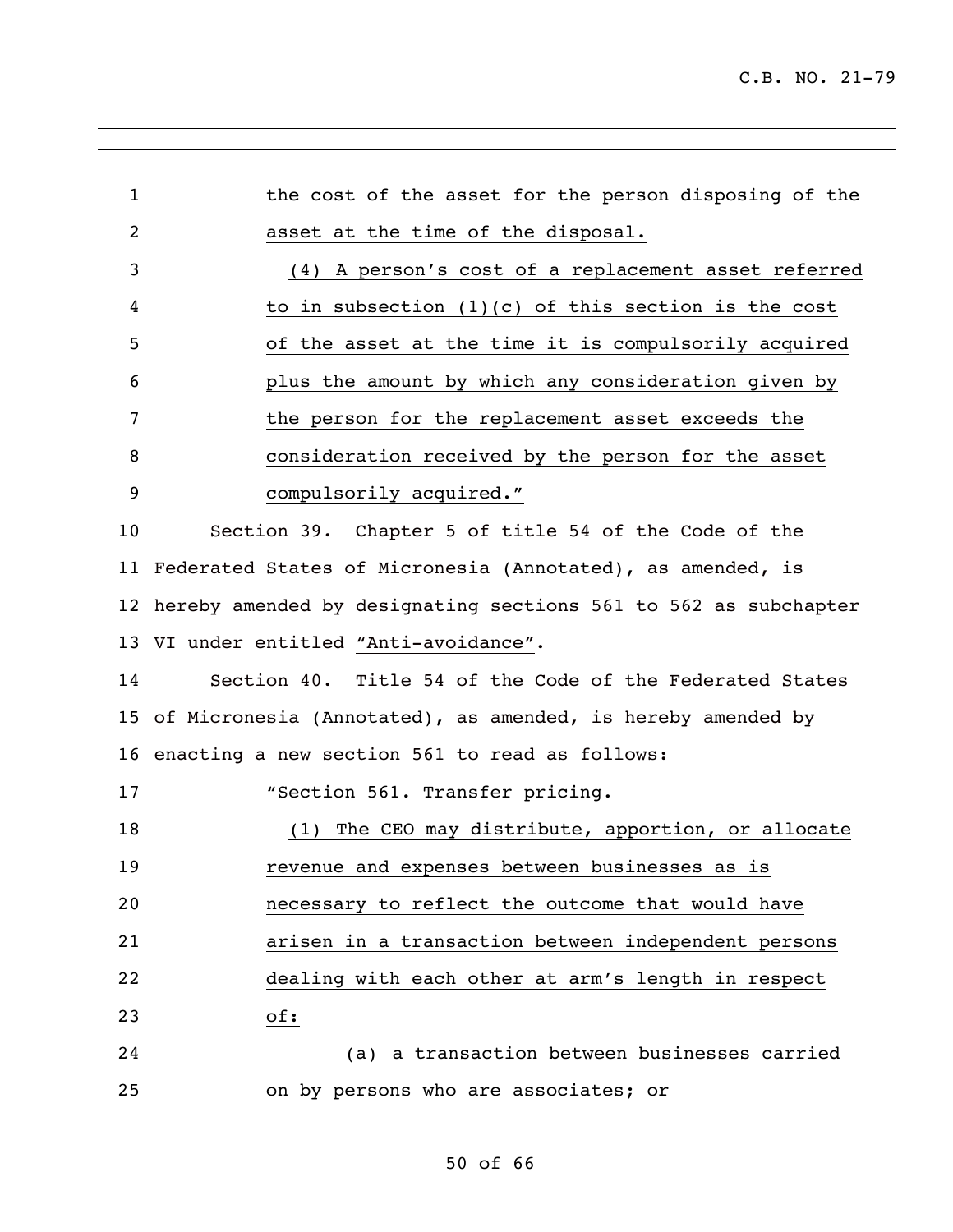| $\mathbf{1}$ | (b) a transaction between businesses carried                |
|--------------|-------------------------------------------------------------|
| 2            | on by the same person.                                      |
| 3            | (2) In applying subsection (1) of this section, the         |
| 4            | CEO may be guided by international standards, case          |
| 5            | law, and guidelines on transfer pricing issued by           |
| 6            | international organizations concerned with taxation."       |
| 7            | Section 41. Title 54 of the Code of the Federated States    |
| 8            | of Micronesia (Annotated), as amended, is hereby amended by |
| 9            | enacting a new section 562 to read as follows:              |
| 10           | "Section 562. General anti-avoidance provision.             |
| 11           | (1) In this section, 'tax avoidance scheme' means           |
| 12           | any transaction or arrangement where one of the main        |
| 13           | purposes of a person in entering into the transaction       |
| 14           | or arrangement is the avoidance or reduction of the         |
| 15           | tax liability of a business under this chapter.             |
| 16           | (2) For the purposes of determining the tax                 |
| 17           | liability of a business under this chapter, the CEO         |
| 18           | may:                                                        |
| 19           | (a) determine the character of a transaction                |
| 20           | or an element of a transaction that was entered into        |
| 21           | as part of a tax avoidance scheme;                          |
| 22           | (b) disregard a transaction that does not have              |
| 23           | substantial economic effect;                                |
| 24           | (c) determine the character of a transaction                |
| 25           | if the form of the transaction does not reflect the         |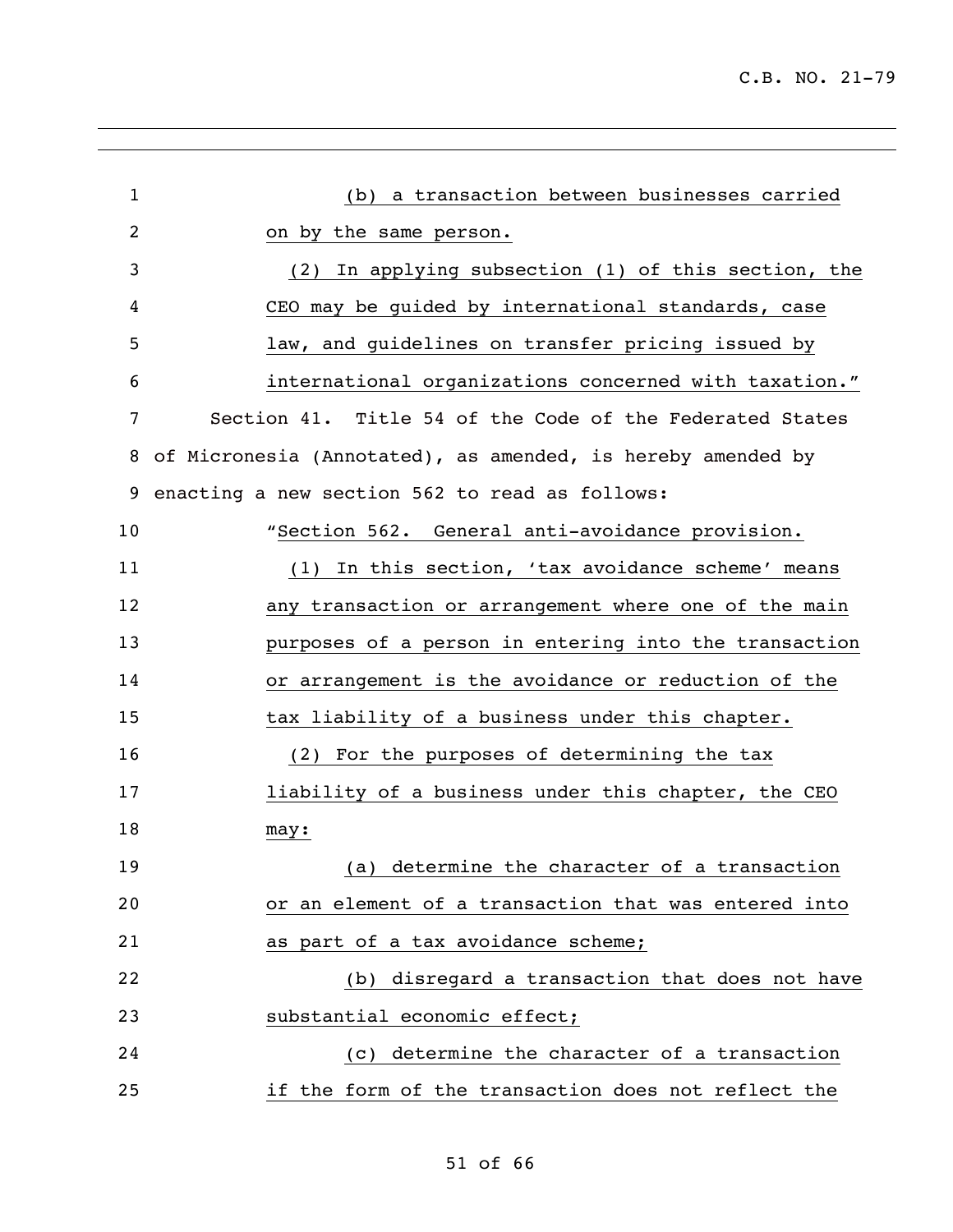| $\mathbf{1}$   | substance; or                                                   |
|----------------|-----------------------------------------------------------------|
| $\overline{2}$ | (d) treat separate businesses carried on by                     |
| 3              | the same person as a single business if business                |
| 4              | activity has been fragmented under a tax avoidance              |
| 5              | scheme."                                                        |
| 6              | Section 42. Chapter 5 of title 54 of the Code of the            |
| 7              | Federated States of Micronesia (Annotated), as amended, is      |
| 8              | hereby amended by designating sections 571 to 577 as subchapter |
| 9              | VII entitled "Procedures".                                      |
| 10             | Section 43. Title 54 of the Code of the Federated States        |
|                | 11 of Micronesia (Annotated), as amended, is hereby amended by  |
|                | 12 enacting a new section 571 to read as follows:               |
| 13             | "Section 571. Filing of tax return.                             |
| 14             | (1) A person liable for tax under section 521 of                |
| 15             | this chapter in respect of a business must file a net           |
| 16             | profit tax return for the business for each tax year            |
| 17             | within three months after the end of the tax year.              |
| 18             | (2) A person liable for tax under section 522 of                |
| 19             | this chapter in respect of a business must file a               |
| 20             | presumptive tax return for the business for each tax            |
| 21             | year within three months after the end of the tax               |
| 22             | year.                                                           |
| 23             | (3) A tax return must be in the approved form and               |
| 24             | filed in the prescribed manner."                                |
| 25             | Section 44. Title 54 of the Code of the Federated States        |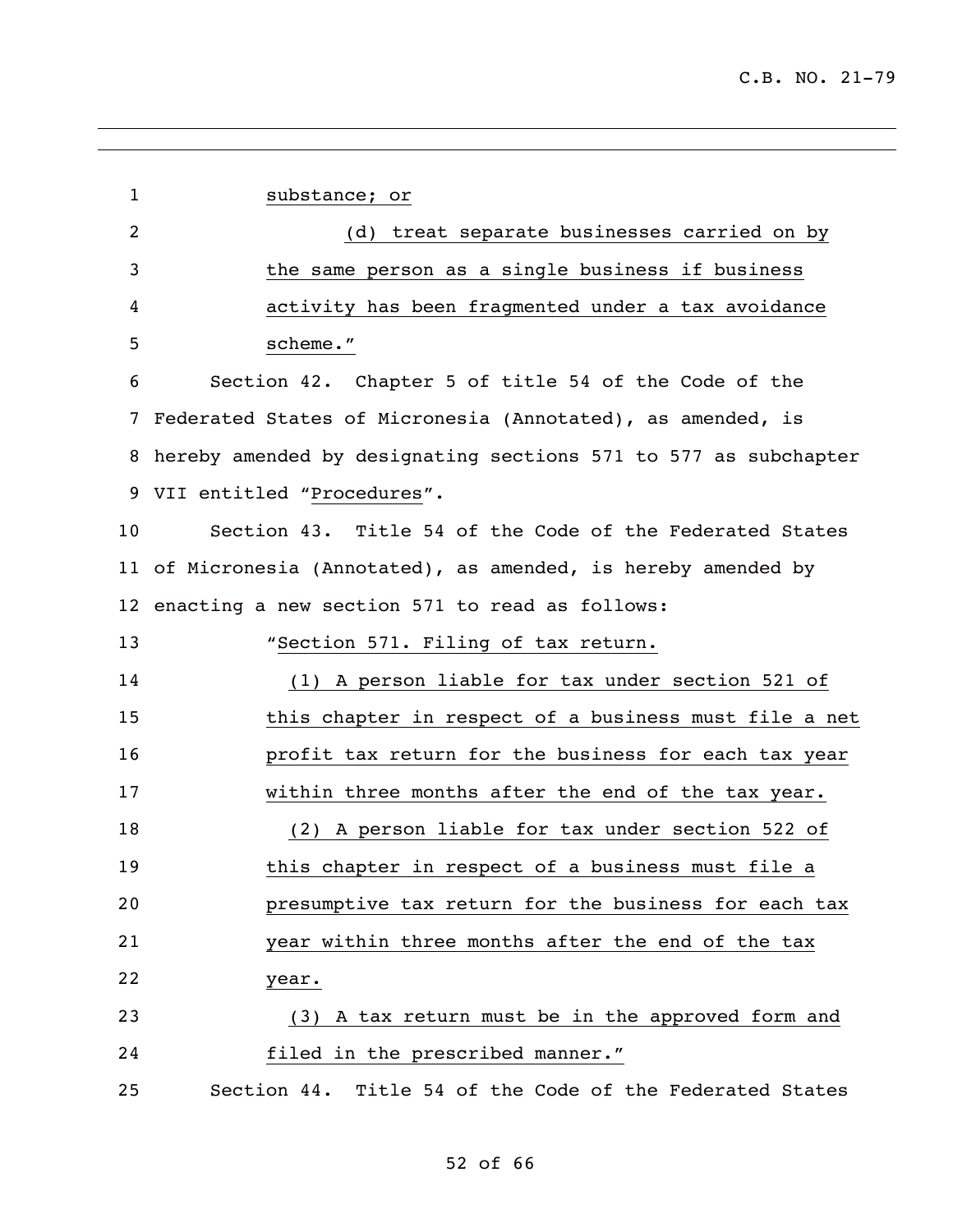|                | 1 of Micronesia (Annotated), as amended, is hereby amended by  |
|----------------|----------------------------------------------------------------|
| $\overline{2}$ | enacting a new section 572 to read as follows:                 |
| 3              | "Section 572. Self-assessment of net profit tax or             |
| 4              | presumptive tax due.                                           |
| 5              | (1) A person that files a net profit tax return in             |
| 6              | respect of a business for a tax year is treated as             |
| 7              | having made a self-assessment of:                              |
| 8              | (a) if the business has a net profit for the                   |
| 9              | year, the amount of the net profit of the business             |
| 10             | and the net profit tax payable thereon as specified            |
| 11             | in the return; or                                              |
| 12             | (b) if the business has made a net loss for                    |
| 13             | the year, the amount of the net loss of the business           |
| 14             | as specified in the return.                                    |
| 15             | (2) A person that files a presumptive tax return in            |
| 16             | respect of a business for a tax year is treated as             |
| 17             | having made a self-assessment of the presumptive tax           |
| 18             | payable for the year as specified in the return."              |
| 19             | Section 45. Title 54 of the Code of the Federated States       |
|                | 20 of Micronesia (Annotated), as amended, is hereby amended by |
|                | 21 enacting a new section 573 to read as follows:              |
| 22             | "Section 573. Payment of tax.                                  |
| 23             | The net profit tax or presumptive tax payable by a             |
| 24             | person for a tax year in respect of a business                 |
| 25             | carried on by the person is payable by the date that           |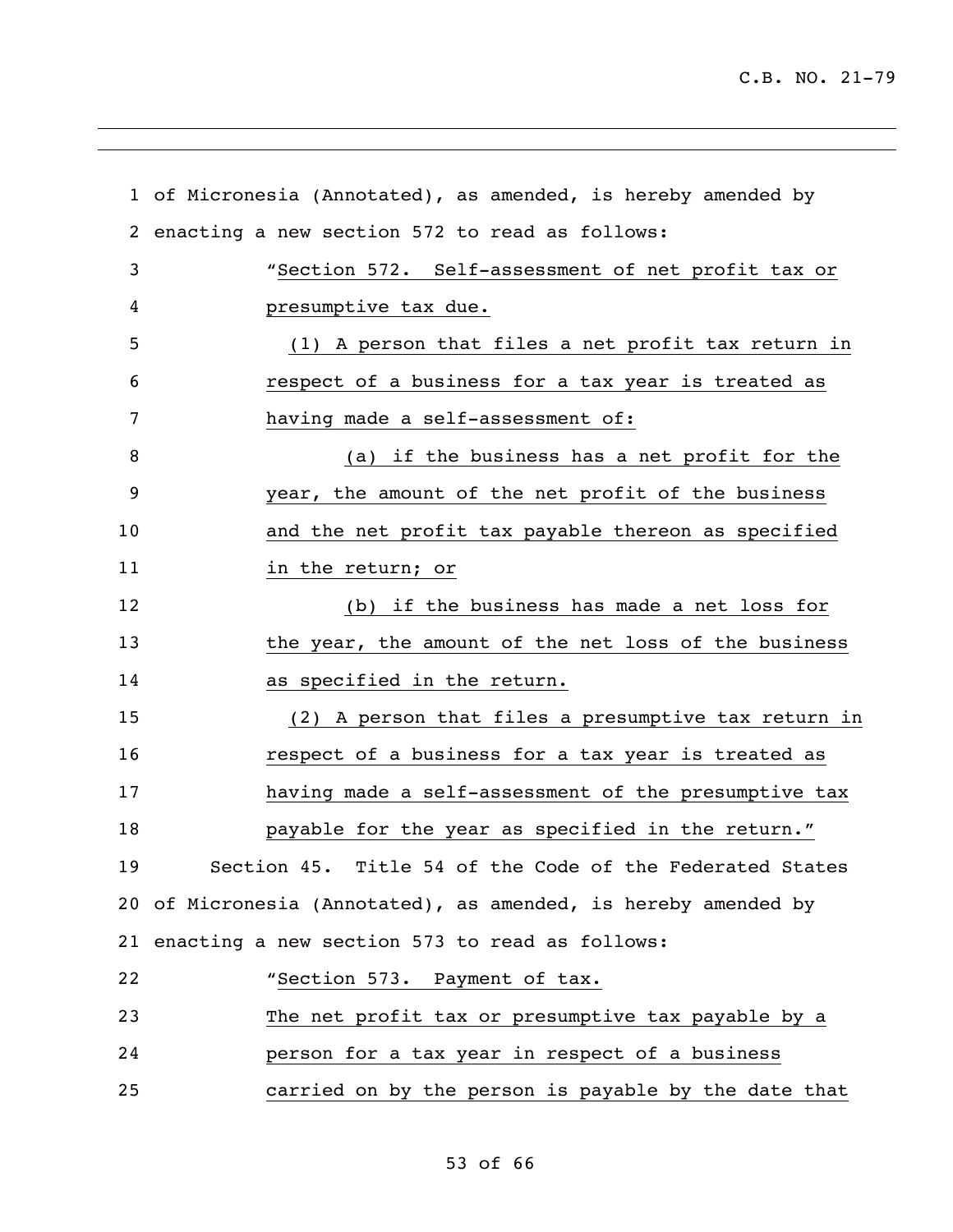| $\mathbf 1$ | the tax return of the business for the year is due."        |
|-------------|-------------------------------------------------------------|
| 2           | Section 46. Title 54 of the Code of the Federated States    |
| 3           | of Micronesia (Annotated), as amended, is hereby amended by |
| 4           | enacting a new section 574 to read as follows:              |
| 5           | "Section 574. Installments of tax.                          |
| 6           | (1) A person must pay installments of net profit            |
| 7           | tax for a tax year in respect of a business carried         |
| 8           | on by the person on the last working day of the             |
| 9           | third, sixth, ninth, and twelfth months of the tax          |
| 10          | year.                                                       |
| 11          | The amount of each installment is one-quarter<br>(2)        |
| 12          | of the amount of net profits tax estimated by the           |
| 13          | person to be payable in respect of the business for         |
| 14          | the tax year. An estimate of net profit tax payable         |
| 15          | by the person for a tax year in respect of a business       |
| 16          | must be filed with the CEO by the due date for              |
| 17          | payment of the first installment for the year.              |
| 18          | (3) An estimate filed by a person under subsection          |
| 19          | (2) of this section remains in force for the whole of       |
| 20          | the tax year unless a revised estimate is filed with        |
| 21          | the CEO. A revised estimate applies to the                  |
| 22          | calculation of installments of net profit tax for a         |
| 23          | tax year due both before and after the date the             |
| 24          | revised estimate was filed. The amount of any               |
| 25          | underpayment of installments made prior to filing the       |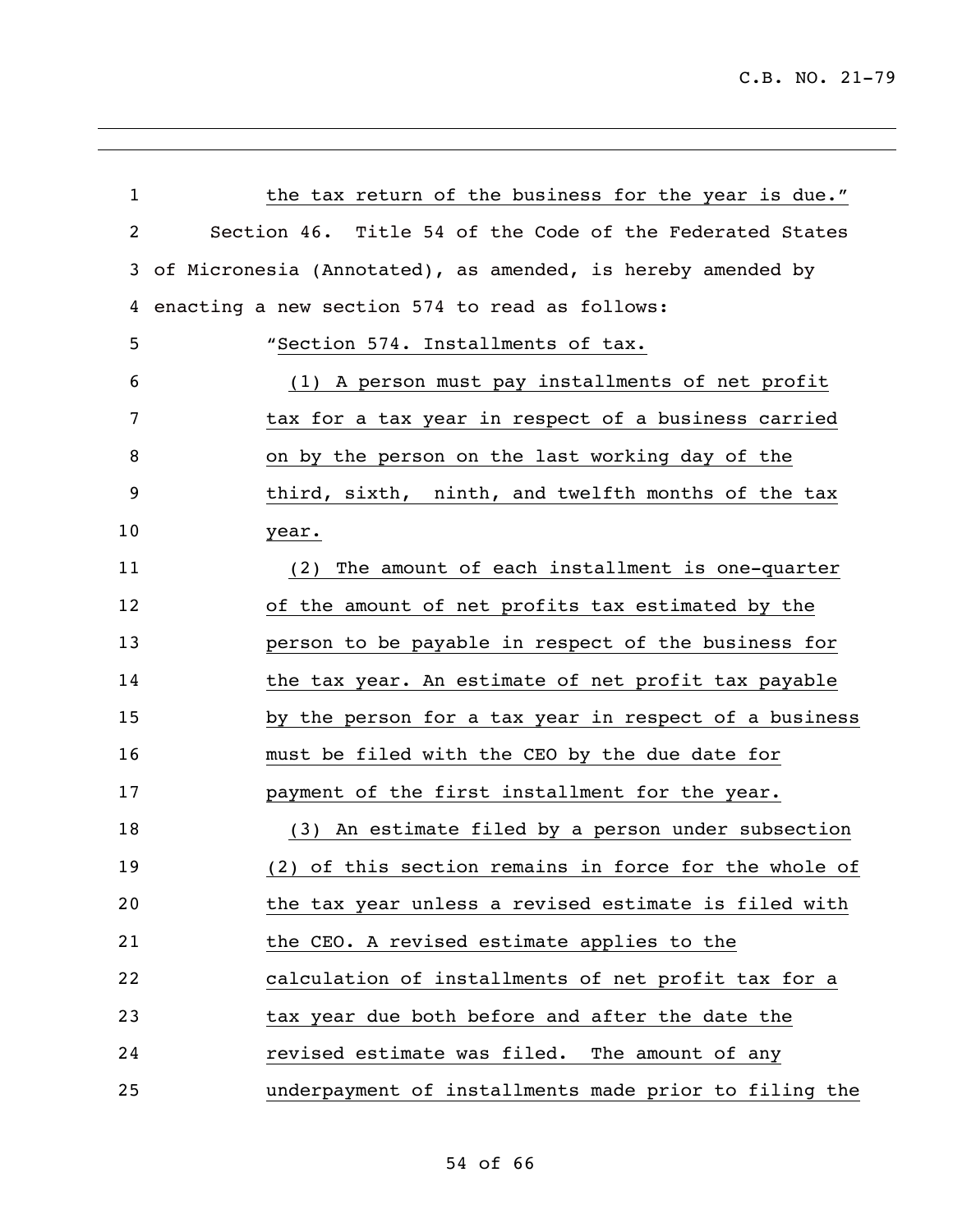| $\mathbf{1}$ | revised estimate must be paid by the person together  |
|--------------|-------------------------------------------------------|
| 2            | with the first installment due after the revised      |
| 3            | estimate is filed. The amount of any overpaid         |
| 4            | installments is applied against future net profit tax |
| 5            | installments due.                                     |
| 6            | (4) If a person fails to file an estimate of net      |
| 7            | profit tax in respect of a business as required under |
| 8            | subsection (2) of this section, the estimated net     |
| 9            | profit tax payable in respect of the business for the |
| 10           | tax year is such amount as estimated by the CEO. The  |
| 11           | CEO's estimate remains in force for the whole of the  |
| 12           | tax year unless revised by the business in accordance |
| 13           | with subsection (3) of this section.                  |
| 14           | (5) Each installment of net profit tax paid by a      |
| 15           | person in respect of a business during a tax year is  |
| 16           | credited against the assessed net profit tax of the   |
| 17           | business for the year. If the amount of the credit    |
| 18           | allowed exceeds the net profit tax due for the year,  |
| 19           | the amount of the excess is credited against the      |
| 20           | assessed net profit tax liability of the person in    |
| 21           | relation to any other business carried on by the      |
| 22           | person. Any remaining excess is refunded to the       |
| 23           | person, or at the person's election, may be credited  |
| 24           | against the next year's tax assessment.               |
| 25           | (6) If the estimate (including any revised            |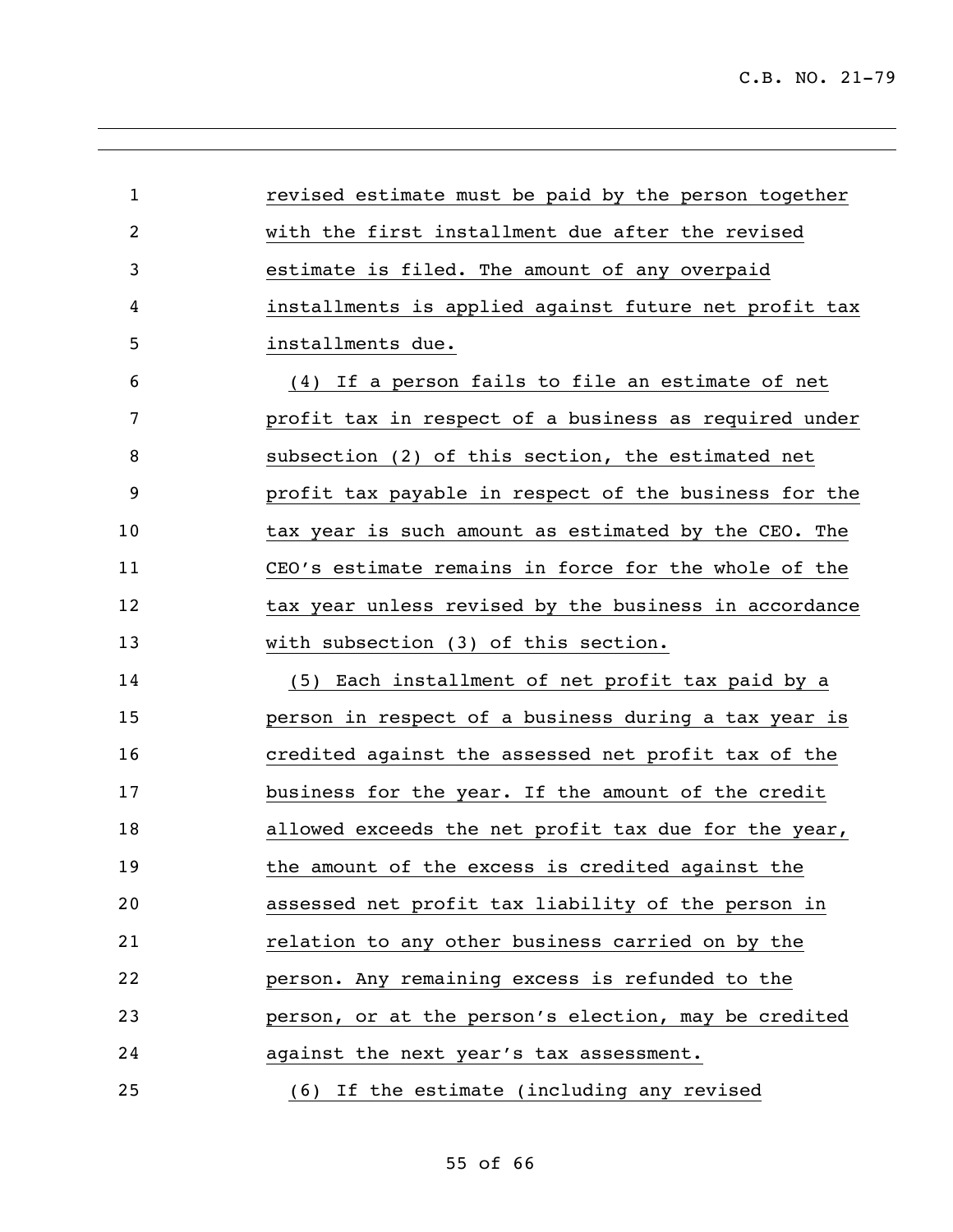| $\mathbf 1$    | estimate) of net profit tax payable by a person in             |
|----------------|----------------------------------------------------------------|
| $\overline{2}$ | respect of a business for a tax year is less than 90%          |
| 3              | of the assessed net profit tax liability of the                |
| 4              | person in respect of the business for the year (the            |
| 5              | difference is referred to as the 'installment                  |
| 6              | shortfall'), the business is liable for a penalty              |
| 7              | equal to:                                                      |
| 8              | if the under-estimate is due to fraud or<br>(a)                |
| 9              | willful neglect, 50% of the installment shortfall; or          |
| 10             | in any other case, 10% of the installment<br>(b)               |
| 11             | shortfall.                                                     |
| 12             | $(7)$ No penalty is imposed under subsection $(6)(b)$          |
| 13             | of this section if the CEO is satisfied that the               |
| 14             | reason for the installment shortfall was due to                |
| 15             | circumstances beyond the control of the business               |
| 16             | (such as a significant price fluctuation) and all              |
| 17             | reasonable care was taken in making the estimate."             |
| 18             | Section 47. Title 54 of the Code of the Federated States       |
|                | 19 of Micronesia (Annotated), as amended, is hereby amended by |
|                | 20 enacting a new section 575 to read as follows:              |
| 21             | "Section 575. Collection of tax from non-resident              |
| 22             | ship owners or charterers.                                     |
| 23             | (1) Subject to subsection (3) of this section,                 |
| 24             | before the departure of a ship owned or chartered by           |
| 25             | a non-resident person from a port in the FSM:                  |
|                |                                                                |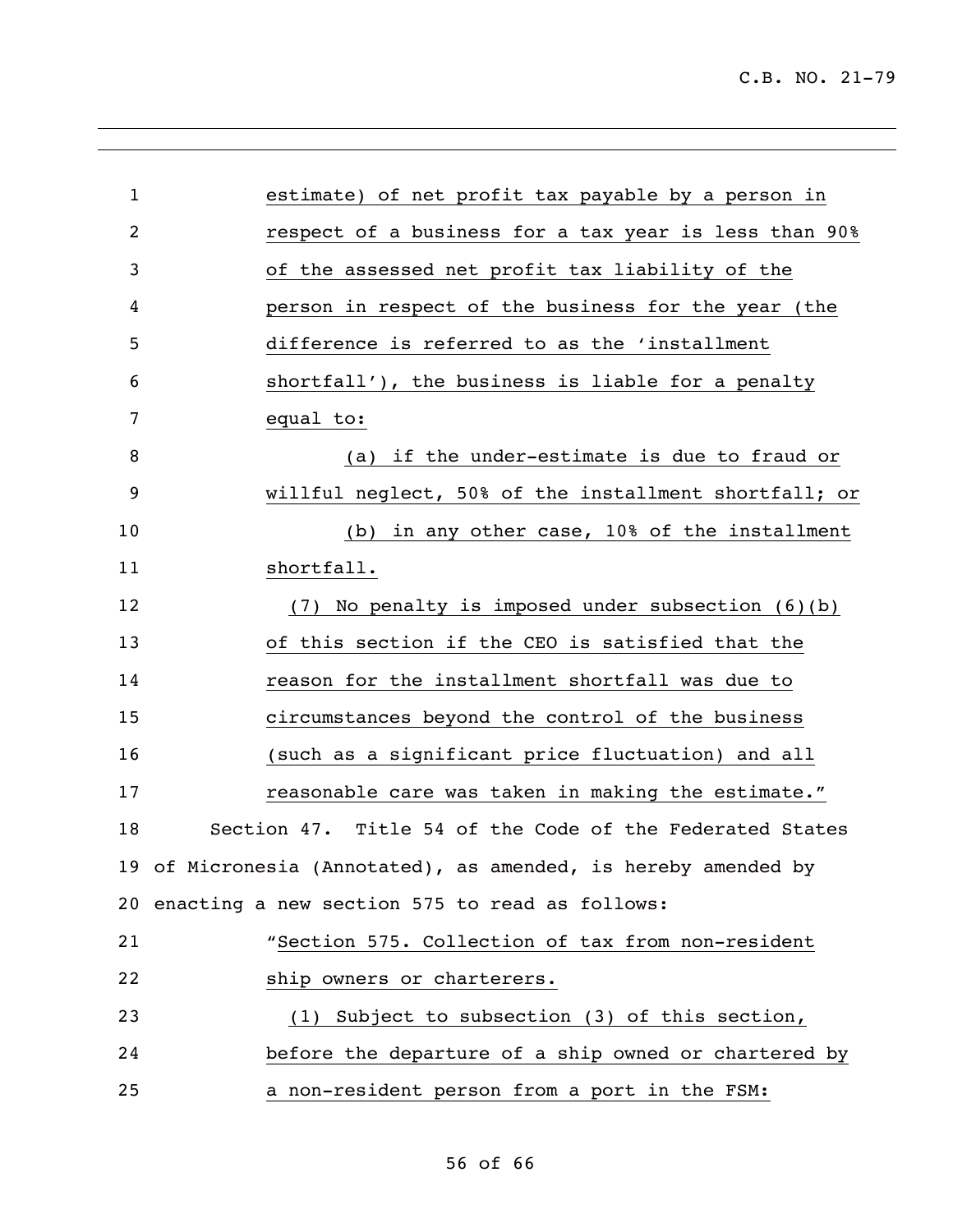| $\mathbf{1}$ | (a) the master or FSM agent of the ship must          |
|--------------|-------------------------------------------------------|
| 2            | file with the CEO a return showing the gross revenue  |
| 3            | derived from the carriage of passengers, livestock,   |
| 4            | mail, merchandise, or goods embarked in the FSM in    |
| 5            | respect of the ship; and                              |
| 6            | (b) the CEO must determine the amount of tax          |
| 7            | due under section 524 of this chapter in respect of   |
| 8            | the ship and pursuant to regulatory guidelines,       |
| 9            | notify the master or FSM agent, in writing, of the    |
| 10           | amount due.                                           |
| 11           | (2) The return required under subsection $(1)(a)$ of  |
| 12           | this section must be in the approved form and filed   |
| 13           | in the prescribed manner.                             |
| 14           | (3) The master or FSM agent of a ship is liable for   |
| 15           | the tax notified under subsection $(1)(b)$ of this    |
| 16           | section.                                              |
| 17           | (4) If the CEO is satisfied that the master or FSM    |
| 18           | agent of a ship or the owner or charterer of the ship |
| 19           | is unable to file the return required under           |
| 20           | subsection $(1)(a)$ of this section before the        |
| 21           | departure of the ship from the FSM, the CEO may allow |
| 22           | the return to be filed within 30 days after departure |
| 23           | of the ship provided the non-resident owner or        |
| 24           | charterer has made satisfactory arrangements for the  |
| 25           | payment of the tax due under section 524 of this      |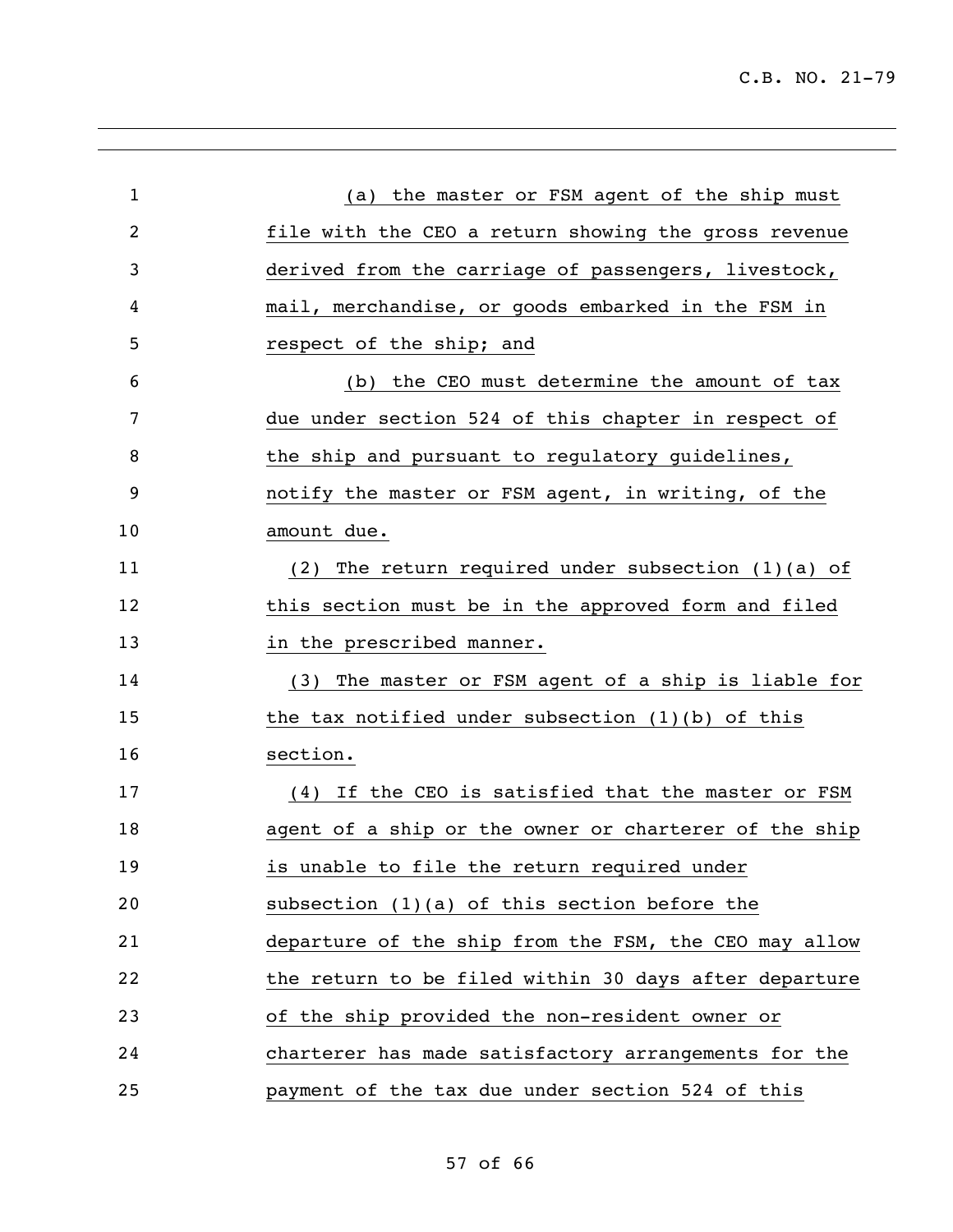| $\mathbf{1}$ | chapter in respect of the ship.                                |
|--------------|----------------------------------------------------------------|
| 2            | (5) The CEO must not grant a port clearance for a              |
| 3            | ship owned or chartered by a non-resident person               |
| 4            | until satisfied that any tax due under section 524 of          |
| 5            | this chapter in respect of the ship has been paid or           |
| 6            | that arrangements for its payment have been made to            |
| 7            | the satisfaction of the CEO.                                   |
| 8            | (6) This section does not relieve the owner or                 |
| 9            | charterer of the ship from liability to pay any                |
| 10           | amount due under section 524 of this chapter that is           |
| 11           | not paid by the master or FSM agent of the ship."              |
| 12           | Section 48. Title 54 of the Code of the Federated States       |
|              | 13 of Micronesia (Annotated), as amended, is hereby amended by |
|              | 14 enacting a new section 576 to read as follows:              |
| 15           | "Section 576. Collection of tax from non-resident              |
| 16           | aircraft owners or charterers.                                 |
| 17           | (1) The owner or charterer of an aircraft liable               |
| 18           | for tax under section 524 of this chapter must file a          |
| 19           | return with the CEO for each quarter within 15days             |
| 20           | after the end of the quarter.                                  |
| 21           | (2) The return required under subsection (1) of                |
| 22           | this section must be in the approved form and filed            |
| 23           | in the prescribed manner.                                      |
| 24           | (3) A person that files a tax return under                     |
| 25           | subsection (1) of this section is treated as having            |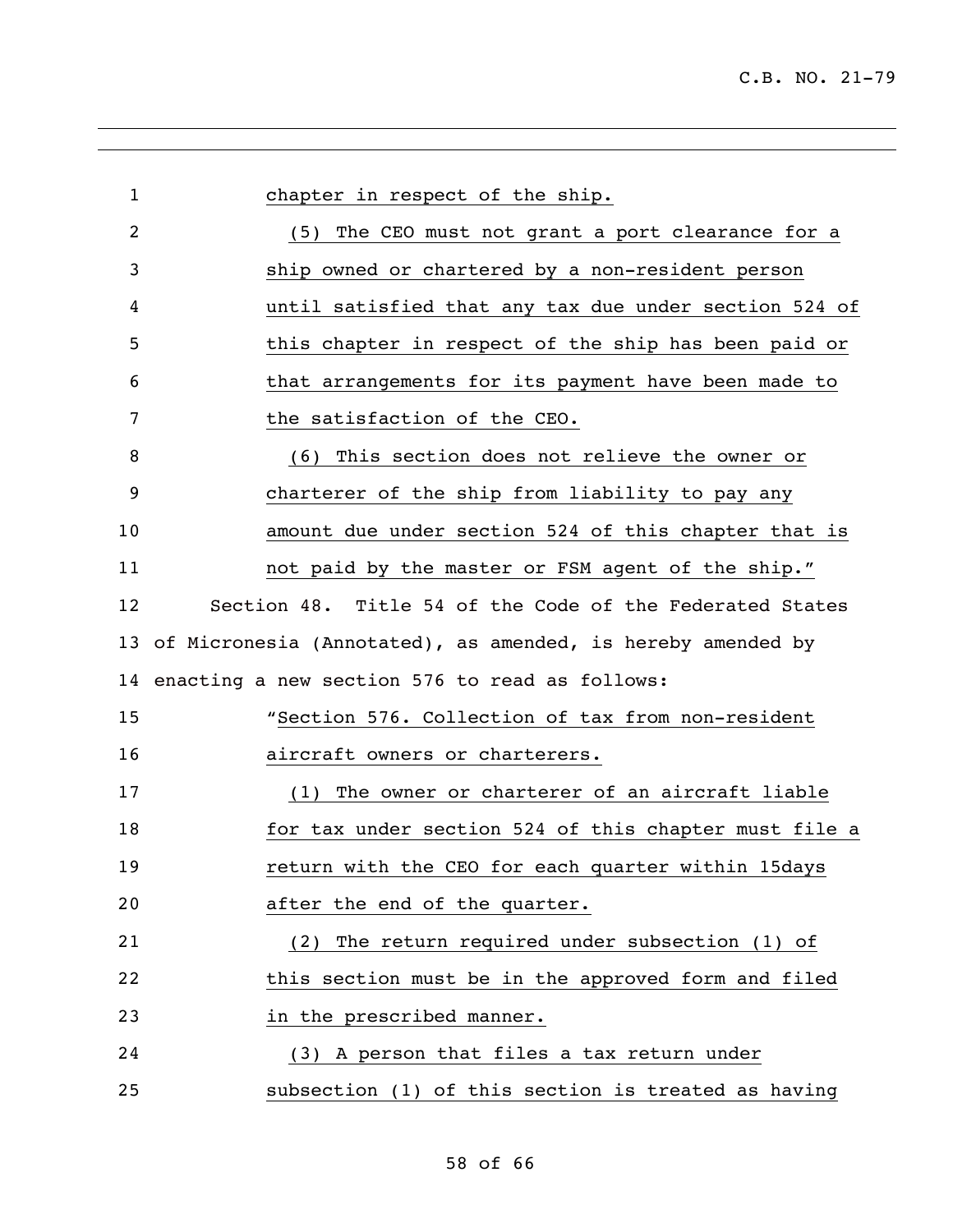| $\mathbf 1$    | made a self-assessment of the gross revenue derived            |
|----------------|----------------------------------------------------------------|
| $\overline{2}$ | for the carriage of passengers, livestock, mail,               |
| 3              | merchandise, or goods embarked in the FSM during the           |
| 4              | quarter and the tax payable thereon under section 524          |
| 5              | of this chapter as specified in the return.                    |
| 6              | (4) The tax payable by the non-resident person                 |
| 7              | under section 524 of this chapter is collected                 |
| 8              | quarterly and is due on the due date for filing the            |
| 9              | return for each quarter.                                       |
| 10             | (5) If the tax payable for a quarter is not paid               |
| 11             | within three months of the due date, the CEO may               |
| 12             | issue to the relevant airport authority a certificate          |
| 13             | specifying the name of the non-resident person and             |
| 14             | the amount of tax due, and the relevant airport                |
| 15             | authority must refuse clearance from any airport in            |
| 16             | the FSM to any aircraft owned or chartered by the              |
| 17             | person until the tax due has been paid."                       |
| 18             | Section 49. Title 54 of the Code of the Federated States       |
|                | 19 of Micronesia (Annotated), as amended, is hereby amended by |
|                | 20 enacting a new section 577 to read as follows:              |
| 21             | "Section 577. Records.                                         |
| 22             | (1) A person carrying on a business must:                      |
| 23             | (a) keep such accounts, documents, and records                 |
| 24             | as enable the computation of the net profit of the             |
| 25             | business for a tax year; and                                   |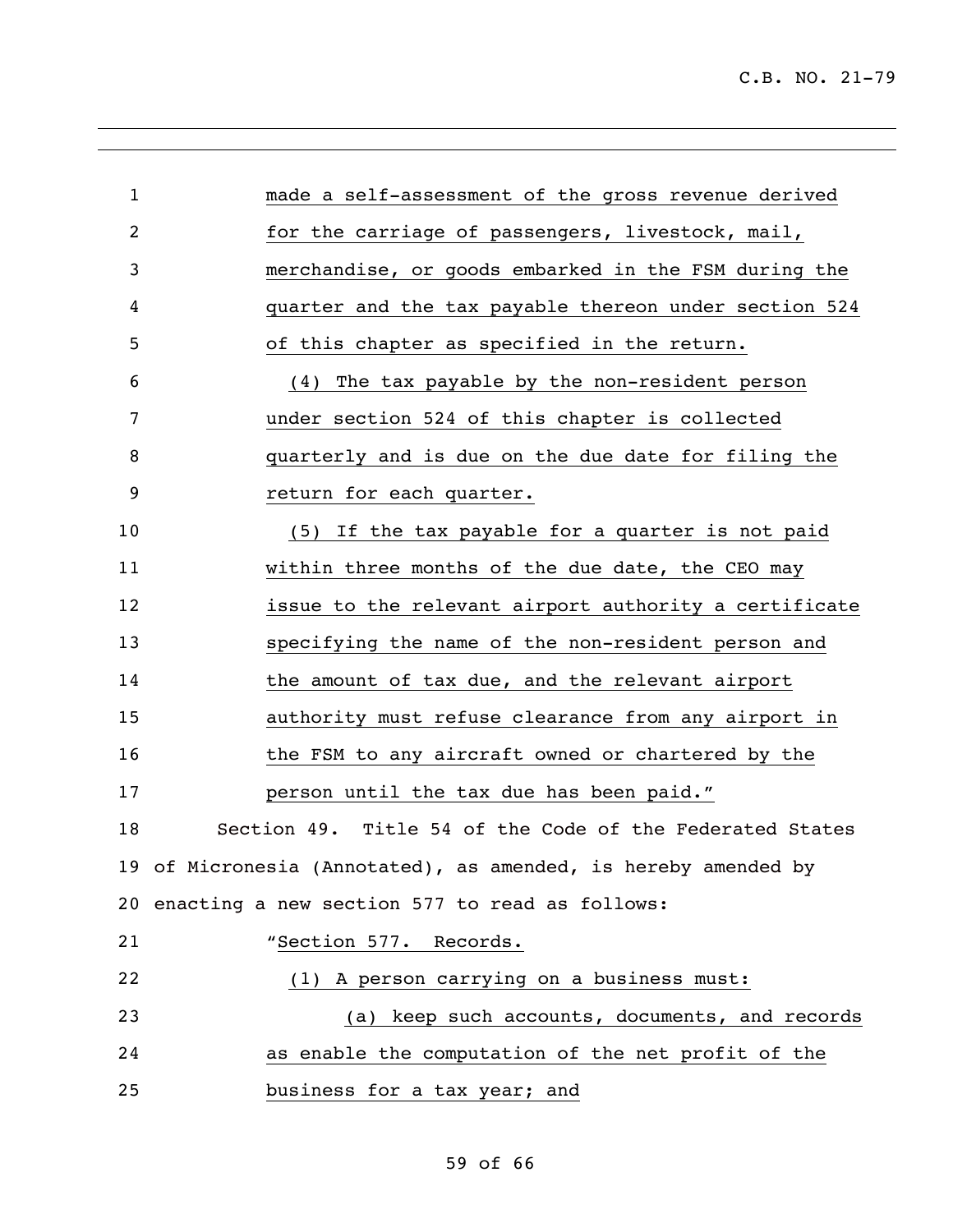| $\overline{2}$<br>paragraph (a) of this subsection for six years after<br>3<br>the end of the tax year to which they relate.<br>The records that must be maintained by a person<br>4<br>(2)<br>5<br>liable to pay presumptive tax or tax under section<br>524 of this chapter may be prescribed.<br>6<br>7<br>The CEO may disallow a claim for a deduction<br>(3)<br>for an expense if a business is unable, without<br>8<br>9<br>reasonable excuse, to produce a receipt or other<br>10<br>record of the expense, or to produce evidence<br>11<br>relating to the circumstances giving rise to the<br>claim for the deduction."<br>12<br>Section 50. Chapter 5 of title 54 of the Code of the<br>13<br>Federated States of Micronesia (Annotated), as amended, is<br>14<br>hereby further amended by designating sections 581 to 584 as<br>15<br>subchapter VIII entitled "Withholding Tax".<br>16<br>Section 51. Title 54 of the Code of the Federated States<br>17<br>18 of Micronesia (Annotated), as amended, is hereby amended by<br>19 enacting a new section 581 to read as follows: |  |
|----------------------------------------------------------------------------------------------------------------------------------------------------------------------------------------------------------------------------------------------------------------------------------------------------------------------------------------------------------------------------------------------------------------------------------------------------------------------------------------------------------------------------------------------------------------------------------------------------------------------------------------------------------------------------------------------------------------------------------------------------------------------------------------------------------------------------------------------------------------------------------------------------------------------------------------------------------------------------------------------------------------------------------------------------------------------------------------------|--|
|                                                                                                                                                                                                                                                                                                                                                                                                                                                                                                                                                                                                                                                                                                                                                                                                                                                                                                                                                                                                                                                                                              |  |
|                                                                                                                                                                                                                                                                                                                                                                                                                                                                                                                                                                                                                                                                                                                                                                                                                                                                                                                                                                                                                                                                                              |  |
|                                                                                                                                                                                                                                                                                                                                                                                                                                                                                                                                                                                                                                                                                                                                                                                                                                                                                                                                                                                                                                                                                              |  |
|                                                                                                                                                                                                                                                                                                                                                                                                                                                                                                                                                                                                                                                                                                                                                                                                                                                                                                                                                                                                                                                                                              |  |
|                                                                                                                                                                                                                                                                                                                                                                                                                                                                                                                                                                                                                                                                                                                                                                                                                                                                                                                                                                                                                                                                                              |  |
|                                                                                                                                                                                                                                                                                                                                                                                                                                                                                                                                                                                                                                                                                                                                                                                                                                                                                                                                                                                                                                                                                              |  |
|                                                                                                                                                                                                                                                                                                                                                                                                                                                                                                                                                                                                                                                                                                                                                                                                                                                                                                                                                                                                                                                                                              |  |
|                                                                                                                                                                                                                                                                                                                                                                                                                                                                                                                                                                                                                                                                                                                                                                                                                                                                                                                                                                                                                                                                                              |  |
|                                                                                                                                                                                                                                                                                                                                                                                                                                                                                                                                                                                                                                                                                                                                                                                                                                                                                                                                                                                                                                                                                              |  |
|                                                                                                                                                                                                                                                                                                                                                                                                                                                                                                                                                                                                                                                                                                                                                                                                                                                                                                                                                                                                                                                                                              |  |
|                                                                                                                                                                                                                                                                                                                                                                                                                                                                                                                                                                                                                                                                                                                                                                                                                                                                                                                                                                                                                                                                                              |  |
|                                                                                                                                                                                                                                                                                                                                                                                                                                                                                                                                                                                                                                                                                                                                                                                                                                                                                                                                                                                                                                                                                              |  |
|                                                                                                                                                                                                                                                                                                                                                                                                                                                                                                                                                                                                                                                                                                                                                                                                                                                                                                                                                                                                                                                                                              |  |
|                                                                                                                                                                                                                                                                                                                                                                                                                                                                                                                                                                                                                                                                                                                                                                                                                                                                                                                                                                                                                                                                                              |  |
|                                                                                                                                                                                                                                                                                                                                                                                                                                                                                                                                                                                                                                                                                                                                                                                                                                                                                                                                                                                                                                                                                              |  |
|                                                                                                                                                                                                                                                                                                                                                                                                                                                                                                                                                                                                                                                                                                                                                                                                                                                                                                                                                                                                                                                                                              |  |
|                                                                                                                                                                                                                                                                                                                                                                                                                                                                                                                                                                                                                                                                                                                                                                                                                                                                                                                                                                                                                                                                                              |  |
|                                                                                                                                                                                                                                                                                                                                                                                                                                                                                                                                                                                                                                                                                                                                                                                                                                                                                                                                                                                                                                                                                              |  |
| "Section 581. Withholding of tax from payments to<br>20                                                                                                                                                                                                                                                                                                                                                                                                                                                                                                                                                                                                                                                                                                                                                                                                                                                                                                                                                                                                                                      |  |
| 21<br>non-resident persons.                                                                                                                                                                                                                                                                                                                                                                                                                                                                                                                                                                                                                                                                                                                                                                                                                                                                                                                                                                                                                                                                  |  |
| 22<br>(1) A person paying interest, a royalty, natural                                                                                                                                                                                                                                                                                                                                                                                                                                                                                                                                                                                                                                                                                                                                                                                                                                                                                                                                                                                                                                       |  |
| resource amount, insurance premium, or management fee<br>23                                                                                                                                                                                                                                                                                                                                                                                                                                                                                                                                                                                                                                                                                                                                                                                                                                                                                                                                                                                                                                  |  |
| that is liable to tax under section 525 of this<br>24                                                                                                                                                                                                                                                                                                                                                                                                                                                                                                                                                                                                                                                                                                                                                                                                                                                                                                                                                                                                                                        |  |
| 25<br>chapter must withhold tax at the rate of:                                                                                                                                                                                                                                                                                                                                                                                                                                                                                                                                                                                                                                                                                                                                                                                                                                                                                                                                                                                                                                              |  |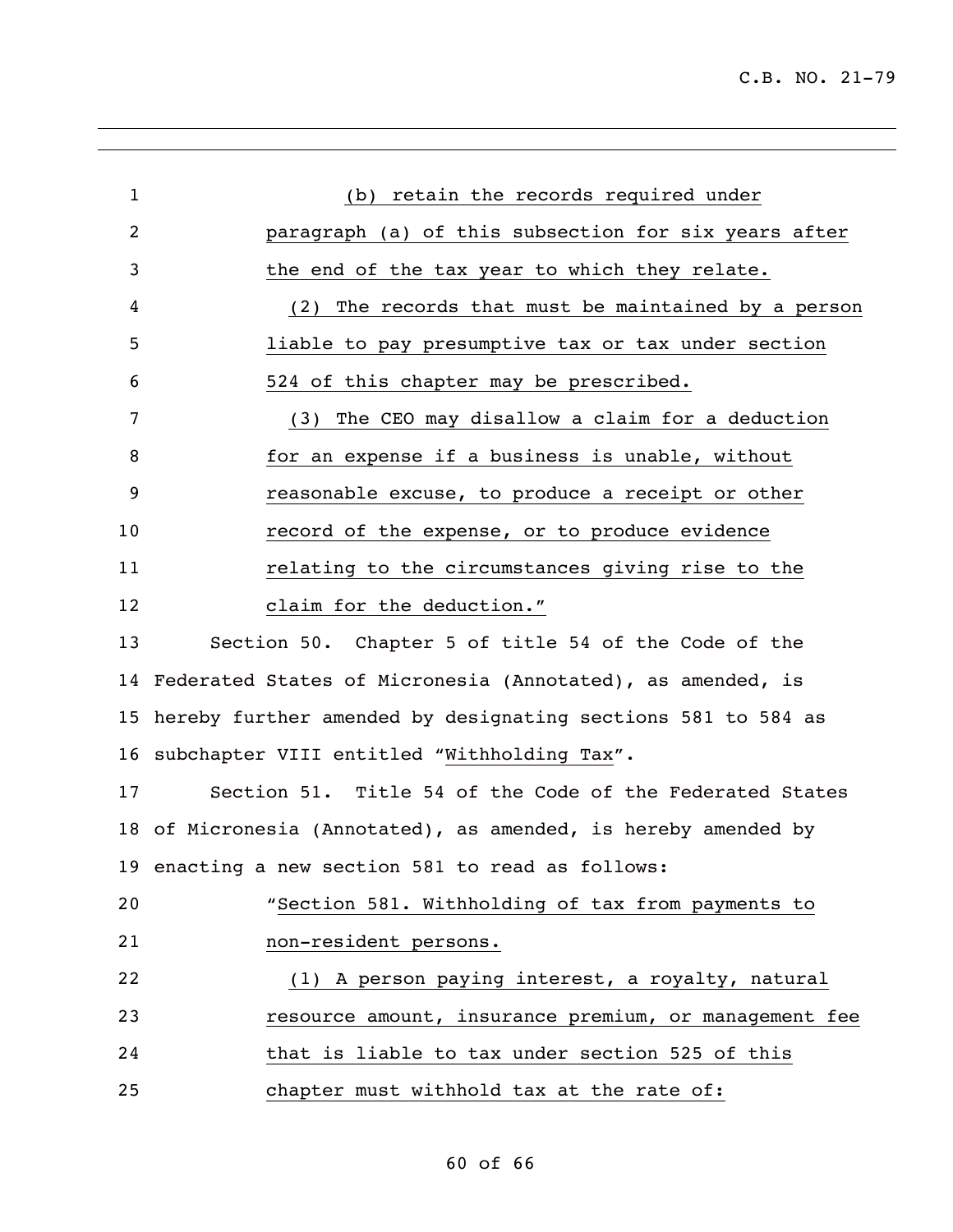| $\mathbf 1$    | in the case of an insurance premium, 5% of<br>(a)    |
|----------------|------------------------------------------------------|
| $\overline{2}$ | the gross amount of the premium; or                  |
| 3              | (b) in any other case, 15% of the gross amount       |
| 4              | of the payment.                                      |
| 5              | (2) A person must withhold tax from the gross        |
| 6              | amount paid at the rate of 10% if:                   |
| 7              | a person is liable to pay a fee to a<br>(a)          |
| 8              | non-resident person for the rendering of independent |
| 9              | services;                                            |
| 10             | the fee is derived by the non-<br>(b)                |
| 11             | resident person from sources in the FSM; and         |
| 12             | the fee is not attributable to a<br>(C)              |
| 13             | business carried on by the non-resident person       |
| 14             | through a permanent establishment of the person in   |
| 15             | the FSM.                                             |
| 16             | (3) Tax required to be withheld by a person under    |
| 17             | this section must be paid to the CEO within 15 days  |
| 18             | after the end of the month in which the person was   |
| 19             | required to withhold the tax.                        |
| 20             | (4) A person is personally liable to pay the amount  |
| 21             | of the tax to the CEO if that person:                |
| 22             | fails to withhold tax as required under<br>(a)       |
| 23             | this section; or                                     |
| 24             | (b) having withheld tax fails to pay the tax to      |
| 25             | the CEO as required under this section.              |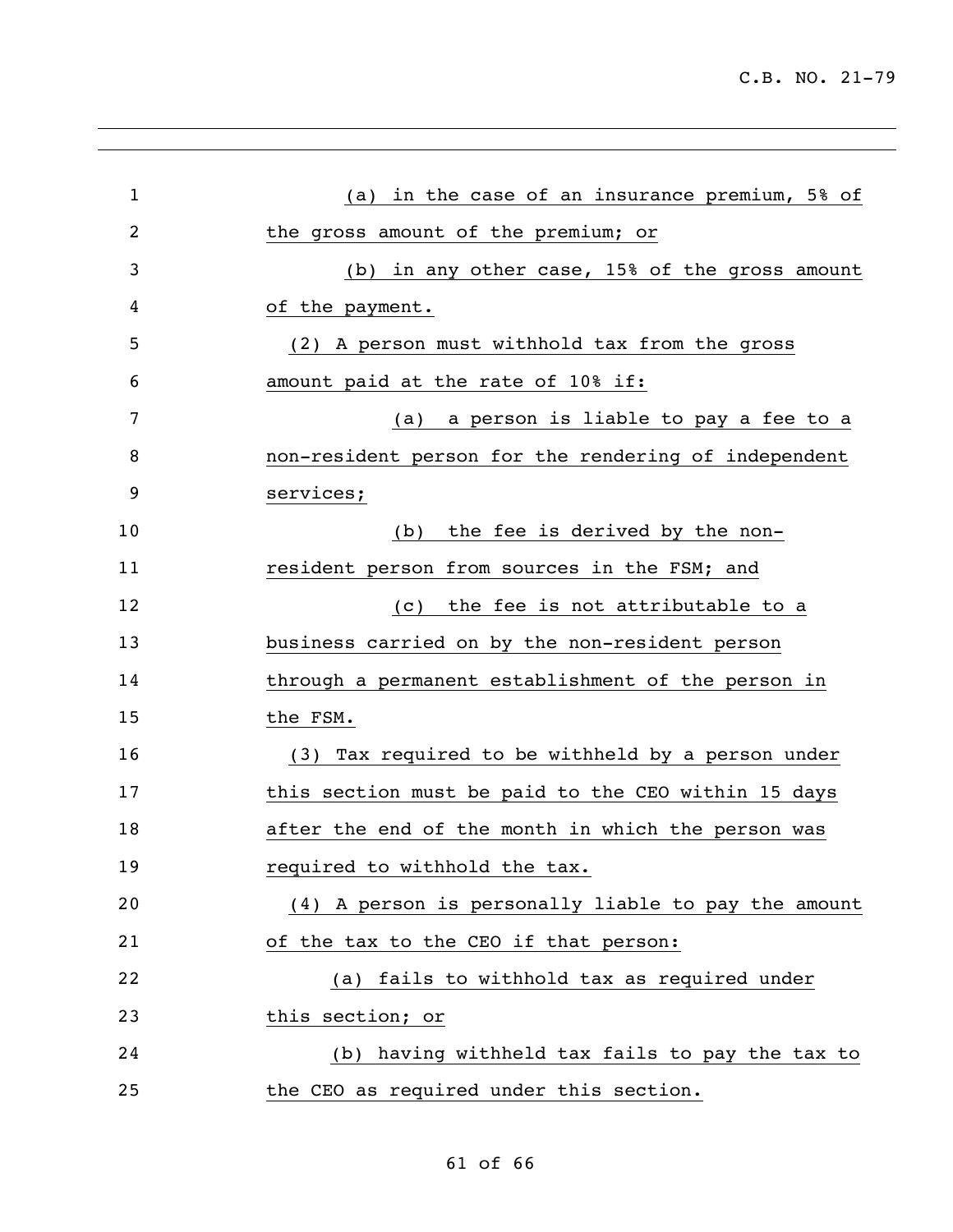| $\mathbf 1$ | (5) A person personally liable for an amount of tax            |
|-------------|----------------------------------------------------------------|
| 2           | under subsection (4) of this section as a result of            |
| 3           | failing to withhold the tax is entitled to recover             |
| 4           | the tax from the recipient of the payment.                     |
| 5           | (6) A person who has withheld tax from a payment               |
| 6           | under this section and paid the tax to the CEO is              |
| 7           | indemnified against any claim by the recipient for             |
| 8           | payment of the withheld amount."                               |
| 9           | Section 52. Title 54 of the Code of the Federated States       |
|             | 10 of Micronesia (Annotated), as amended, is hereby amended by |
| 11          | enacting a new section 582 to read as follows:                 |
| 12          | "Section 582. Withholding tax documentation.                   |
| 13          | (1) A person withholding tax under section 581 of              |
| 14          | this chapter must give to the recipient of the                 |
| 15          | payment a tax withholding certificate as prescribed.           |
| 16          | (2) A non-resident person required to file a net               |
| 17          | profit tax return for a tax year must attach to the            |
| 18          | return any tax withholding certificate received for            |
| 19          | the applicable tax period.                                     |
| 20          | (3) A person withholding tax under section 581 of              |
| 21          | this chapter shall, within two months after the end            |
| 22          | of the calendar year, file with the CEO an annual              |
| 23          | withholding tax statement as prescribed."                      |
| 24          | Section 53. Title 54 of the Code of the Federated States       |
| 25          | of Micronesia (Annotated), as amended, is hereby amended by    |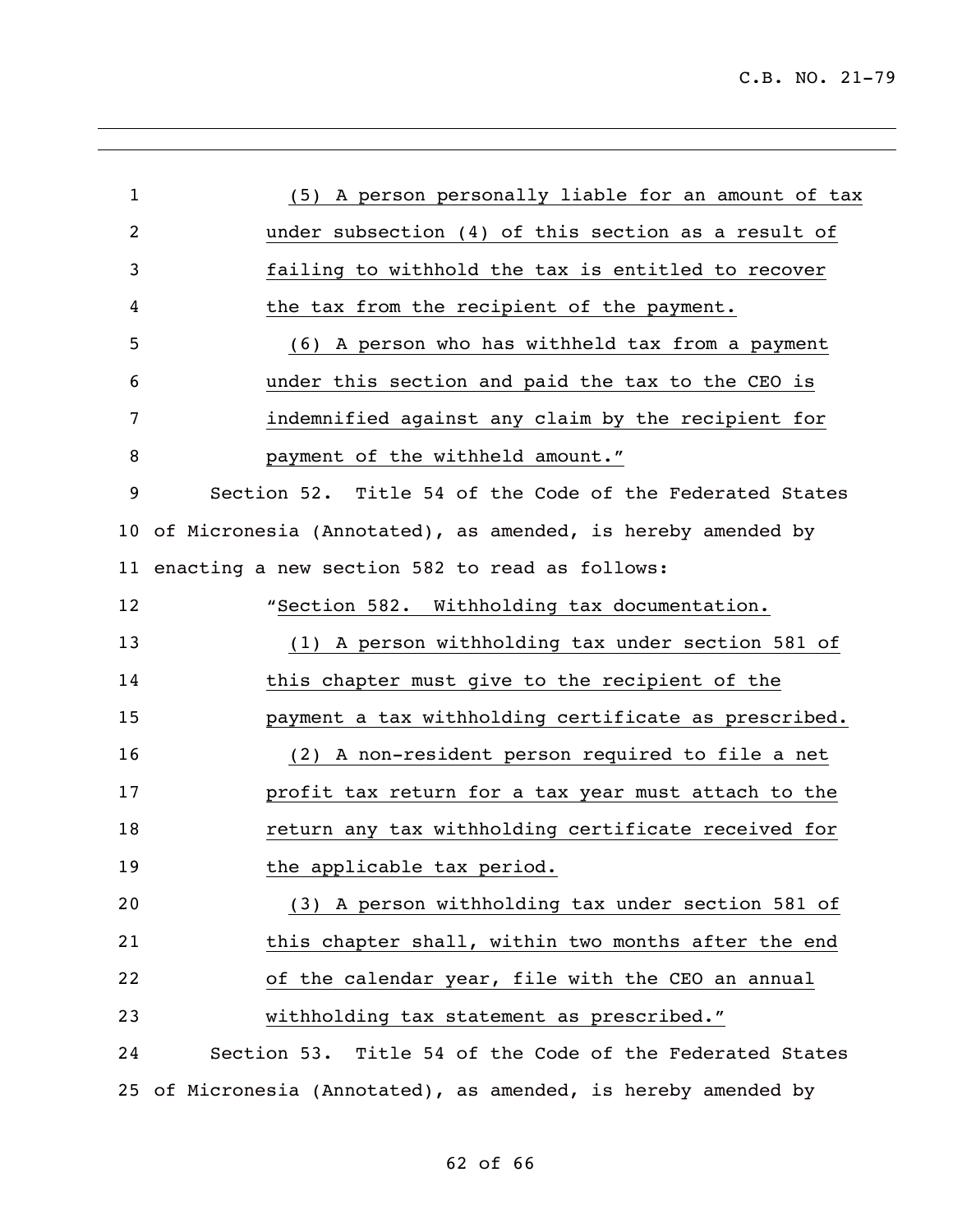enacting a new section 583 to read as follows: **"**Section 583. Priority of tax withheld. (1) Tax withheld from a payment by a person under section 581 of this chapter: (a) is held by the person in trust for the National Government; and (b) is not subject to attachment in respect of any debt or liability of the person. (2) In the event of the liquidation or bankruptcy of a person who has withheld tax under section 581 of 11 this title, any amount withheld does not form part of 12 the estate of the person in liquidation or bankruptcy and the CEO has first claim for that amount before 14 any distribution of property is made. (3) An amount that a person is required to withhold from a payment under section 581 of this chapter is: 17 (a) a first charge on the payment; and (b) deducted prior to any other amount that the person may be required to deduct from the payment by virtue of an order of any Court or under any other law." Section 54. Title 54 of the Code of the Federated States of Micronesia (Annotated), as amended, is hereby amended by enacting a new section 584 to read as follows: "Section 584. Credit for tax withheld.

## of 66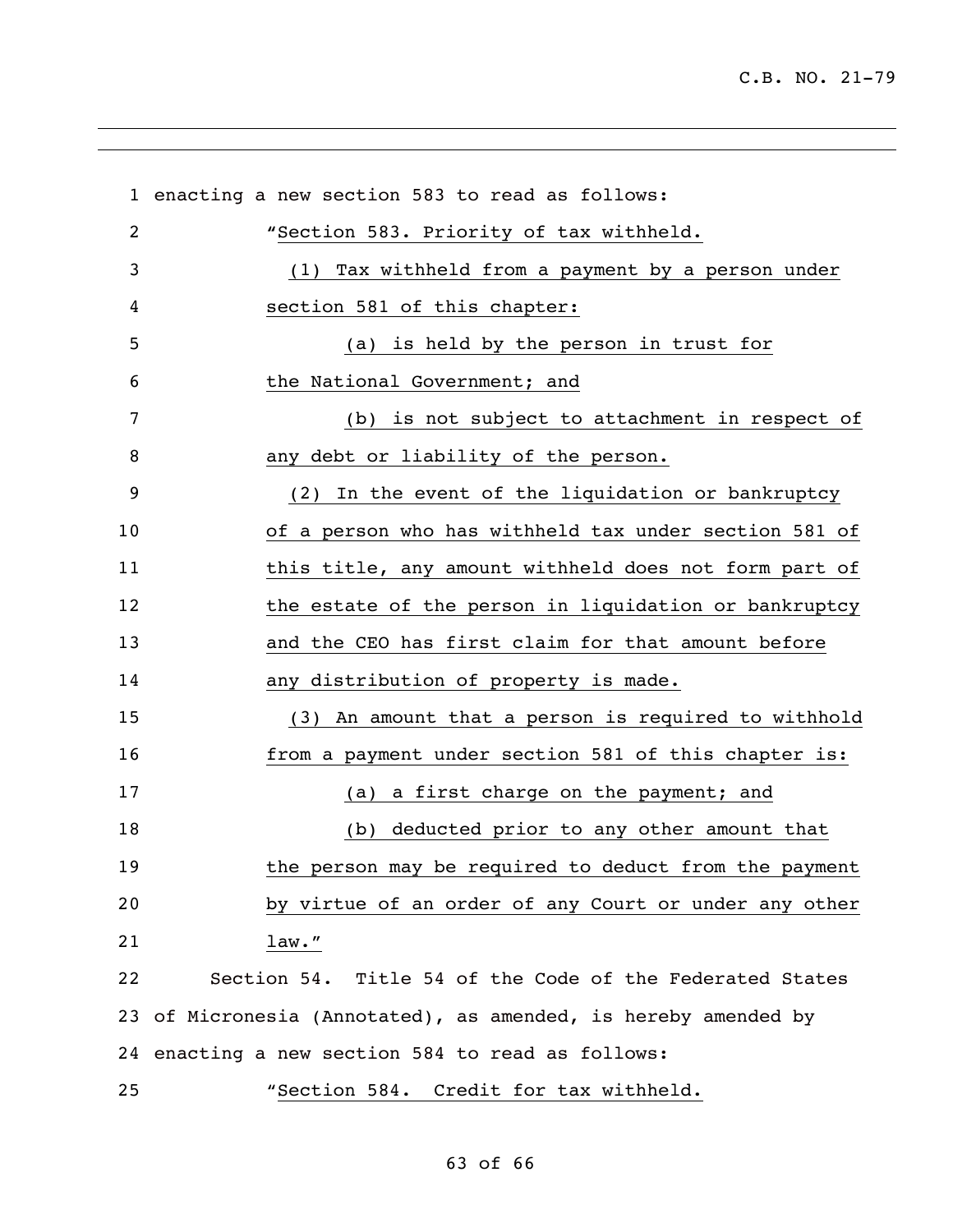| $\mathbf 1$ | (1) If tax has been withheld under section 581(2)               |
|-------------|-----------------------------------------------------------------|
| 2           | of this chapter:                                                |
| 3           | (a) the gross revenue of the non-resident                       |
| 4           | person deriving the fee is the amount of the fee                |
| 5           | before the withholding of the tax; and                          |
| 6           | (b) the non-resident person deriving the fee                    |
| 7           | is allowed a credit for that tax against the net                |
| 8           | profit tax payable by the person for the tax year in            |
| 9           | which the tax was withheld.                                     |
| 10          | (2) If the amount of the credit allowed under                   |
| 11          | subsection $(1)(b)$ of this section for a tax year              |
| 12          | exceeds the net profit tax due for the year, the                |
| 13          | amount of the excess must be refunded to the non-               |
| 14          | resident person."                                               |
| 15          | Section 55. Chapter 5 of title 54 of the Code of the            |
| 16          | Federated States of Micronesia (Annotated), as amended, is      |
| 17          | hereby amended by designating sections 591 to 593 as subchapter |
| 18          | IX entitled "Final Provisions".                                 |
| 19          | Title 54 of the Code of the Federated States<br>Section 56.     |
|             | 20 of Micronesia (Annotated), as amended, is hereby amended by  |
|             | 21 enacting a new section 591 to read as follows:               |
| 22          | "Section 591. Regulations.                                      |
| 23          | (1) The Secretary shall, subject to approval of the             |
| 24          | President, prescribe such regulations necessary for             |
| 25          | the enforcement of this chapter, and such regulations           |
|             |                                                                 |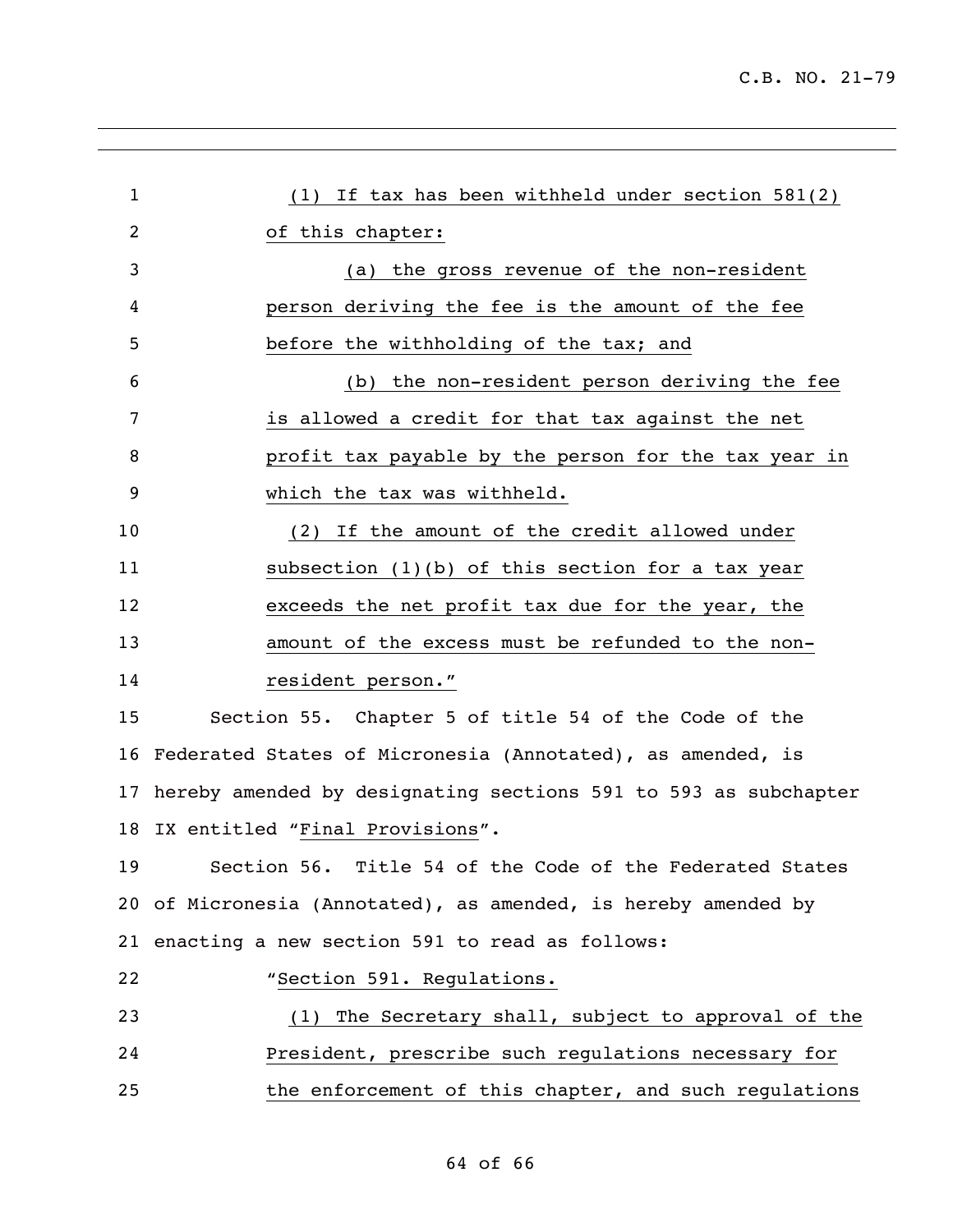| $\mathbf{1}$ | shall have the force and effect of law if they are               |
|--------------|------------------------------------------------------------------|
| 2            | not in conflict with the express provisions of this              |
| 3            | chapter or other laws of the FSM.                                |
| 4            | Such regulations shall be promulgated in<br>(2)                  |
| 5            | accordance with law."                                            |
| 6            | Section 57. Title 54 of the Code of the Federated States         |
| 7            | of Micronesia (Annotated), as amended, is hereby amended by      |
| 8            | enacting a new section 592 to read as follows:                   |
| 9            | "Section 592. Transition.                                        |
| 10           | Any tax liability that arose before this chapter came            |
| 11           | into force may be recovered under chapter 8 of this              |
| 12           | title, but without prejudice to any action already               |
| 13           | taken for the recovery of the tax."                              |
| 14           | Section 58. Title 54 of the Code of the Federated States         |
| 15           | of Micronesia (Annotated), as amended, is hereby amended by      |
| 16           | enacting a new section 593 to read as follows:                   |
| 17           | "Section 593. Commencement of administration.                    |
| 18           | Administration of this act shall commence on the                 |
| 19           | commencement of administration date as determined by             |
| 20           | Executive Order of the President."                               |
| 21           | Section 59. Sections 141, 142, 143, and 144 of title 54          |
|              | 22 of the Code of the Federated States of Micronesia (Annotated) |
|              | 23 are hereby repealed in their entirety.                        |
| 24           |                                                                  |
| 25           |                                                                  |